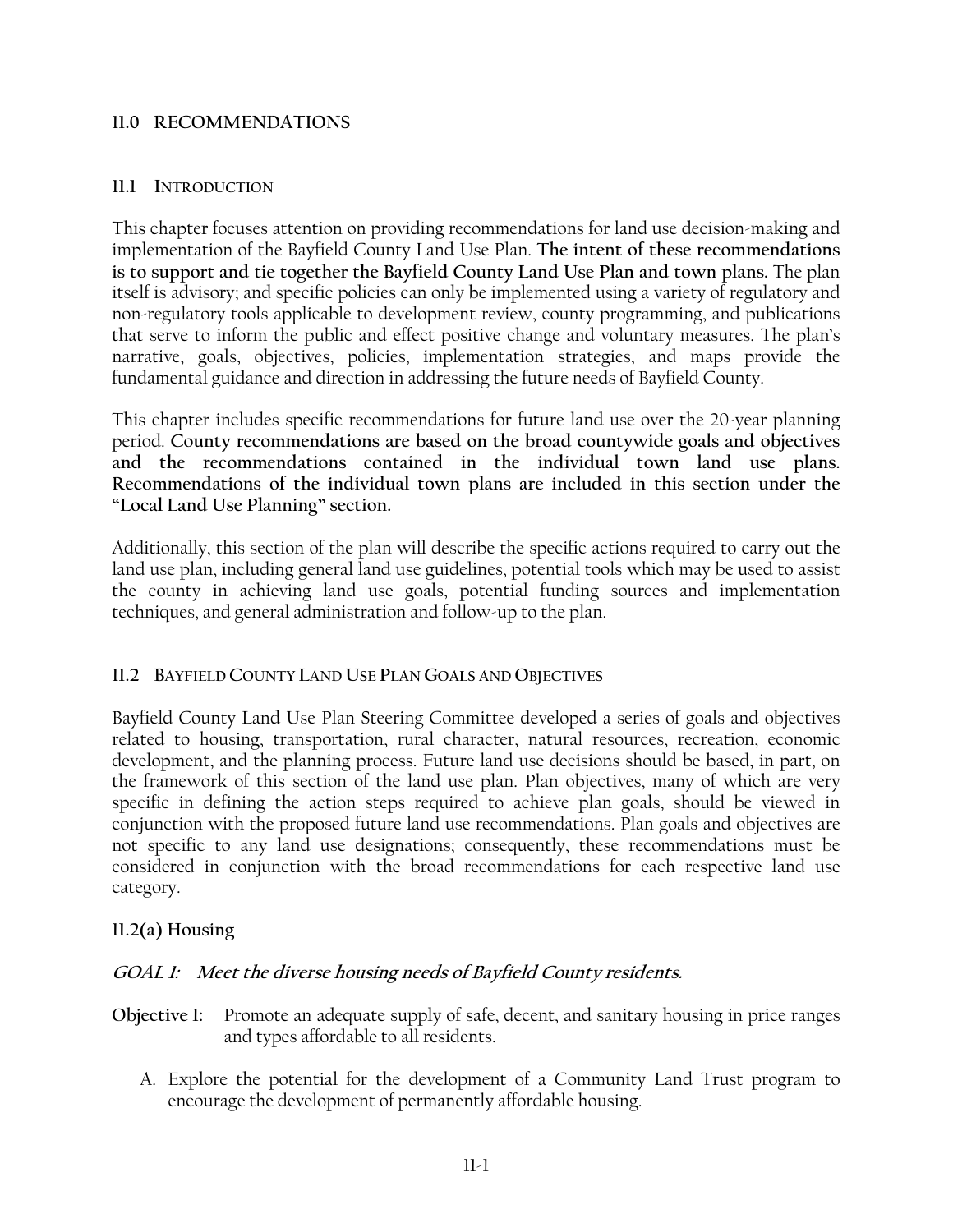- B. Seek Community Development Block Grant (CDBG), Home/Housing Cost Reduction Initiative (HCRI), Wisconsin Housing and Economic Development Authority (WHEDA), and other funds to make improvements to homes in need of repair.
- C. Encourage development of criteria on property maintenance.
- D. Explore sources of funding for affordable housing.
- **Objective 2:** Develop housing in areas where there would not be negative impacts on the county's natural resources.
	- A. Encourage cluster development practices in an effort to preserve green space and limit negative impacts on the environment.
- **Objective 3:** Encourage housing development in areas where services such as sewer, water, and essential shopping services are available.
- **Objective 4:** Explore the development of assisted living quarters to assist existing and future needs of aging residents in Bayfield County.
	- A. Encourage the Bayfield County Housing Authority to examine the need for development of assisted living quarters in the county.
- **Objective 5:** Examine the potential for Bayfield County home rehabilitation funds (weatherization) to be housed within the Bayfield County Housing Authority rather than the Ashland County Housing Authority.
- **11.2(b) Transportation**

 $\overline{a}$ 

- **GOAL 1: Provide for a safe, efficient, and environmentally sound multi-modal<sup>1</sup> transportation system that provides personal mobility for all segments of the population and promotes and supports the economy of the county.**
- **Objective 1:** Support the efforts of towns, villages, and cities within the county to provide safe and efficient local road, highway, trail, water, and air transportation systems.
	- A. Encourage local units of government to maintain and implement their respective transportation plans.
	- B. Coordinate all existing and future transportation facilities to provide a seamless multimodal transportation system.
- **Objective 2:** Promote a multi-modal transportation system consisting of trails, roads, highways, waterways, and airfields.

<sup>&</sup>lt;sup>1</sup> **Multi-modal:** encompassing all modes of transportation.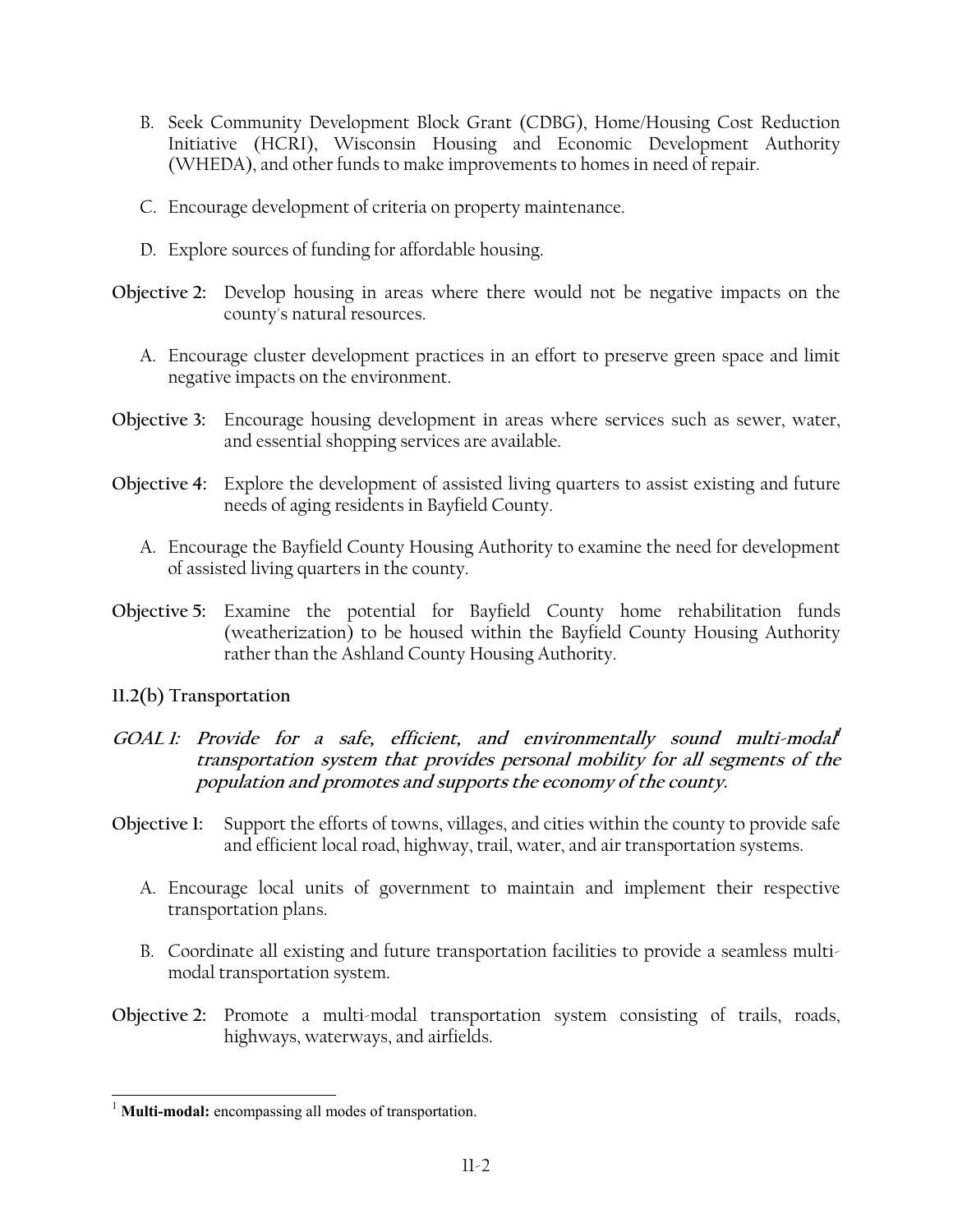- A. Coordinate discussions with local units of government, Wisconsin Department of Transportation, and Department of Natural Resources, where appropriate, to examine possible uses before developing future transportation improvements.
- **Objective 3:** Promote cooperation and coordination between state, counties, cities, tribes, villages, and towns in developing the county multi-modal transportation system.
	- A. Coordinate local government land use plan recommendations to provide a seamless multi-modal transportation system.
- **Objective 4:** Provide a safe and efficient multi-modal transportation system for the movement of people and goods that minimizes environmental and social impacts.
	- A. Protect historic, scenic, scientific, and cultural sites when constructing new or improving existing transportation facilities.
	- B. Map and identify historic, scenic, scientific, and cultural sites to assist in future planning of multi-modal transportation systems.
	- C. Minimize the development of roadways through environmentally sensitive areas.
	- D. Where strip commercial development occurs, construction of frontage roads to serve these businesses should be developed rather than allowing multiple accesses along the roadway.
	- E. Develop guidelines that provide examples of frontage road development.
	- F. Manage right-of-way vegetation in ways that improve safety, aesthetics, enhance the environment, control undesirable vegetation, minimize the use of herbicides, and control erosion.
- **Objective 5:** Encourage the use of abandoned railroad right-of-ways, which are publicly owned, for future multi-modal transportation uses.
- **Objective 6:** Promote the continued use of public transportation throughout the county.
	- A. Continue to support public transportation, such as the Bay Area Rapid Transit (BART).
	- B. Examine route changes to make transit more accessible to persons needing service.
- **Objective 7:** Promote and encourage the designation of State Trunk Highway 13 and other highways as designated scenic byways in accordance with town land use plans.
- **Objective 8:** Maintain a safe and efficient county transportation system that meets the county's needs.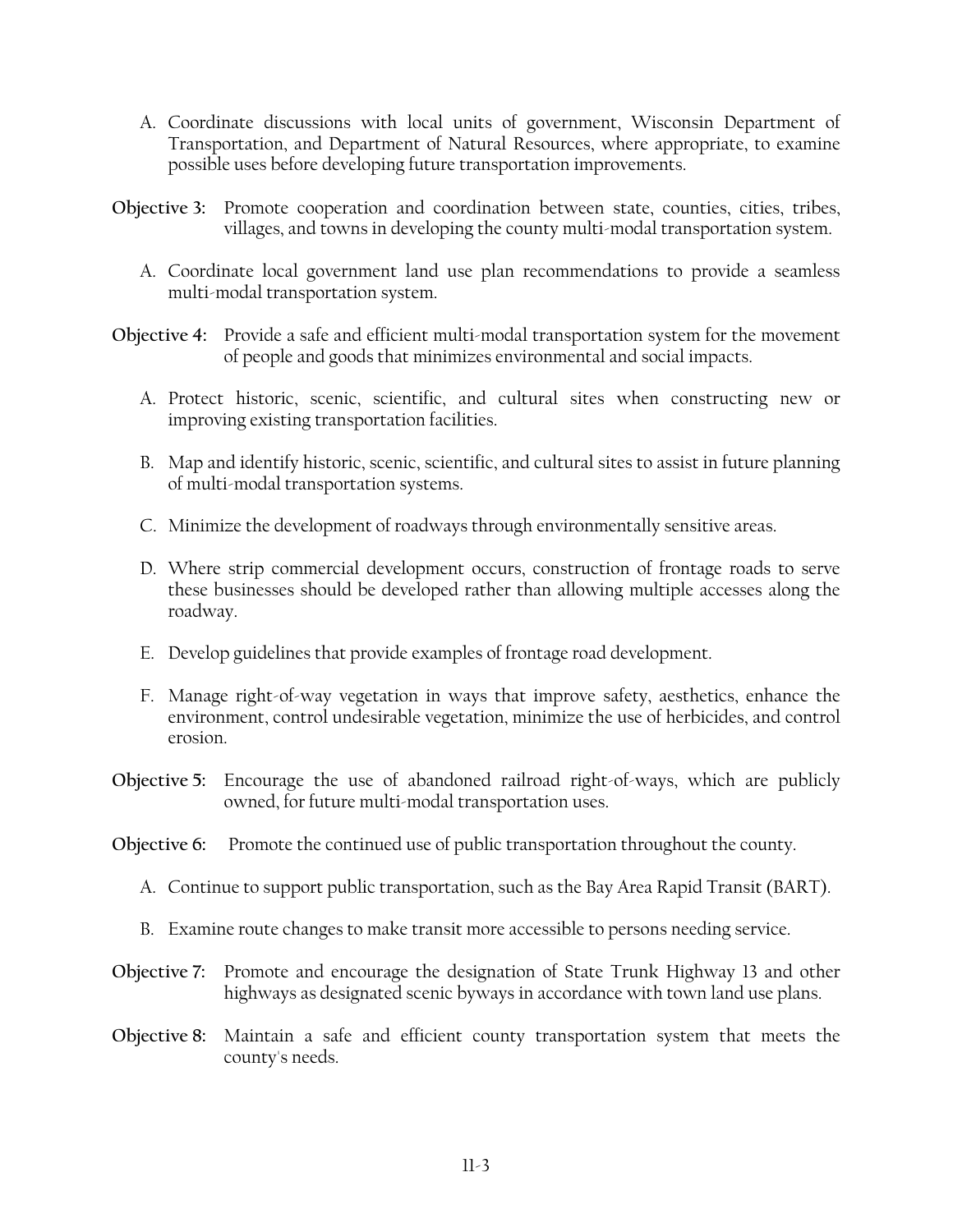- A. New and expanded transportation corridors and facilities should occur only after full consideration of compatibility with town, village, city, county, and state plans and all environmental concerns have been addressed.
- B. Encourage local jurisdiction to adopt development regulations that incorporate accepted design standards for all transportation facilities.
- C. Work with Department of Transportation to review access management control along State Trunk Highway 13 in accordance with the new requirements of TRANS 233.
- D. Maintain and implement a Bayfield County Transportation Capital Improvements Plan.
- E. Maintain and upgrade transportation facilities in accordance with need.
- F. Work cooperatively with Department of Transportation on the development of the sixyear highway program.
- G. Explore ways for local municipalities to participate in the development of the State's Highway Signage Plan.
- H. Integrate the land use plan, zoning ordinance, and economic development plans along with standard engineering concerns (e.g., drainage, soil types, load bearing capabilities) for locating industries needing 12-month trucking services in the county. Use this information to develop design requirements for county roads and for coordinating with the towns' road systems.
- **GOAL 2: Support the expansion of U.S. Highway 2 from a two-lane to a four-lane highway through Bayfield County extending from Superior to Hurley.**
- **11.2(c) Rural Character<sup>2</sup>**

l

- **GOAL 1: Diverse cultural, natural, aesthetic, archeological, and historical characteristics, which cumulatively make Bayfield County unique shall be preserved, maintained, and promoted.**
- **Objective 1:** Identify*,* map, and evaluate the unique cultural, natural, aesthetic, archeological, and historical sites.
- **Objective 2:** Support organizations that are working to preserve unique cultural, natural, aesthetic, archeological, and historical sites.

<sup>2</sup> **Rural Character:** Defined as the combination of natural and manmade features that portray the traditional form and preserve the traditional function of the rural landscape. In Bayfield County, rural character is manifested in a backdrop of forests and fields, natural features such as creeks, lakes, and wetlands and structures such as barns, churches, and homes. These physical features support traditional rural activities such as farming, logging, and outdoor recreation that have been practiced for generations in the county. Homes in rural areas are either scattered at low densities or clustered together in small communities surrounded by open space.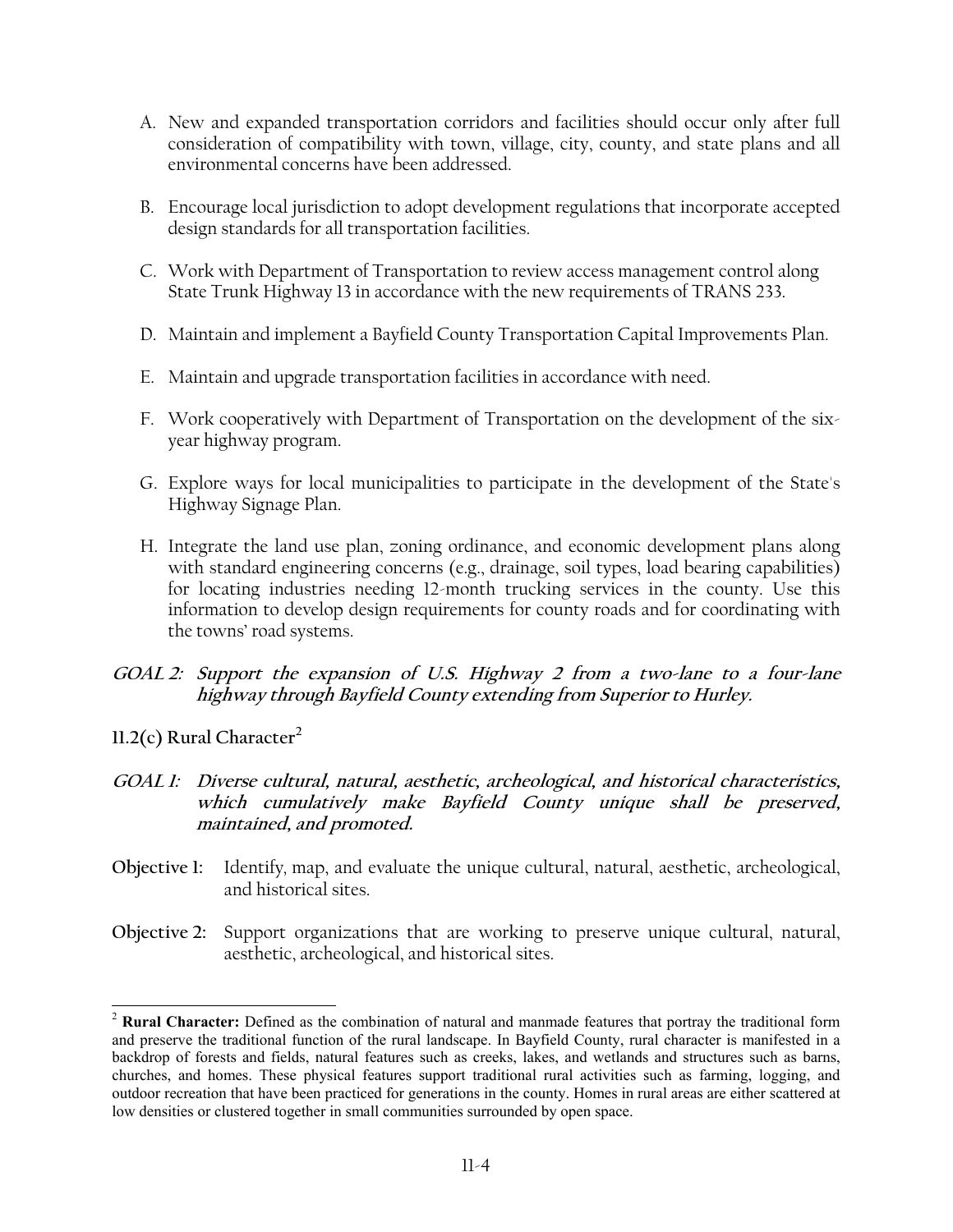- **Objective 3:** Balance the need for environmental protection with reasonable use and development.
- **Objective 4:** Review regulations for telecommunication towers, lighting and noise.

## **GOAL 2: The demand for rural lifestyle is accommodated without diminishing the rural character of Bayfield County.**

- **Objective 1:** Encourage home-based businesses that are consistent with the county's rural character.
- **Objective 2:** Encourage and maintain low-density development through such means as cluster development, development easements, and other techniques to preserve green space and limit negative environmental impacts.
- **Objective 3:** Create and/or maintain open space, parks, and recreation opportunities and facilities.
- **Objective 4:** Maintain traditional activities such as farming, logging, hunting, and fishing.
- **Objective 5:** Evaluate county sign ordinances and revise if needed.
- **GOAL 3: Agricultural lands, open spaces, forests, lakes, and streams are preserved and protected.**
- **Objective 1:** Identify and clearly designate prime agricultural lands, open spaces, forests, lakes, streams, and wetlands.
- **Objective 2:** Investigate a purchase of development rights program.
- **Objective 3:** Encourage good soil and water conservation such as Best Management Practices<sup>3</sup> for forests and woodlands.
- **Objective 4:** Maintain and encourage restoration of natural buffer areas adjacent to surface water resources.

## **GOAL 4: Existing core communities<sup>4</sup> are maintained.**

 $\overline{a}$ 

- **Objective 1:** Encourage appropriate future development within core communities.
- **Objective 2:** Encourage development of vacant lots ("infilling") within core communities rather than utilizing outlying green space.

<sup>&</sup>lt;sup>3</sup> Best Management Practices: Pollution prevention measures to reduce runoff and other detriment from storm water, soil erosion, animal wastes, and other discharges.

<sup>4</sup> **Core Communities:** Cities of Bayfield and Washburn; Village of Mason; and unincorporated places of Barnes, Benoit, Cable, Cornucopia, Drummond, Grand View, Herbster, Ino, Iron River, Moquah, Namakagon, Port Superior, and Port Wing and Red Cliff Reservation.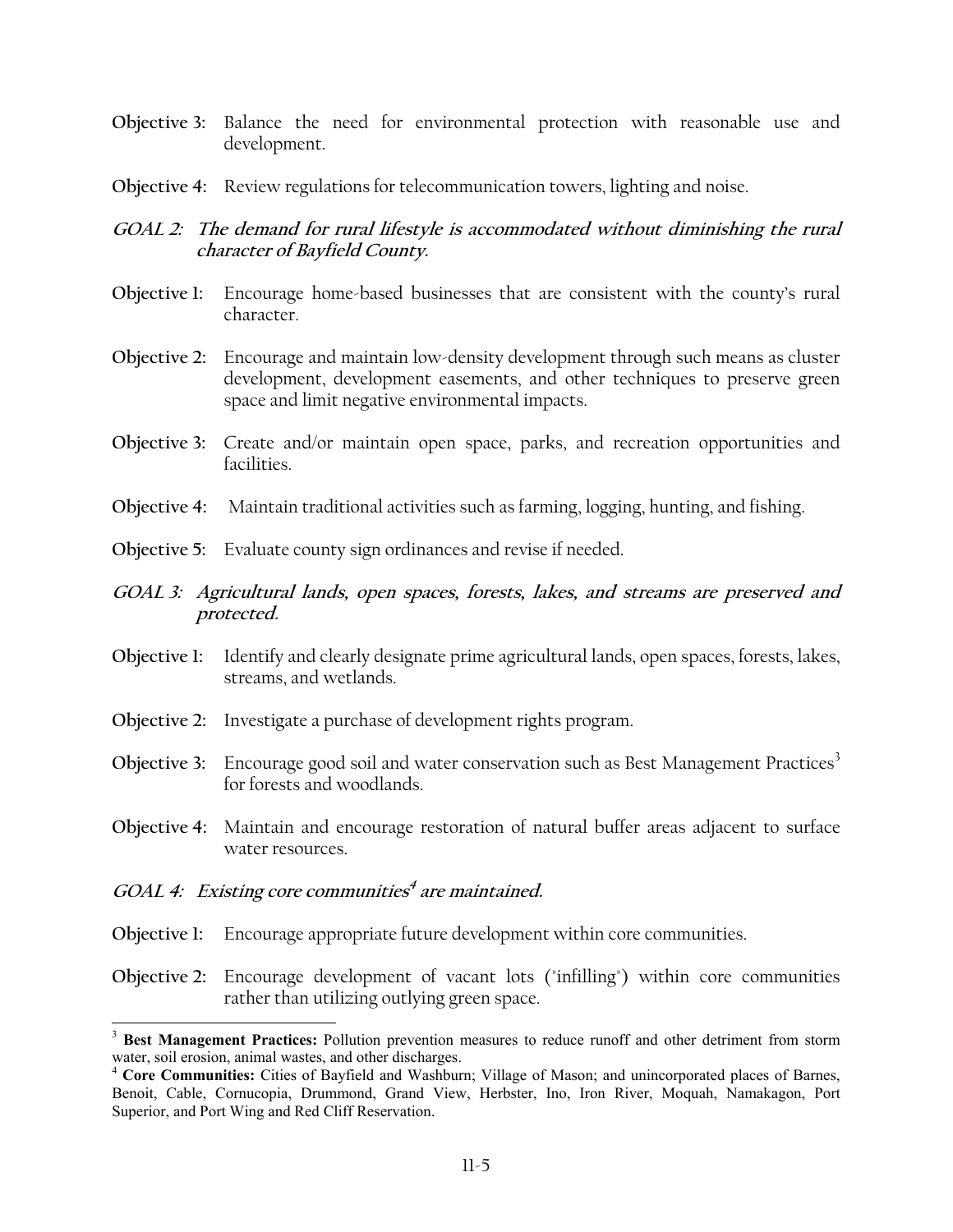- **Objective 3:** Encourage utilization of existing infrastructure (such as municipal water and sewer).
- **Objective 4:** Encourage core communities to develop design standards.
- **11.2(d) Natural Resources: "Water, Land, Air and Biotic"**
- **GOAL 1: High level of environmental quality of the land, water, air, and biotic resource are protected, preserved, conserved, restored, enhanced, and maintained in Bayfield County.**
- **Objective 1:** Undertake all land use and resource activities without serious or irreparable damage to the land, water, air, or biotic resources.
- **Objective 2:** Develop a reliable natural resource database, accessible to all, upon which to make informed decisions.
- **Objective 3:** Provide uniform, equitable, and comprehensive enforcement of land use and environmental protection regulations.
- **11.2(e) Natural Resource: Water**
- **GOAL 1: High quality and adequate quantities of ground and surface water are maintained and preserved in Bayfield County.**
- **Objective 1:** Identify and protect aquifer recharge areas.
- **Objective 2:** Identify and protect aquifer discharge areas.
- **Objective 3:** Promote Best Management Practices (BMP's) and/or implement ordinances for the protection of ground and surface water for the following and subsequently identified needs:
	- A. Chemical use near surface waters
	- B. Construction site erosion control
	- C. Lakes and rivers classification plans
	- D. Shoreline restoration programs
- **Objective 4:** Clean up contaminated sites.
- **Objective 5:** Develop and implement pollution abatement programs for watersheds.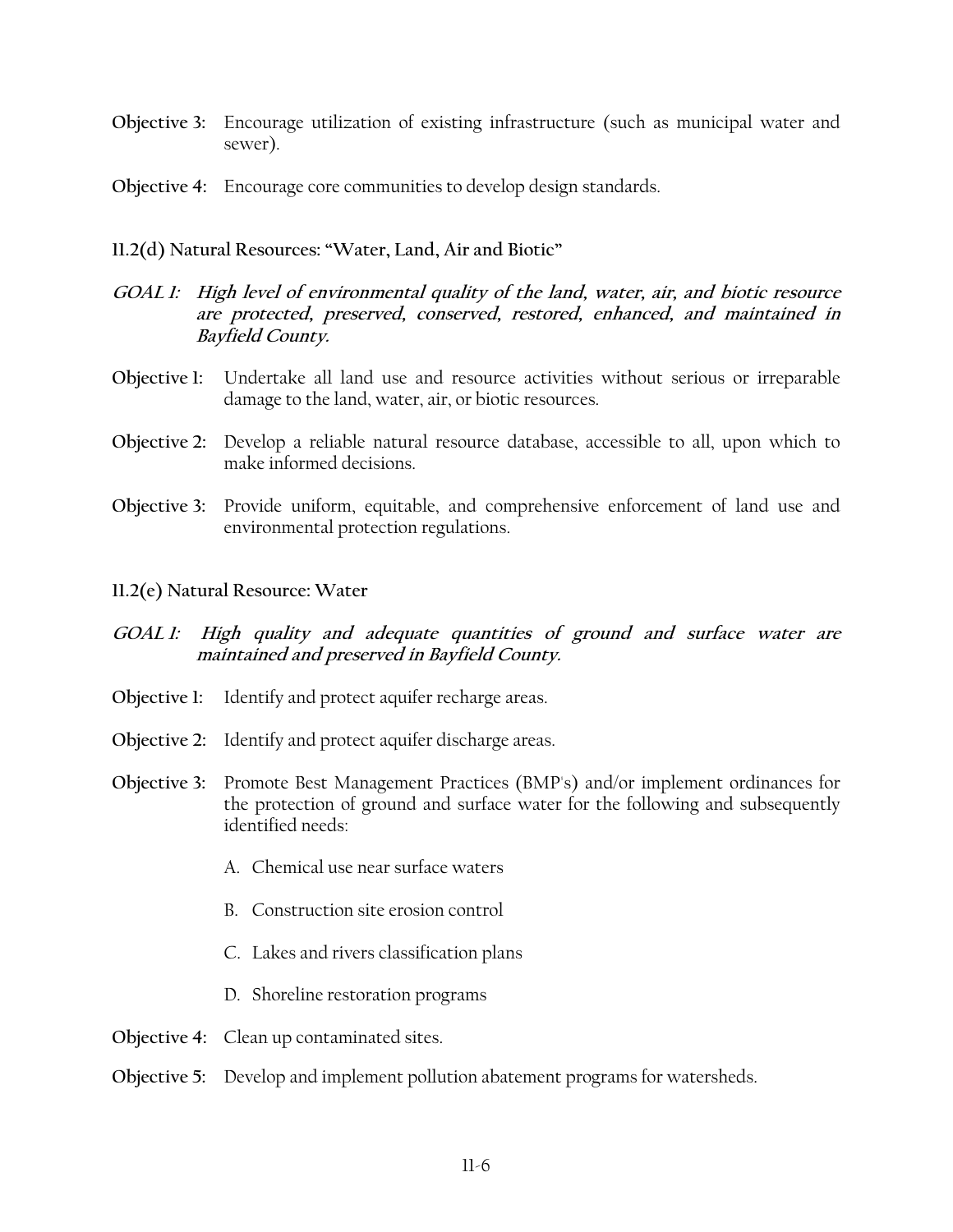- **GOAL 2: Coastal resources, wetlands, and shoreland areas are preserved, protected, and restored in Bayfield County.**
- **Objective 1:** Develop and implement a wetland protection program.
- **Objective 2:** Develop and implement a policy for the protection of Lake Superior coastal resources.
- **Objective 3:** Develop research and monitoring programs for the following and subsequently identified needs to support an information and education program to ensure informed decision-making.
	- A. Abandoned wellheads
	- B. Contaminated sites
	- C. Failing sanitary sewers and on-site disposal systems

### **GOAL 3: Support local, state, and federal legislation to ban the export of water from Lake Superior and the Great Lakes system.**

**11.2(f) Natural Resource: Land**

#### **GOAL 1: Lands in Bayfield County are protected from future degradation.**

- **Objective 1:** Base land use decisions on consideration of soil capabilities.
- **Objective 2:** Base land use decisions on consideration for reduction of land use conflicts.
- **Objective 3:** Base land use decisions on consideration for promoting a diversity of forest cover.
- **Objective 4:** Promote Best Management Practices for public and private forest management.
- **Objective 5:** Revise and implement more comprehensive ordinances for storage and disposal of machinery, vehicles, buildings, and other materials such as appliances, junk, demolition debris, scrap, and waste.
- **Objective 6:** Concentrate urban type development in areas where soil conditions are suitable and where essential utilities and services can be readily and economically provided.
- **Objective 7:** Protect the county's productive lands from accelerated erosion and development in order to extend indefinitely their usefulness for agricultural, recreation, tourism, forestry, and other related open space purposes.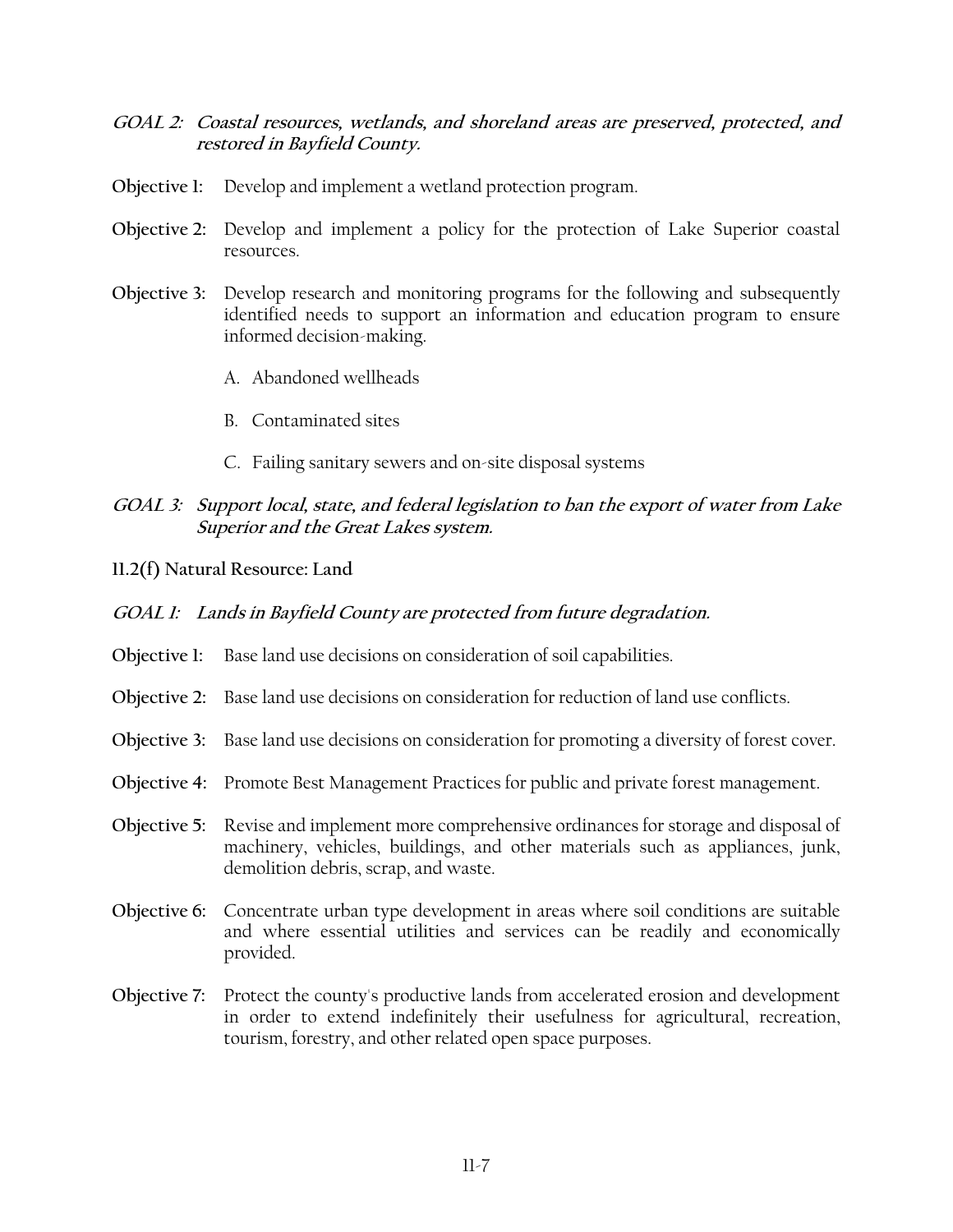- **Objective 8:** Provide effective and economical systems for municipal and industrial wastewater services within realistic limits imposed by technical and economic constraints.
- **Objective 9:** Establish standards for parcel densities.
- **Objective 10:** Inventory and map critical view sheds and vistas.

**11.2(g) Natural Resource: Air** 

**GOAL 1: Bayfield County seeks to continually improve local air quality.**

- **Objective 1:** Support mercury reduction programs.
- **Objective 2:** Encourage programs to reduce airborne transport of contaminants.
- **Objective 3:** Encourage state and federal legislation to protect and improve air quality.
- **Objective 4:** Develop siting policy for large-scale farming operations.
- **Objective 5:** Encourage education and outreach programs for the protection and improvement of local air quality.
- **11.2(h) Natural Resource: Biotic**

 $\overline{a}$ 

- **GOAL 1: Habitat for plant and animal life is protected, preserved, conserved, restored, enhanced, and maintained.**
- **Objective 1:** Improve and protect the integrity of aquatic and terrestrial habitats.
- **Objective 2:** Identify corridors needed to link habitats.
- **Objective 3:** Utilize existing inventory data to develop an information and education program that ensures informed decision making in the following areas: (1) landscape and ecosystem management, (2) critical aquatic and terrestrial habitats, and (3) endangered species management.
- Objective 4: Develop a policy for reducing the impacts of forest fragmentation<sup>5</sup>.
- **Objective 5:** Develop a structure and process for research and monitoring as well as implementing programs for the improvement of biotic habitat.

<sup>&</sup>lt;sup>5</sup> Forest fragmentation occurs when large, continuous forests are divided into smaller blocks, either by roads, clearing for agriculture, urbanization, or other human development.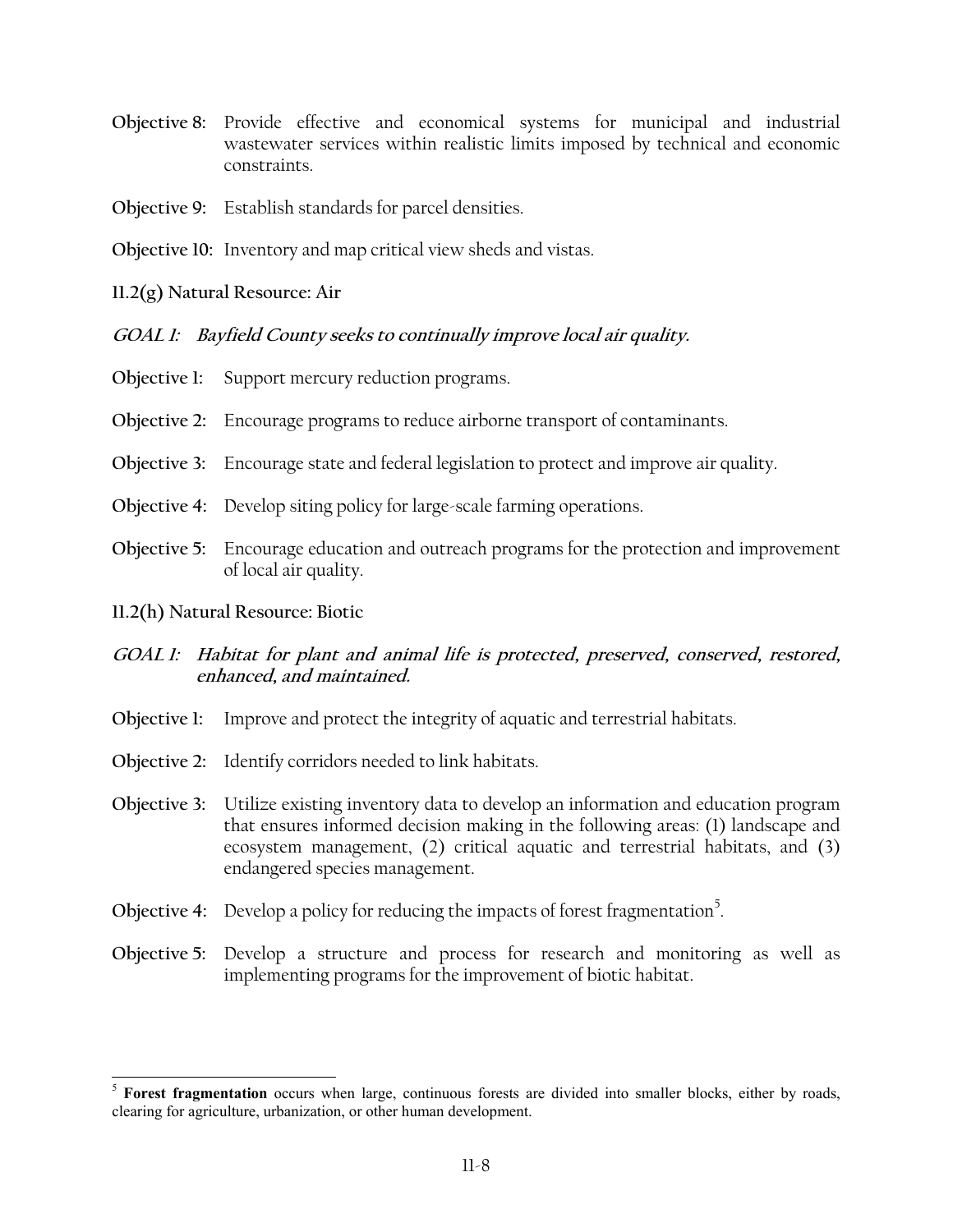- **Objective 6:** Encourage the maintenance of large undeveloped spaces through various implementation processes such as conservation easements, acquisition, and purchase/transfer of development rights.
- **Objective 7:** Encourage the maintenance of long undeveloped reaches of shoreline utilizing various processes.

#### **11.2(i) Recreation**

- **GOAL 1: Quality park and recreation facilities and varied recreational opportunities meet the needs of both county residents and visitors alike while protecting the unique natural resource base.**
- **Objective 1:** In cooperation with other agencies, local governments, and private recreational business operators conduct a study of existing and potential recreation opportunities in the county, their potential for development, associated costs, and possible funding sources.
- **Objective 2:** Using the results from this study, update the existing Bayfield County Outdoor Recreation Plan and review and revise the plan periodically as needed.
- **Objective 3:** Develop and implement policies to protect county-owned recreation facilities and natural resource-based recreational facilities.
- **Objective 4:** Encourage the development of "nature-based" recreation facilities.

#### **GOAL 2: Recreational opportunities are available for a wide range of user groups.**

- **Objective 1:** In conjunction with other public land management agencies, local chambers, and private landowners, evaluate the existing recreational trail systems' locations, conditions, uses, times of uses, potential future uses and expansion, and associated costs and funding sources.
- **Objective 2:** Prepare a multi-agency recreational trail plan and incorporate it into the updated Bayfield County Outdoor Recreation Plan and periodically review and revise it as needed.
- **Objective 3:** Encourage and provide for enforcement of appropriate recreational use on both county trail systems and navigable waterways.
- **Objective 4:** Work to minimize recreational use conflicts.
- **Objective 5:** Encourage individual lake associations to help educate recreational users about water safety and local and state water use regulations.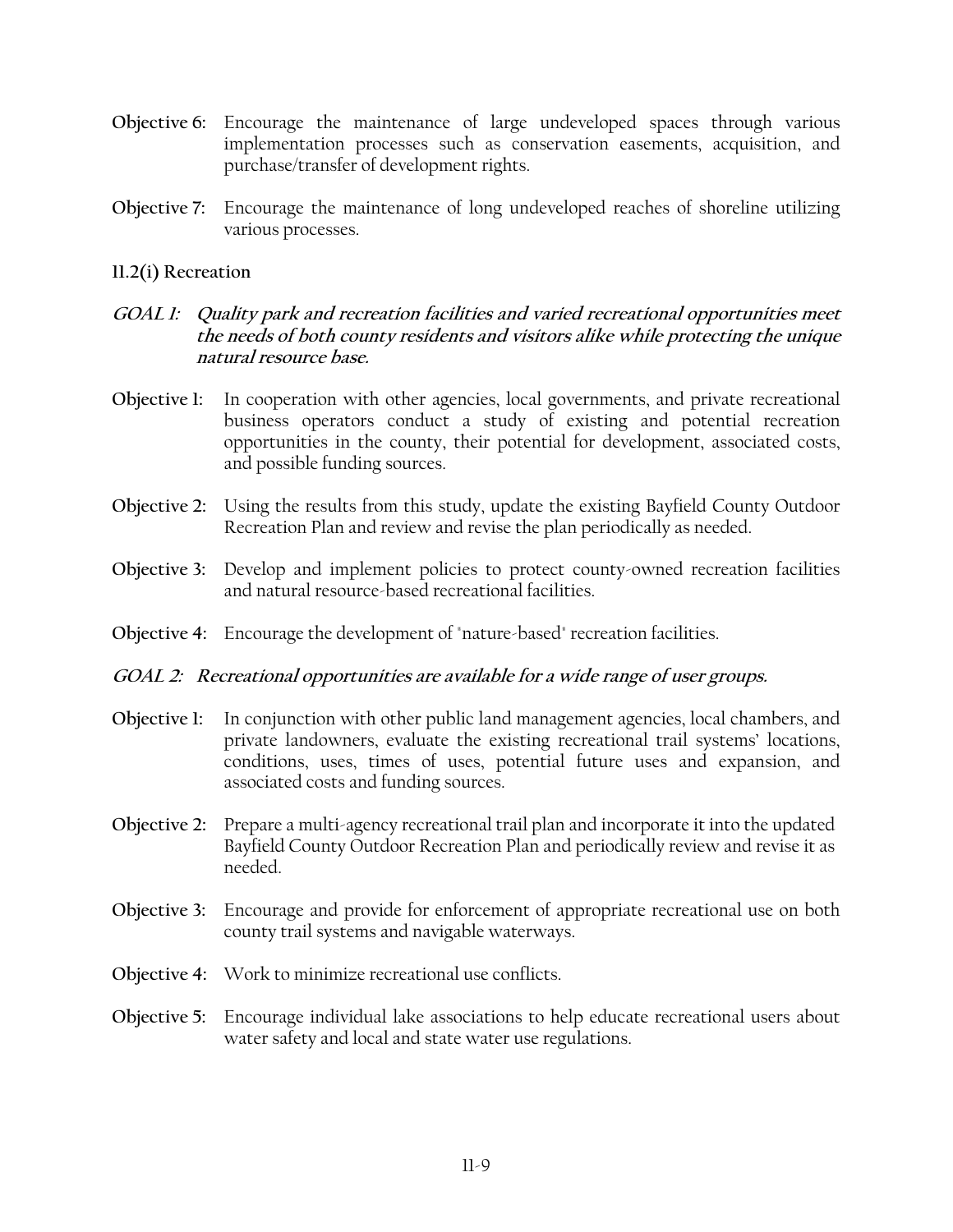#### **11.2(j) Economic Development**

- **GOAL 1: Ensure an adequate supply of commercial and industrial lands and buildings and supporting appropriate infrastructure, such as power, roads, water, sanitation treatment, and communications.**
- **Objective 1:** Encourage towns to identify potential sites for new business and industrial parks.
- **Objective 2:** Identify infrastructure needs in regard to capital expenditures and seek funding sources such as grants, venture capital, and loans to implement projects.
- **GOAL 2: Ensure an adequate supply of and access to lands and resources that support growth and development of agriculture, forestry, and tourism and supports the rural character of the county.**
- **Objective 1:** Support a four-season tourism industry by enhancing the "shoulder seasons."
- **Objective 2:** Utilize nonmetallic mineral resources consistent with sound environmental practices.
- **Objective 3:** Expand the wood products industry with an emphasis on secondary and value added products.
- **Objective 4:** Protect resource-based industries dependent on rural lands.
- **Objective 5:** Promote agricultural economic development.
- **GOAL 3: Create jobs and broaden the tax base by promoting new business formations and assisting existing businesses in remaining competitive and expanding.**
- **GOAL 4: Economic development goals, policies, and strategies adopted by the Northwest Regional Planning Commission (NWRPC) and the Bayfield County Economic Development Corporation (BCEDC) should be utilized in promoting and expanding economic development throughout the county.**
- **11.2(k) Planning Process, Information, and Education**
- **GOAL 1: The Land Use Plan shall function to meet current needs and remain consistent with community values.**
- **Objective 1:** Annually review the land use plan and zoning ordinance for consistency and new or changing county needs and/or values and revise as needed.
- **Objective 2:** Minimize inconsistencies between county and town plans.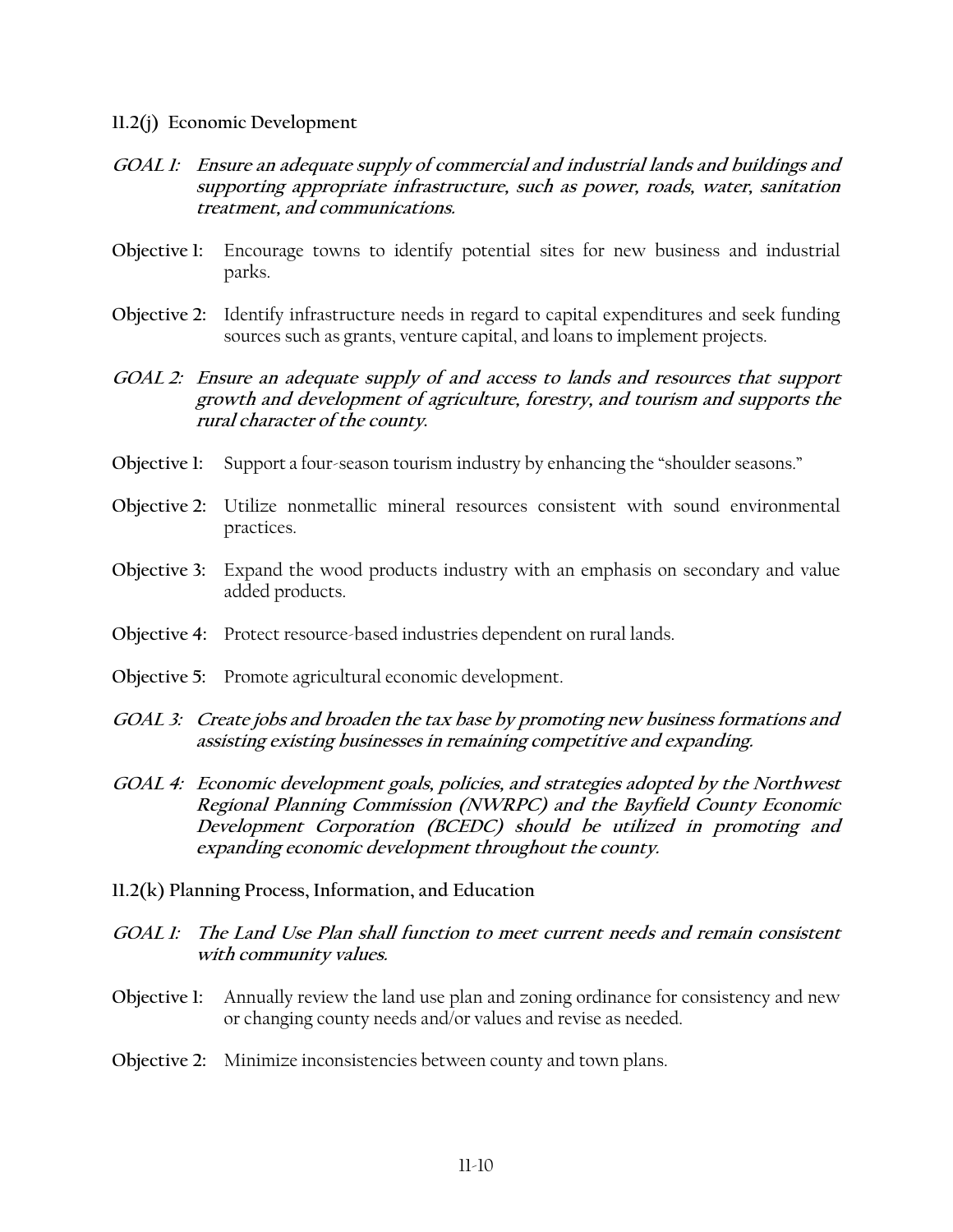- **Objective 3:** Develop a guide to review each development proposal and assure consistency of proposed development with the land use plan.
- **Objective 4:** Establish a process for assuring compatibility between the land use plan and policies and regulations of all county departments as well as state and federal agencies operating within the county; this could be accomplished through an intergovernmental cooperation plan.

## **GOAL 2: Develop a process and ensure adequate staffing sufficient to carry out the goals and objectives of the land use plan.**

- **Objective 1:** Explore alternatives for carrying out long-range planning to complement the work of the county committees and departments responsible for current planning.
- **Objective 2:** Provide adequate staff to enforce zoning regulations.

## **GOAL 3: Inform the resident and non-resident population about land use policy and regulations in Bayfield County.**

**Objective 1:** Prepare a public information program in order to educate the public regarding the land use plan, zoning ordinances, and implementation of each.

## **11.3 GENERAL PLAN RECOMMENDATIONS AND GUIDELINES**

The Bayfield County Land Use Plan provides basic guidelines for development, for recognizing the importance of and preserving the natural and cultural resources, and maintaining the rural character of the county. **The plan is broad in its approach and provides a variety of avenues for achieving the county's long-term goals and objectives. Due to this broad approach, it is recommended that the individual communities continue to prepare their own land use plans or comprehensive plans to better address specific local planning issues. The county plan serves to provide a solid framework and point of beginning for the planning work of the municipal divisions of the county.**

## **11.3(a) General Planning Assumptions**

Basic assumptions about future social and economic conditions in Bayfield County underlie the formulation of goals, objectives, and policies upon which this plan is based. These basic assumptions, some of which have been stated or implied in previous chapters, are as follows:

- 1) The population of Bayfield County will continue to rise at the current rate.
- 2) The rural character of Bayfield County is of significant value to residents and visitors.
- 3) Economic growth and development will remain at current levels.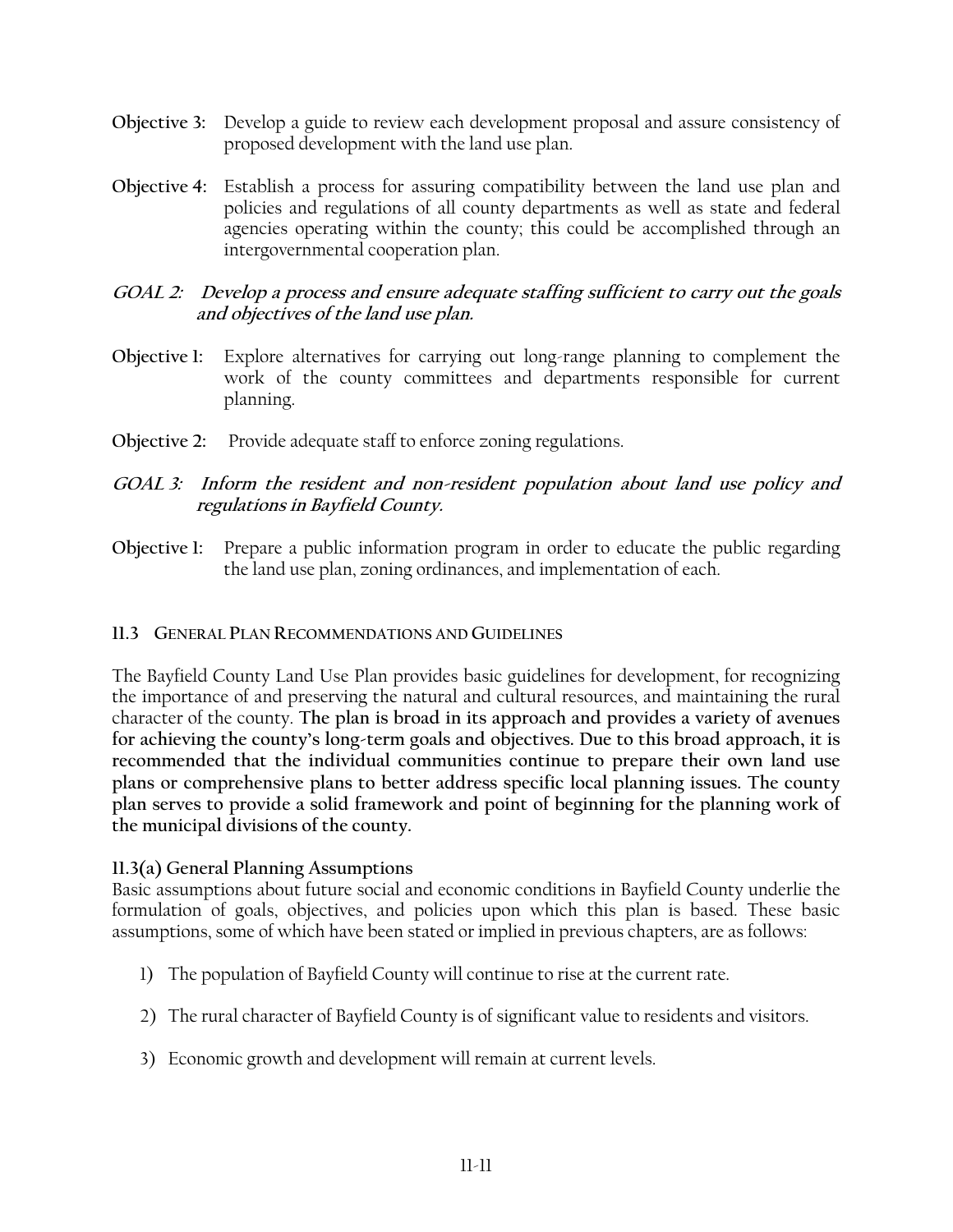- 4) Loss or degradation of the county's natural resources will reduce the quality of life of residents and visitors.
- 5) Demand for rural lands, including lake front property, will continue to rise, while the available lands will decrease. A continued increase in the cost of land in the county is also forecast.
- 6) The number of new housing units, both permanent and seasonal, will continue to increase.
- 7) Automobiles will continue to be the preferred mode of transportation for most people for the foreseeable future.
- 8) Population demographics predict that the average age of the county population will continue to increase.
- 9) Environmental protection will become a more significant part of the land use decisionmaking process.

## **11.3(b) General Planning Recommendations**

**This land use plan is not intended to be used as a precise blueprint for future land development but rather as a guide for making future land use decisions.** This plan does not attempt to project or propose exact locations and acreage needed for specific land uses. This type of "blueprint planning," while perhaps appropriate in a highly urbanized context, is not appropriate in Bayfield County for a number of reasons. Fluctuating market factors and a less intense level of existing development favor a generalized "broad brush" approach to land use planning. Furthermore, this plan and its recommendations should not mark the end of the plan development but rather the beginning of a dynamic, evolving process. Continually changing economic, social, and environmental conditions coupled with changing values and beliefs will require the plan and its guidelines be periodically revised to meet current conditions.

General Recommendations Include:

- 1) Conduct a comprehensive land use inventory and evaluation.
- 2) Recognize that land use recommendations are meant to serve as general land use guidelines.
- 3) "Growth Management Factors" should be considered prior to approval of any proposed future development.
- 4) Continue to coordinate the land use decision-making process with local units of government.
- 5) Land use decisions should be based on the contents of local plan and the Bayfield County Land Use Plan goals and objectives.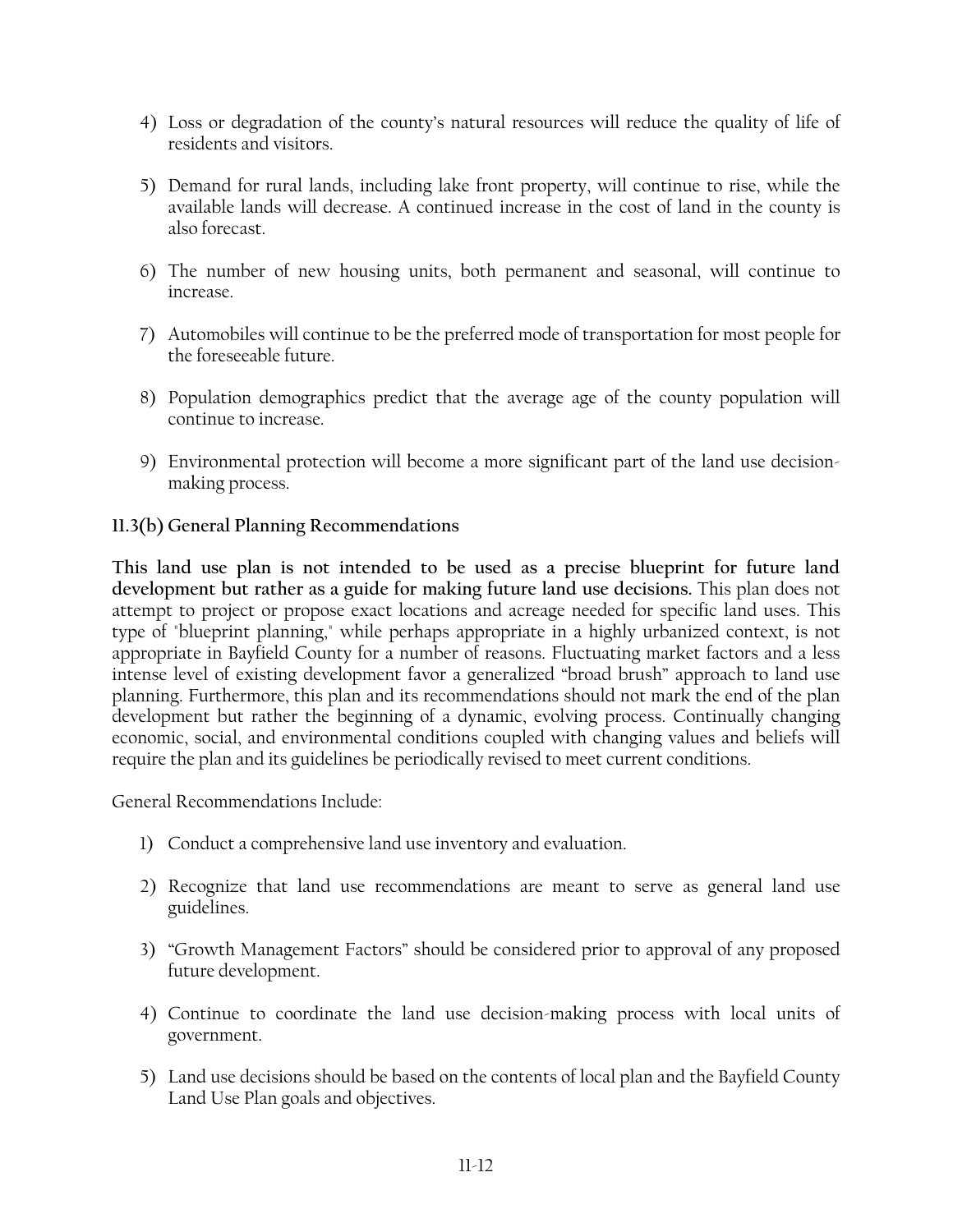- 6) Study the need for a revised outdoor lighting ordinance in order to minimize the impacts of light pollution in the rural environment.
- 7) Continue to follow the existing rural development standards, including: development density requirements for lakeshore and non-lakeshore, minimum lot sizes, and setback requirements for rural areas.
- 8) Comprehensive review of the county zoning code as it pertains to home-based businesses.
- 9) Comprehensive review and revision of the Bayfield County Farmland Preservation Plan.
- 10) Inventory and analysis of viewsheds and environmental corridors. Data collected through this process should be integrated into future plan updates.
- 11) A countywide housing needs assessment should be conducted.
- 12) Historic, cultural, archaeological, and natural resources should be protected and enhanced.
- 13) Identify and prioritize public acquisition/protection areas.
- 14) Support continued multiple uses of all public forestlands in Bayfield County.
- 15) Conservation, preservation, or enhancement and interpretation of places of heritage value, including sites, landscapes, streetscapes, buildings, structures, and remains that are of aesthetic, historic, architectural, cultural, or archaeological significance.
- 16) Review and update existing ordinances related to the use and placement of Camping Units (RV's).
- 17) Develop standards and guidelines to reduce conflicts between large-scale animal operations and rural property owners.
- 18) Support the Wisconsin Right to Farm  $\text{Law}^6$  for farmers in Bayfield County.
- 19) Retain the existing recreational trail system in the county. Future expansion of the trail network should be based on needs and reducing user conflicts.

## **11.3(c) Specific Land Use Designation Recommendations**

 $\overline{a}$ 

A proposed future land use map has been prepared for the plan and is illustrated on Map 10.5 of the land use section. The map is intended to depict desired future land uses based on the plan's

<sup>6</sup> **Wisconsin Right to Farm Law:** Wisconsin State Statutes, Chapter 823.08. Enacted in 1981 to provide a measure of protection for farmers from lawsuits, or the threat of lawsuits, in which the normal farming practices are claimed to be a nuisance. The purpose is to protect farm operations that use good management practices from nuisance lawsuits.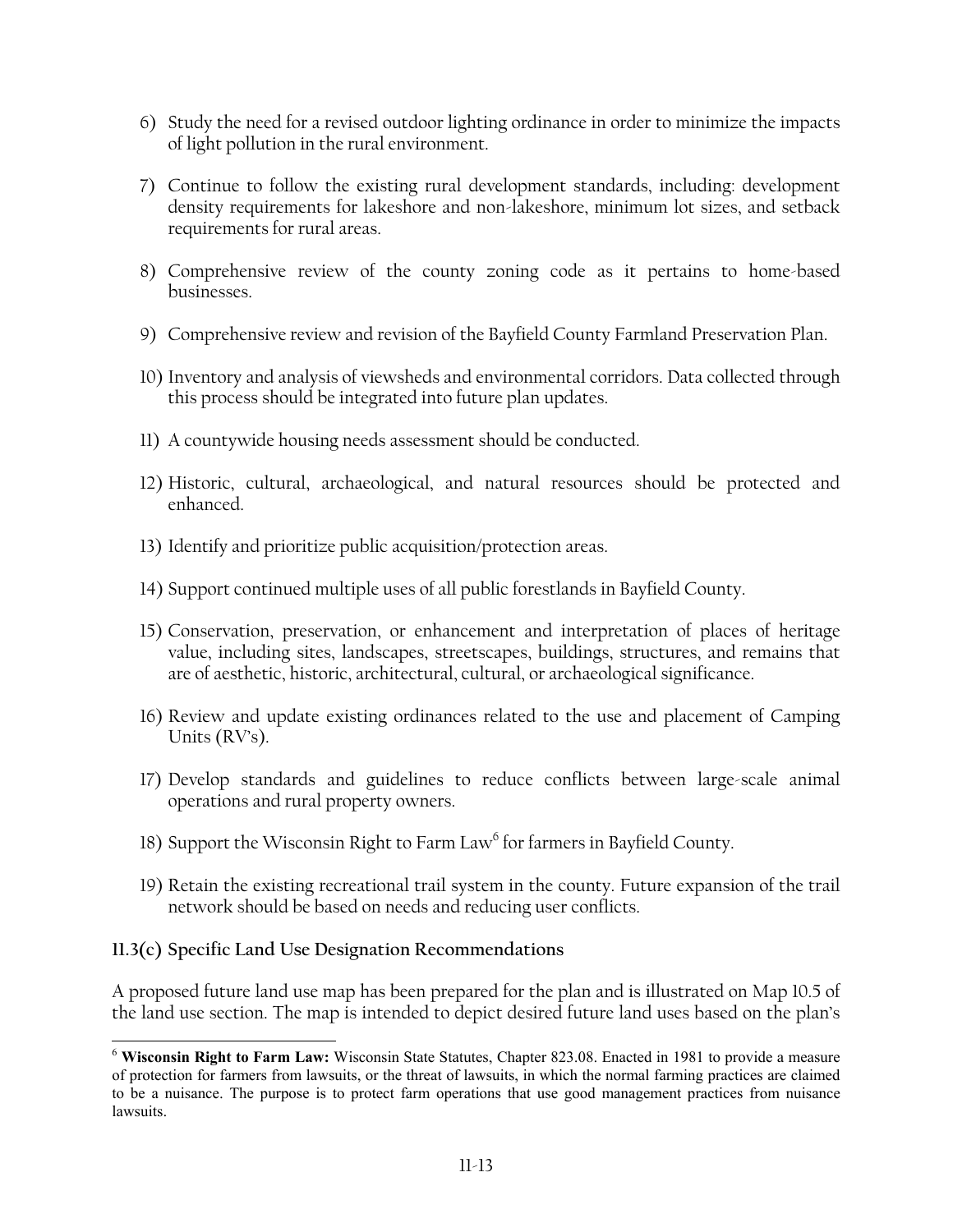goal and objective statements. The proposed future land use map identifies several generalized land use designations. The following recommendations apply specifically to designated future land uses and should be considered in conjunction with the overall county goal and objective statements. **The countywide designation is intended to serve as a general guide to future use of these areas, while consultation of individual town land use plans (if applicable) will provide a greater level of detail.**

## **11.4 AGRICULTURAL DESIGNATION**

Denoted by the brown pattern on the future land use map, the future agricultural use designation identifies desirable future agricultural lands. This designation is based on the existing land use, agricultural lands identified by local plans, agricultural suitability as determined by soil properties, and lands identified by the Bayfield County Farmland Preservation Plan.

Recommendations for the Agricultural Designation include:

- 1) Maintain a low-density level of residential development consistent with the rural character of the area. Residential development within the agricultural designation should be guided into the most appropriate locations based on "Growth Management Factors".
- 2) If residential development occurs within the agricultural designation, it should be guided away from productive agricultural lands (agricultural preservation areas), as identified in the Bayfield County Farmland Preservation Plan.
- 3) Encourage, through education and incentives, the conversion of marginally productive agricultural land into agro-forestry land.
- 4) Road development within agricultural preservation areas (as identified by the Farmland Preservation Plan) should be discouraged.
- 5) Only limited commercial and industrial development should be permitted in the Agricultural Preservation Areas. Appropriate industrial development for these areas would include those businesses not requiring urban services and which benefit from an isolated or spacious rural location. Appropriate commercial development would include those businesses not requiring urban services and which primarily serve a local market or support agriculture.
- 6) Review of any proposed development within the Agricultural Preservation Areas should include examination of local land use plans as part of the decision-making process.
- 7) Promote incentive-based preservation tools, such as conservation easements, purchase of development rights, and development rights transfers.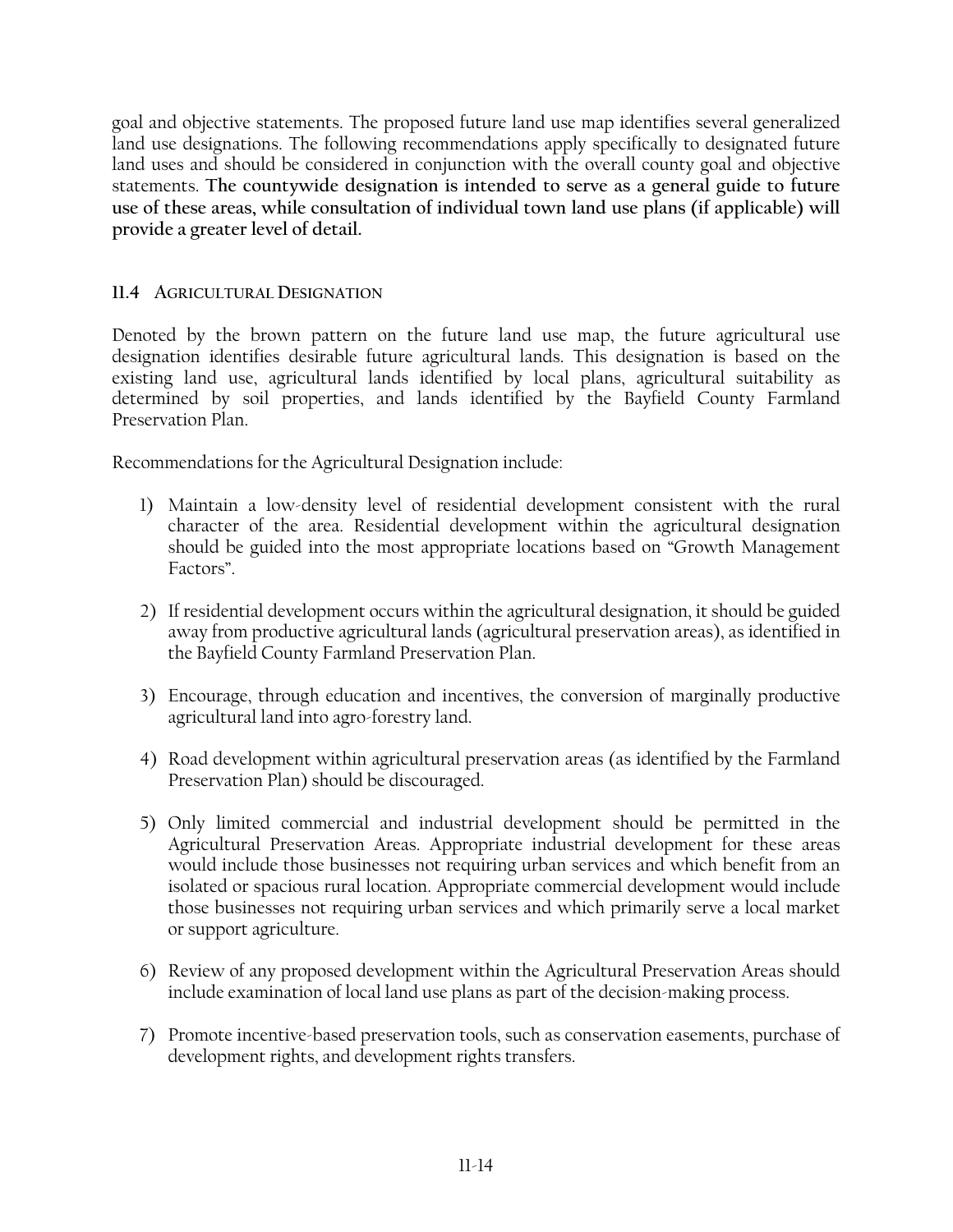- 8) Support locally grown farm products by allowing activities such as farmers' markets, roadside stands, tree farms, and other similar activities.
- 9) Continue to support and participate in soil and water conservation programs.
- 10) Explore use of the Land Evaluation Site Assessment (LESA) tool as a means of preserving farmland.

## **11.5 CORE COMMUNITIES**

Core communities are denoted by the orange pattern on the future land use map. These communities have been identified as the primary mixed use areas within Bayfield County and include: the Cities of Bayfield and Washburn; Village of Mason; and unincorporated places of Barnes, Benoit, Cable, Cornucopia, Drummond, Grand View, Herbster, Ino, Iron River, Moquah, Namakagon, Port Superior, and Port Wing; and Red Cliff Reservation.

Recommendations for Core Communities are:

- 1) Guide future commercial growth into the core communities.
- 2) Base land use decisions affecting core communities on community desires and the land use plan goals and objectives.
- 3) Construction of multi-family housing units should be guided into the core communities if these areas provide sufficient access to services and adequate public facilities.
- 4) Encourage the utilization of vacant lands within core communities ("infilling").
- 5) Encourage future development in core communities to be consistent with the character of the community.
- 6) Industrial and commercial uses within core communities should be encouraged in areas with sufficient infrastructure to support these activities.
- 7) As a means of preserving rural character of the core communities, Bayfield County should work cooperatively with local communities to develop and implement a set of rural design guidelines for commercial and industrial businesses. Guidelines such as "northwoods" design standards should be voluntary and reflect the wishes of individual communities.

## **11.6 RESIDENTIAL**

The residential designation indicates generalized areas of the county where "high" and "moderate" residential density predominates. This designation represents residential growth occurring outside of the core communities. Areas within this designation are located primarily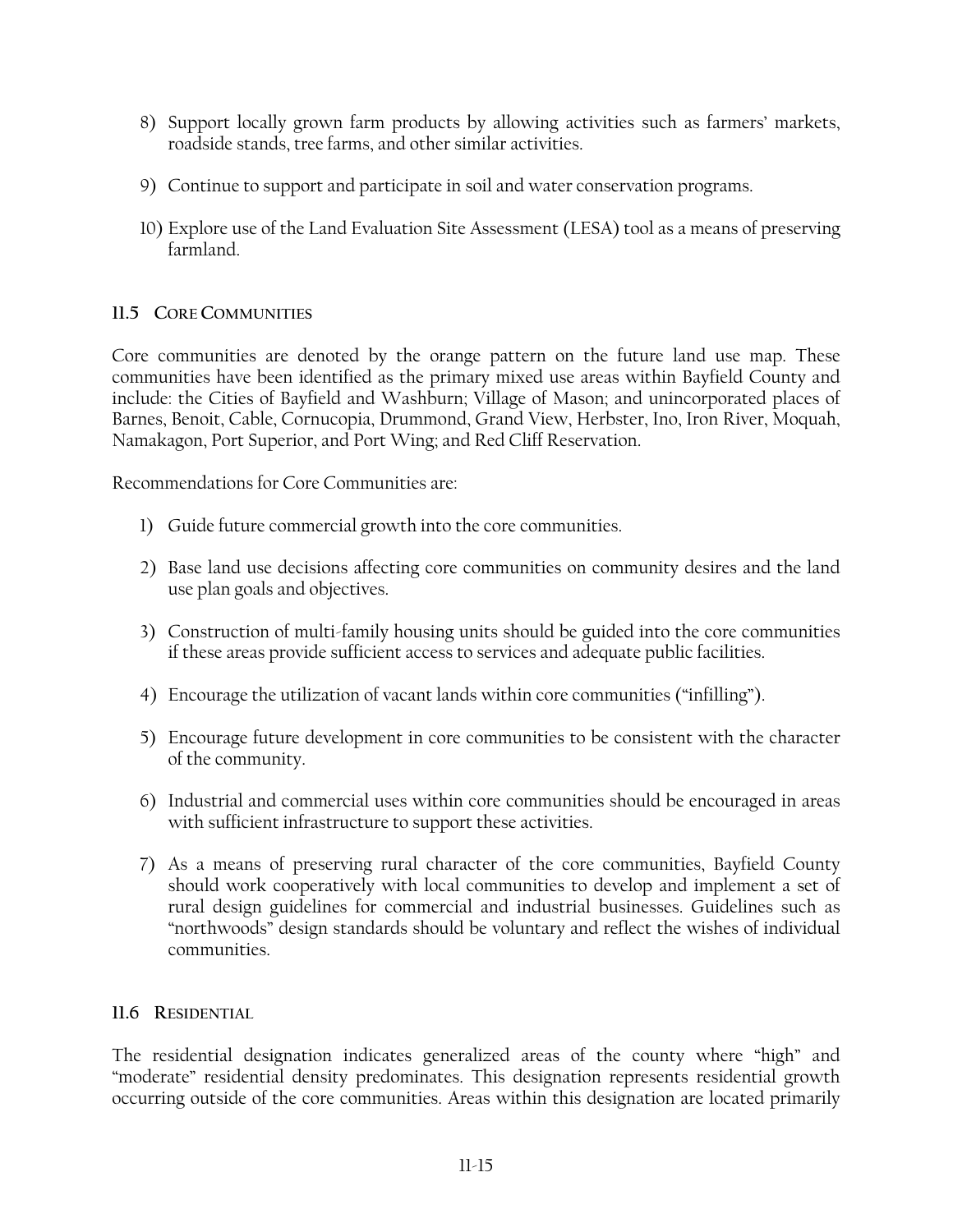in and around lakeshore areas and within non-formal 'subdivision type' rural development clusters. The designation is intended to reflect and perpetuate the general character of the existing development and to concentrate growth in areas served by existing infrastructure.

**It is important to recognize that residential growth will not be strictly limited to lands in the residential designation**. Other designations where residential development could occur include agricultural, commercial, and private forest/open space lands. It is the intent of this designation to guide higher density forms of development away from these designations, while permitting rural residential (low-density) growth to occur. Proposed future residential land use is indicated by the bright yellow pattern on the future land use map.

Recommendations for the Residential Designation (Non-Shoreland) are:

## **11.6(a) Non-Shoreland Areas**

- 1) Future land use decisions regarding residential development in communities with approved land use plans should be based on the recommendations of the local plans.
- 2) Where designated rural residential lands are adjacent to lands protected for resource use, a reasonable dwelling setback from the resource land should be required and any other means used to minimize the potential for conflicts between accepted resource management practices and rural residents.
- 3) Residential areas shall generally be located away from incompatible land uses such as waste disposal sites and commercial or industrial sites characterized by high traffic volumes, odor, noise, dust or dirt, or any other nuisance created by these types of uses

## **11.6(b) Shoreland Areas**

Shoreland development within Bayfield County is currently regulated under the Bayfield County shoreland zoning ordinance. Shoreland Zoning Areas are depicted in Map 11.1. Development standards within the ordinance are based on the Bayfield County Lakes Classification System (see appendix A.6), which defines the vulnerability of water bodies based on environmental factors such as area, depth, and shoreline irregularity. The lakes classification system also considers existing development patterns in order to develop a shoreline development density factor.

Recommendations for the Residential Designation (Shoreland) are:

- 1) Encourage the formation of local lake property owners associations and support association activities aimed at protection of county water resources.
- 2) Encourage the use of shoreland buffers.
- 3) Support and enforce existing shoreland zoning ordinances.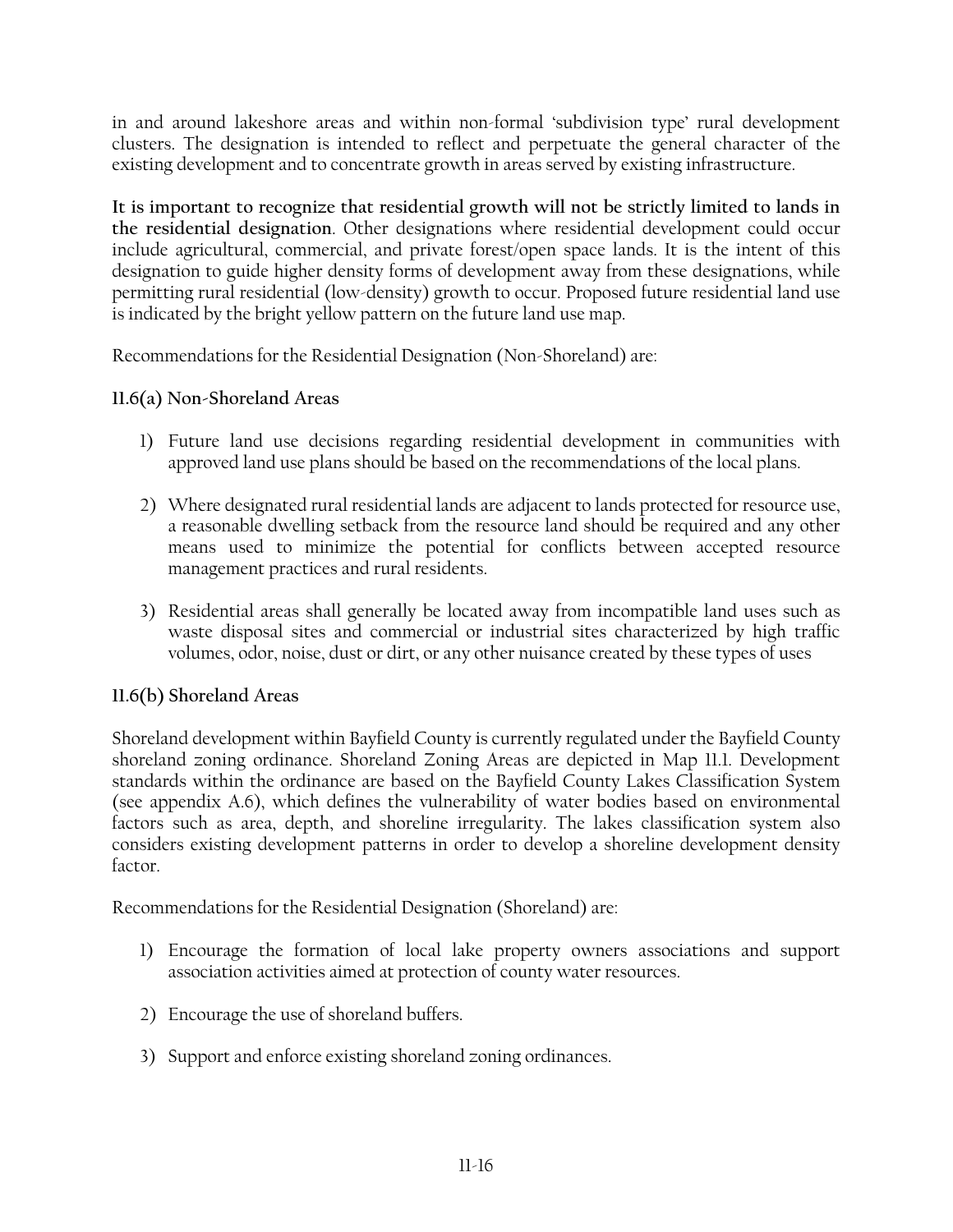- 5) Support the re-introduction of native shoreland vegetation to control and filter run-off and to stabilize the existing shoreline.
- 6) Development of restrictions/guidelines related to the use of fertilizers.
- 7) Creation of a Lake Superior shoreland zoning district. This district would reflect the unique features, processes, and environments of the Lake Superior coastline and should contain specific types of land uses allowed within the district, the type of development permitted for each land use, and coastal development standards. In lieu of developing a new zoning district, the county may wish to modify the current lakes classification system in order to include provisions for coastal resources.
- 8) Review existing shoreland zoning requirements based the results of the shoreline recession study and develop new ordinances as appropriate.
- 9) Provide additional protection to unique coastal resources including estuaries, coastal barriers, and coastal wetlands through management, cooperative efforts with private landowners, and transfer into public ownership.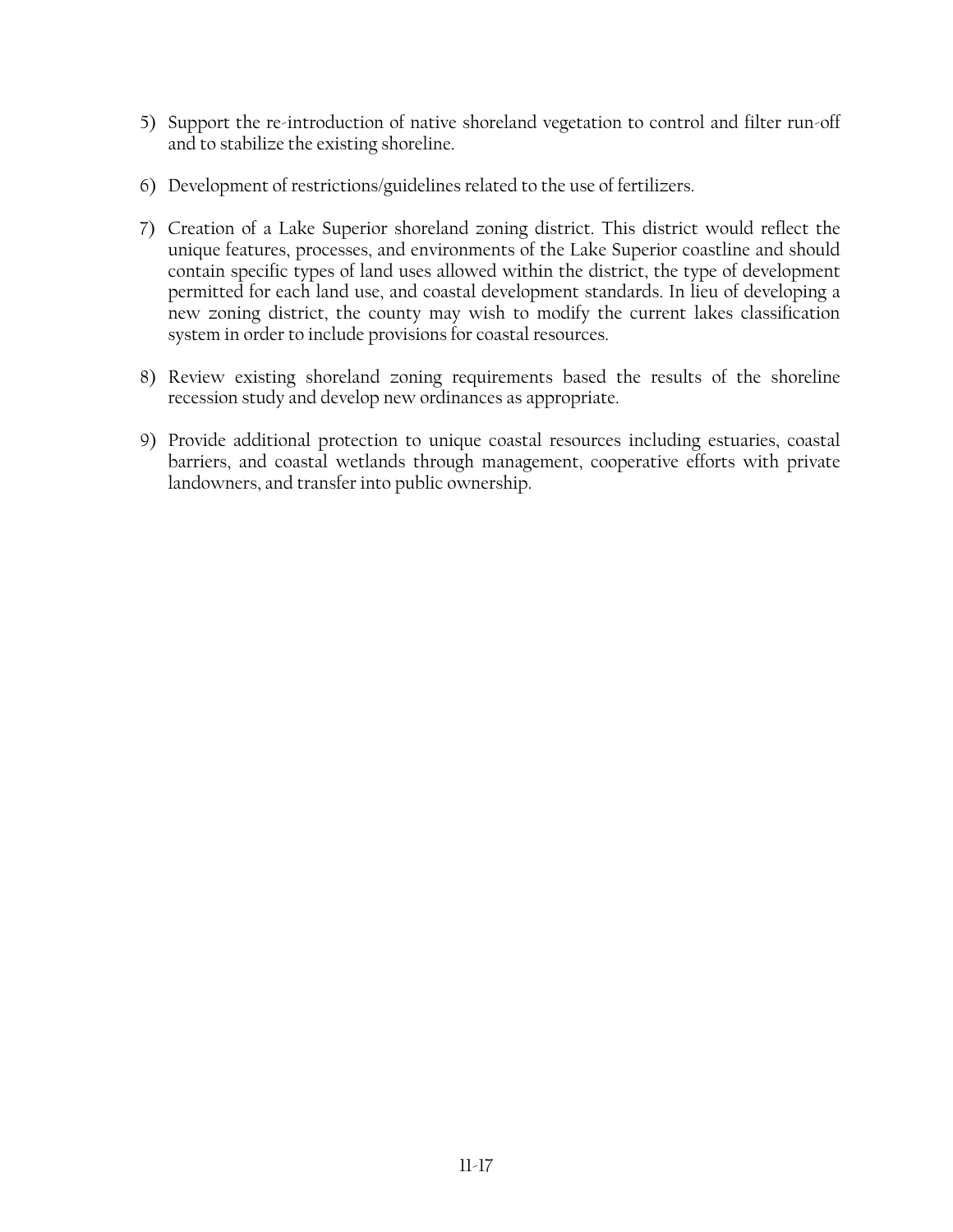## **MAP 11.1 - SHORELAND ZONING AREAS**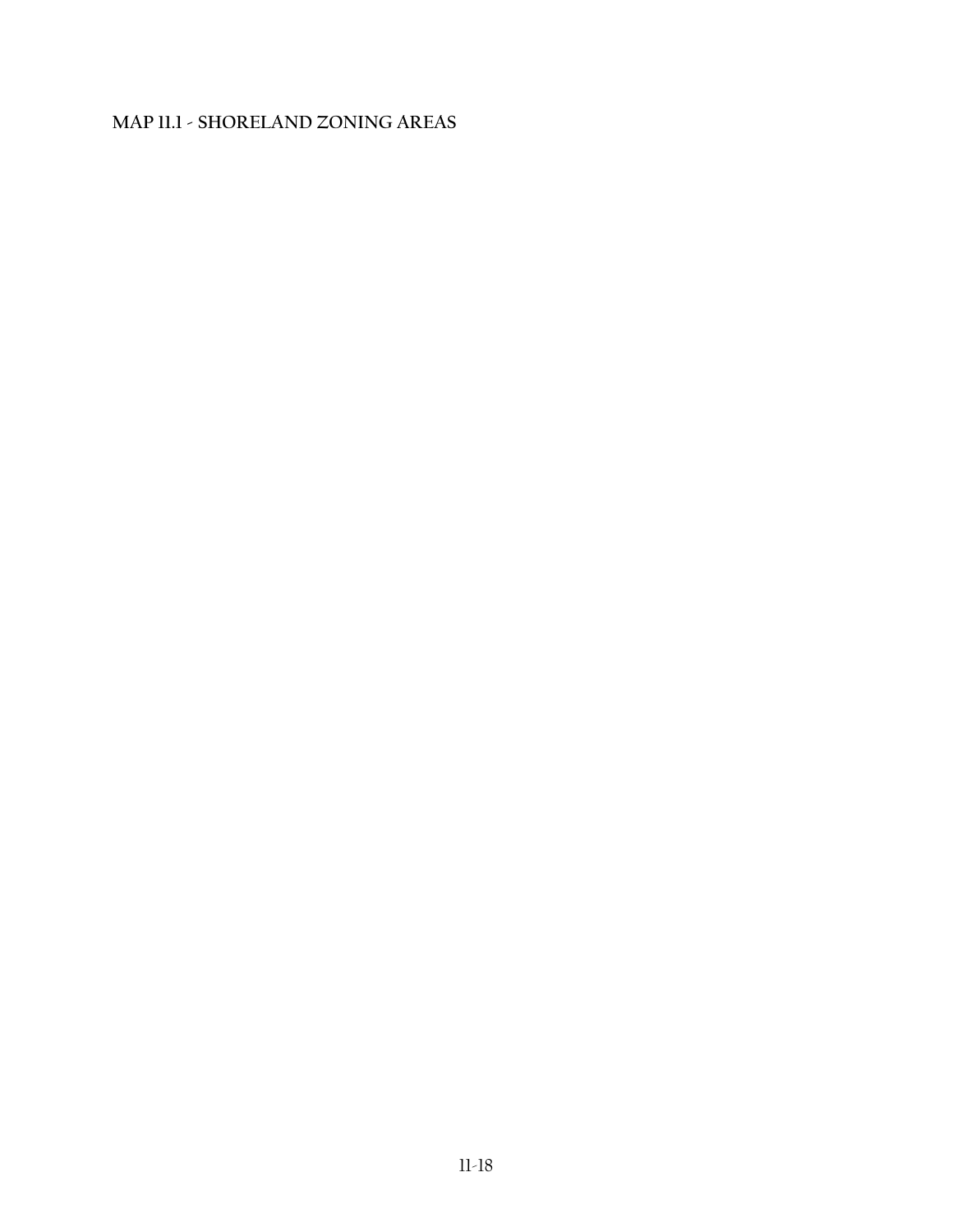#### **11.7 PLANNED UNIT DEVELOPMENT**

This designation is denoted by the light blue pattern on the future land use map. These areas are characterized by planned, mixed-use development clusters and by residential development in formal subdivisions.

Recommendations for the Planned Unit Development Designation are:

- 1) Locate residential subdivisions/PUD's away from incompatible land uses such as waste disposal sites and commercial or industrial sites characterized by high traffic volumes, odor, noise, dust or dirt, or any other nuisance created by these types of uses.
- 2) Site residential subdivisions/PUD's in areas with adequate access to public roads or require such access to be constructed as part of the development.
- 3) New subdivisions be designed and developed to maximize preservation of existing forest cover and native vegetation and to minimize impervious surfaces within individual lots and in the subdivision as a whole. Develop site design standards for new subdivisions that further reduce the impacts of new homes on the natural environment, resource uses, and other adjacent land uses.
- 4) Support the use of innovative site designs for new residential developments including conservation subdivisions, landscaping, and screening to minimize the disruption of the wooded and rural character.
- 5) Explore the potential use of conservation design subdivisions. Modern design incorporates the same number of housing units that could be placed on the same size conventional parcel, while preservation of open space views makes parcels more attractive to homebuyers. The county may consider land use regulations that provide incentives for cluster development, where units are clustered together so that larger contiguous open space is preserved. A typical incentive for cluster development allows additional units when the units are clustered at a certain density and a specified percentage of the total land is protected as open space.

## **11.8 PRIVATE FOREST/OPEN SPACE**

This designation is denoted by the light green pattern on the future land use map. Areas within this designation are defined as undeveloped open space and private forestlands.

Recommendations for the Private Forest/Open Space Designation are:

- 1) Recreational use of private forestlands should be conducted in a manner that minimizes the adverse impacts on productive timberlands, watersheds, and wildlife habitat.
- 2) Support enrollment of private forestlands into programs that promote sustainable forestry.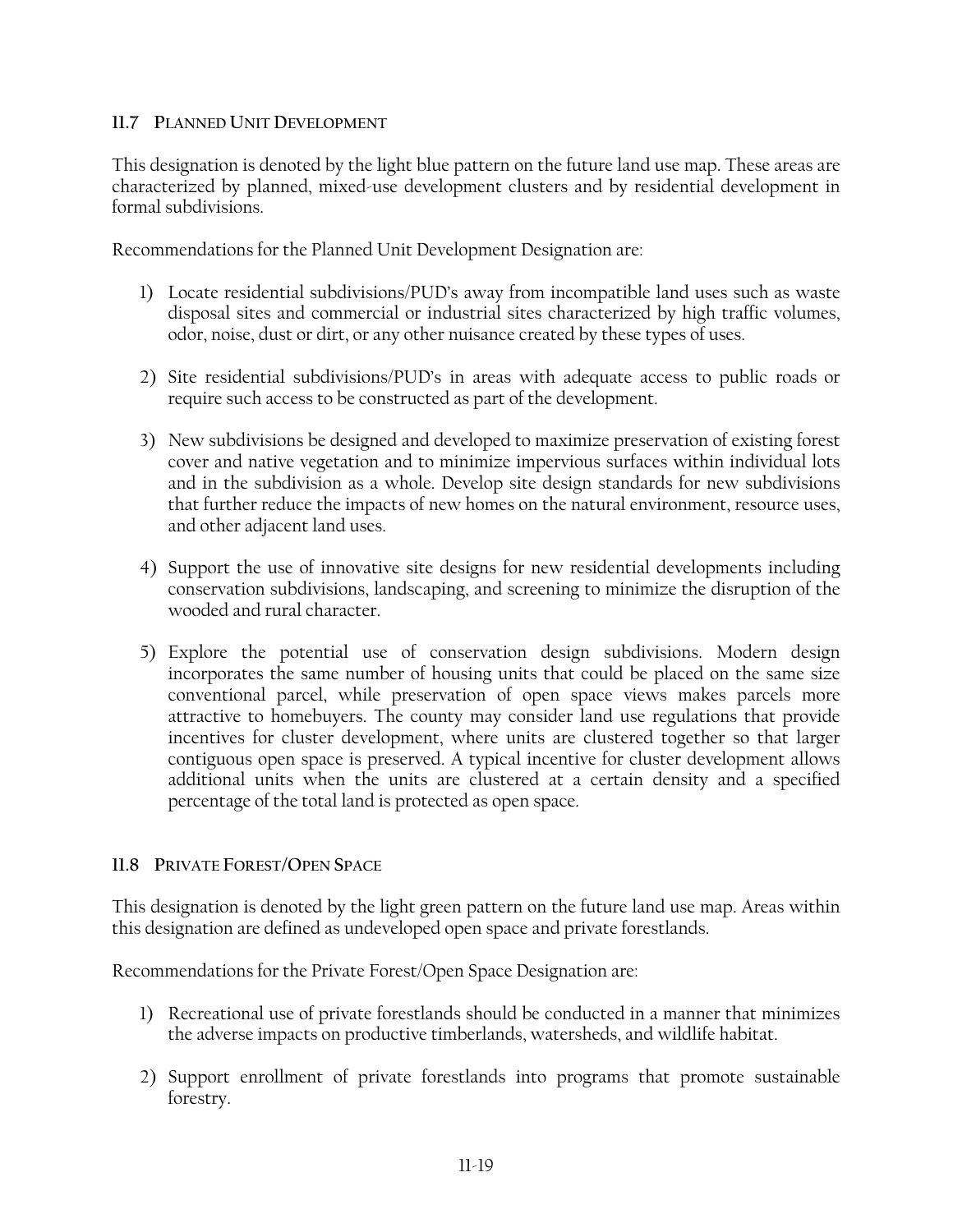- 3) County forestry department should continue to work cooperatively with commercial forest industry to encourage sustained commercial use of forestlands.
- 4) County forestry department should encourage the use of forest "Best Management Practices" (BMP's) on privately owned forestlands and continue to educate and inform private forest landowners about these voluntary forest management practices.
- 5) Ensure that any permitted dwellings or uses will not interfere with accepted forest management practices on adjacent lands, alter the overall land use pattern, increase fire hazards, or overtax rural service systems
- 6) Develop and implement zoning regulations to encourage conservation design development that will minimize further fragmentation of forestlands.
- 7) Maintain the overall rural open space and forested character of the area at a development density that is less than the shoreline areas.
- 8) Consider the implementation of "open space zoning" (OSZ), based on the "clustering" technique. Open space zoning would allow for the same overall amount of development currently permitted (typically allowed on half of parcel under OSZ) but would require the remaining acreage to be protected under a conservation easement.

## **11.9 COMMERCIAL AREAS**

Denoted by the purple pattern on the future land use map, these areas are characterized as minor commercial or service centers for their immediate region. Most commercial development within the county is located within the mixed-use areas of the core communities and in clustered commercial areas along transportation corridors. Within Bayfield County, the primary commercial development areas are found along major county transportation corridors including USH 63, USH2, and STH 13. These areas are characterized by the presence of a combination of commercial enterprises such as gas stations, convenience stores, specialty shops, taverns, and restaurants.

Recommendations for the Commercial Designation are:

- 1) Encourage the concentration of new commercial developments in core communities.
- 2) Allow for limited commercial development in rural residential clusters.
- 3) Allow for tourism-related businesses and activities within the context of maintaining a diverse and balanced economy while minimizing the related negative impacts.
- 4) Develop a set of recommended design standards/guidelines for commercial businesses to minimize the visual impact and aesthetic discord created by new developments. Design standards/guidelines may include recommendations related to: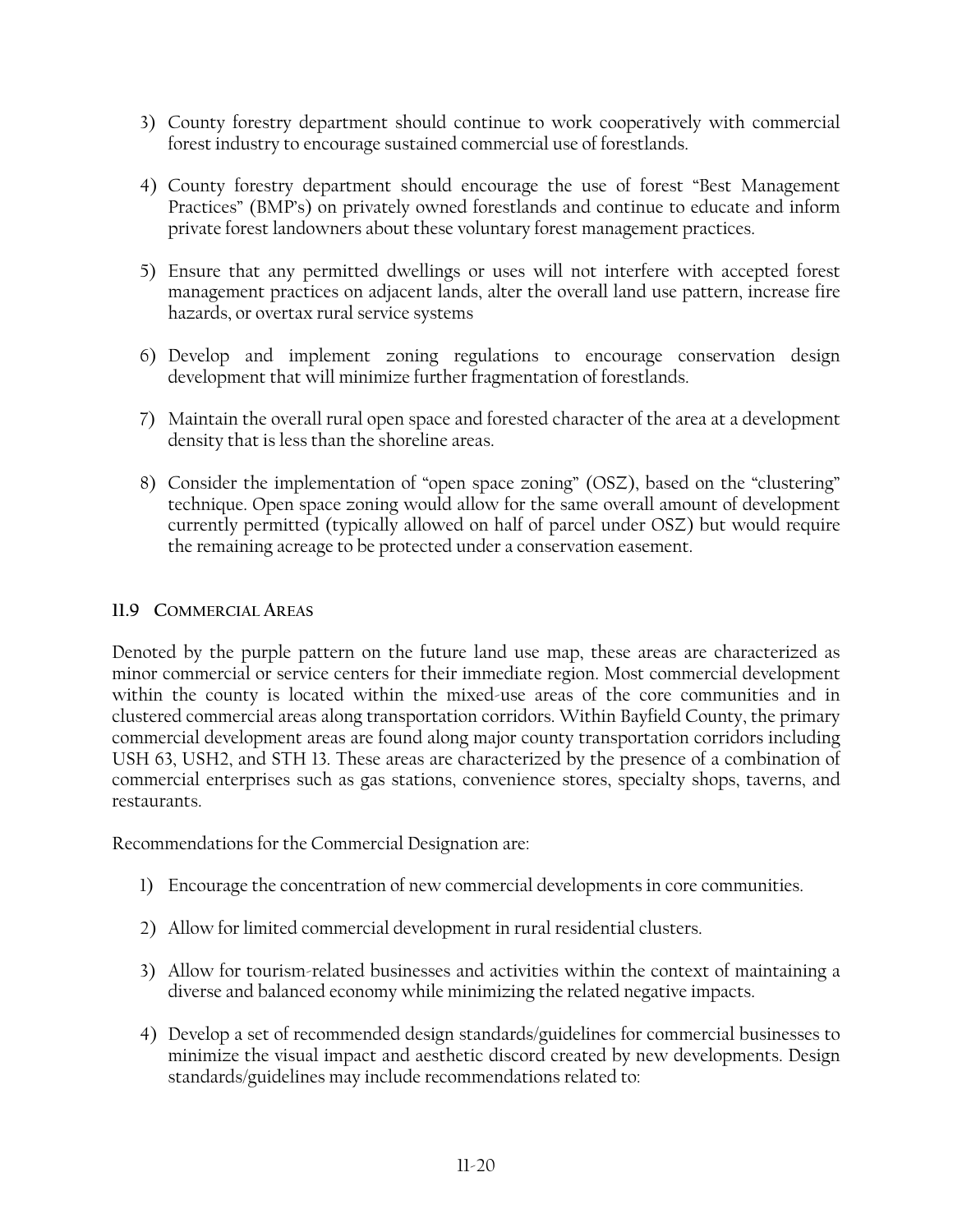- $\blacktriangleright$  building facades
- $\triangleright$  signage
- $\triangleright$  screening requirements
- $\triangleright$  lighting

### **11.10 INDUSTRIAL AREAS**

Denoted by the red pattern on the future land use map, the industrial designation identifies desired future locations for industrial development.

Recommendations for the Industrial Designation are:

- 1) Retain existing industrially zoned lands.
- 2) The county uses all of the following criteria for siting industrial uses:
	- $\triangleright$  The subject property has direct access to a public roadway
	- $\triangleright$  The subject property is served by public water and sewer or has proposed sources of water and sewage disposal approved by the county
	- ¾ Development of the subject property for industrial use is compatible with neighboring land uses and zoning
	- ¾ Development does not pose threats to human health, safety, or rural character of the area
	- ¾ Development provides adequate accommodations for outdoor storage and location of parking and loading
- 3) Support industrial development within all potential future scenic byways that provide proper setbacks and vegetative screening/landscaping.
- 4) Develop a set of recommended design standards/guidelines for industrial businesses to minimize the visual impact and aesthetic discord created by new developments. Design standards/guidelines may include recommendations related to:
	- $\triangleright$  building facades
	- $\triangleright$  signage
	- $\triangleright$  screening requirements
	- $\triangleright$  lighting
- 5) Consider revising the county zoning ordinance to create more than one industrial zoning district. This would allow flexibility when locating certain types of manufacturing facilities.

## **11.11 DEVELOPMENTALLY SENSITIVE AREAS (GROWTH MANAGEMENT FACTORS)**

Contained within this overlay depicted on Map 11.2 are some of the county's most critical environmental resources and assets. Many of these features are integral components of functioning natural systems and are extremely susceptible to degradation. A key to preserving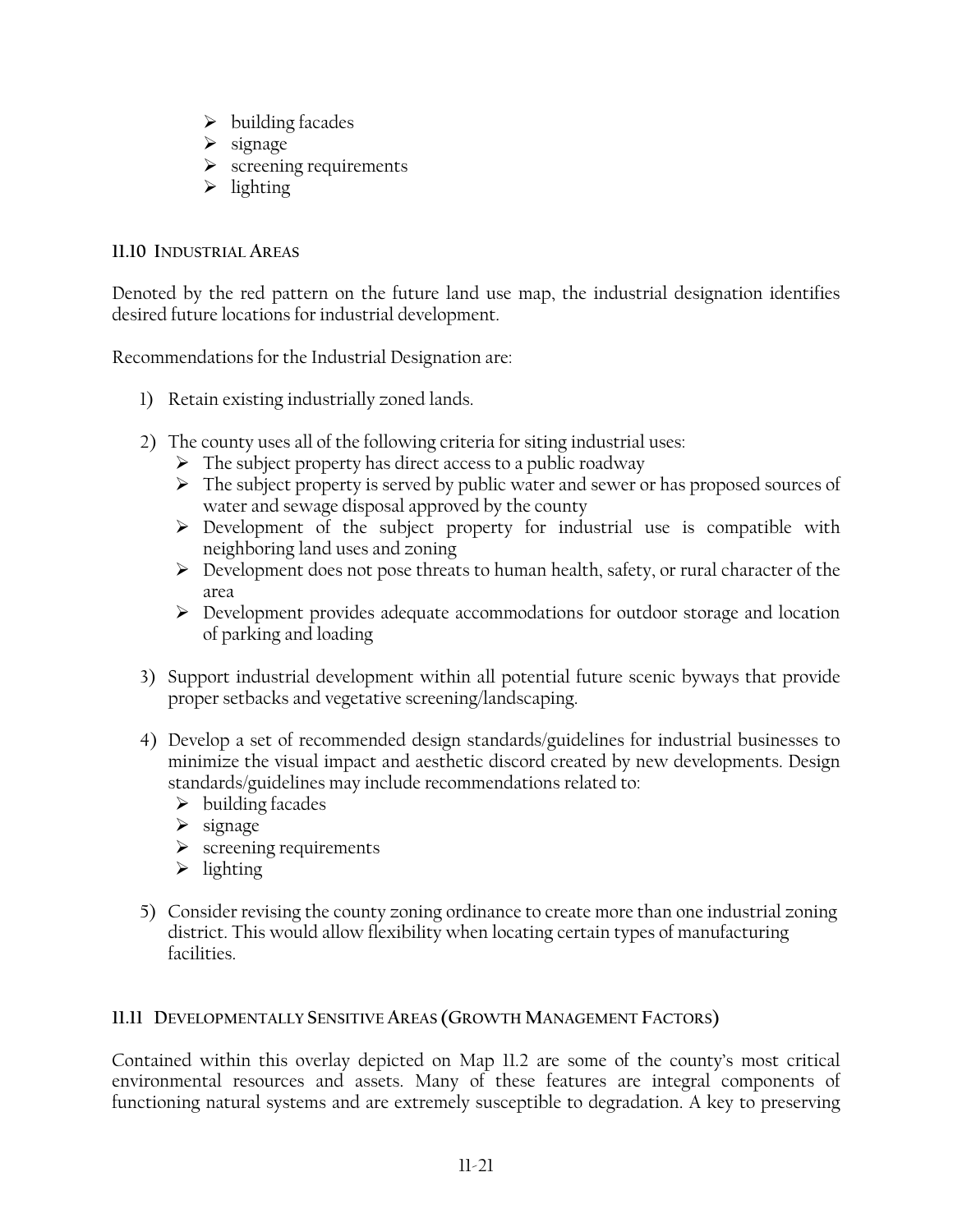the county's rural character and "northwoods" identity is protection and enhancement of these resources.

The identification and mapping of sensitive environmental features is a vital component of this land use plan. As a general rule, development should be guided away from these areas into more appropriate locations. Stringent performance and management guidelines should be applied to land uses within developmentally sensitive areas. Limitations on commercial use and residential construction standards should be developed that allow only those uses that are compatible with these sensitive areas. In some cases, the environmental limitations will preclude any forms of development, and it is critical that proposed development projects within this overlay be closely scrutinized.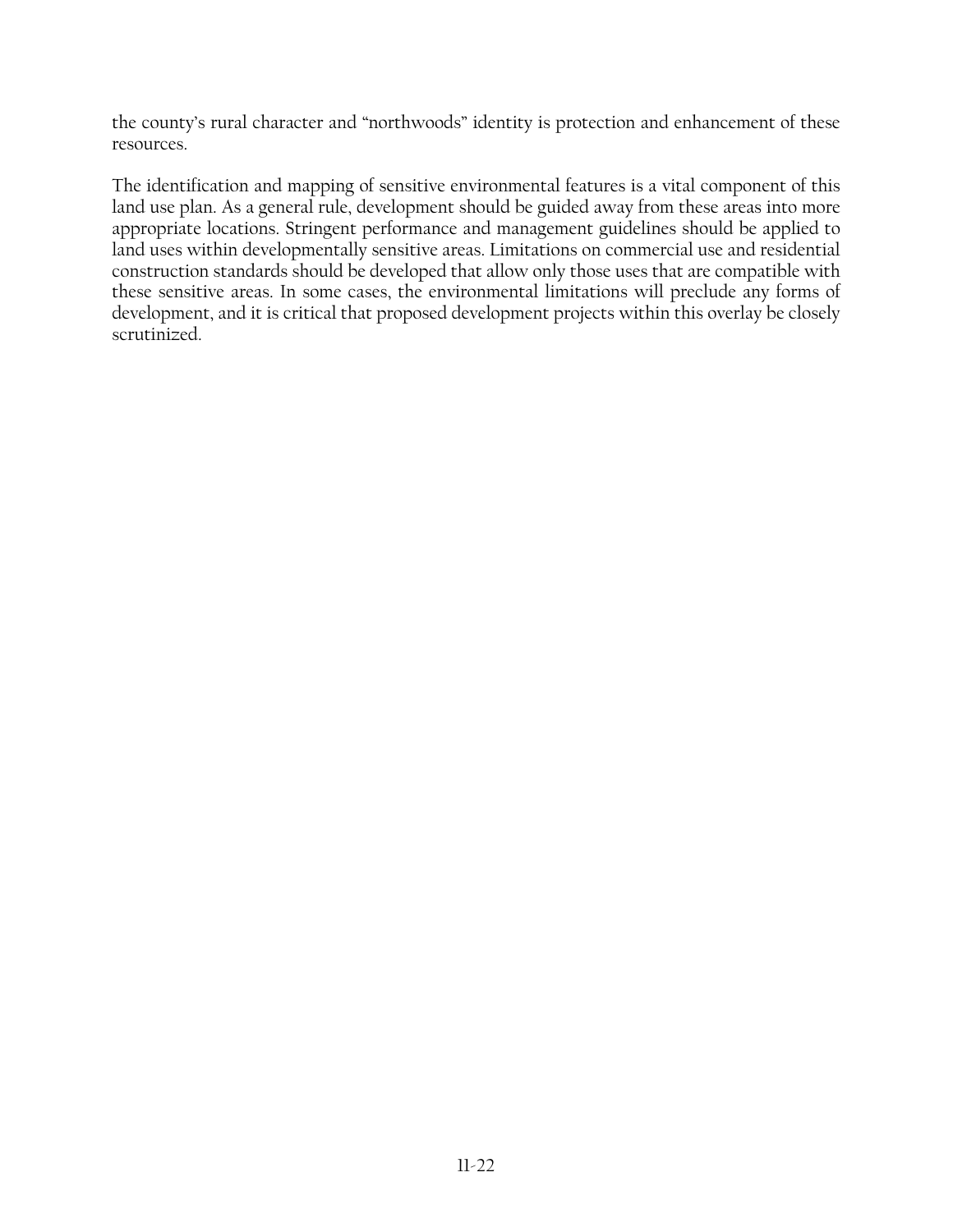## **MAP 11.2 - GROWTH MANAGEMENT FACTORS MAP**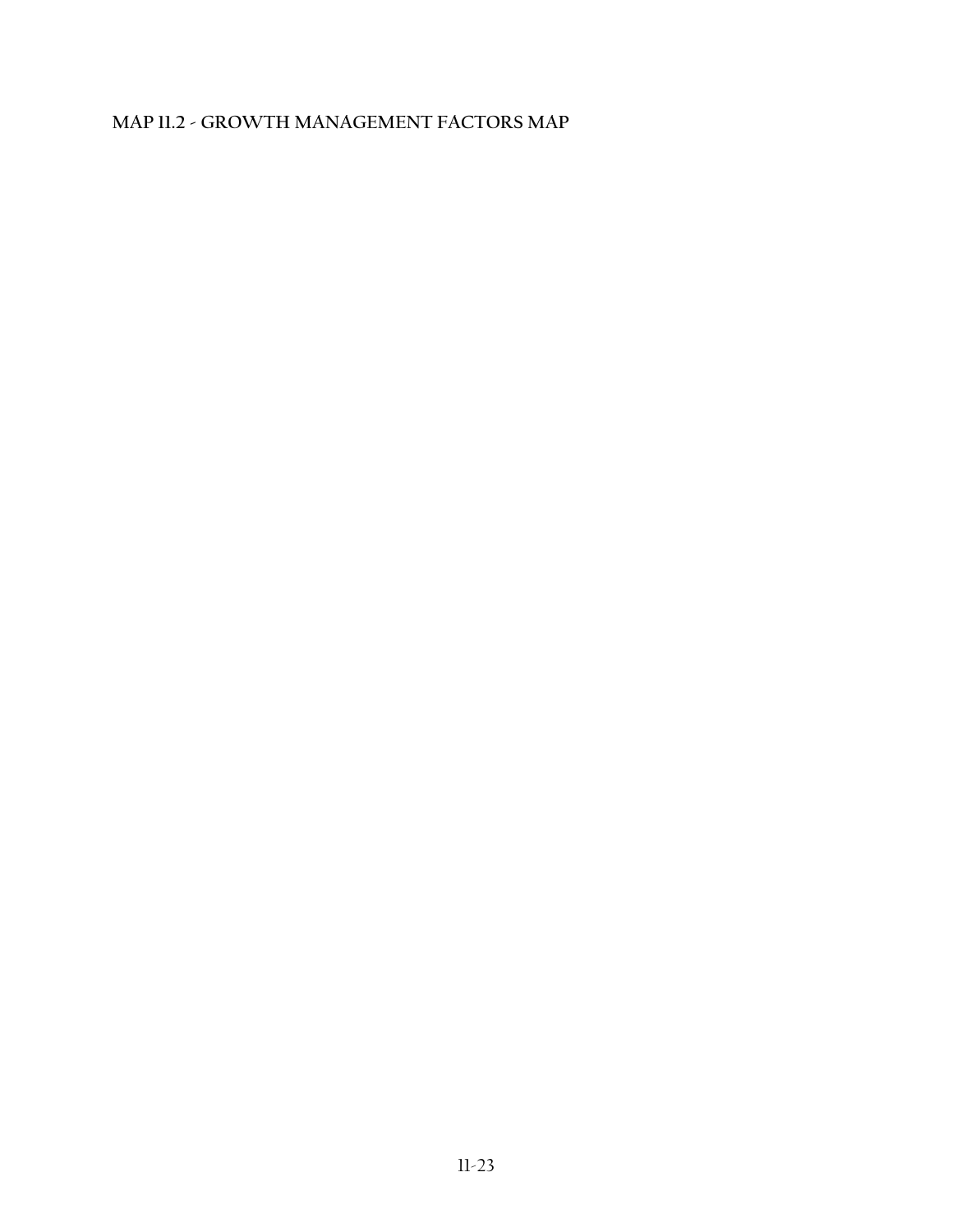It is important to recognize that environmental limitations can and do occur within every land use designation. It is vital that any proposed future development be reviewed within the context of not only the land use designation recommendations but also in accordance with growth management factors<sup>7</sup> (GMF). The GMF map should be considered a starting point for further investigation; it is not intended to be used for site-specific analysis but rather as a general guide to existing conditions.

This designation includes lands with natural or cultural features that inhibit the land's ability to support or sustain development. Natural features within this designation include steep slopes (>20%), floodplains, and wetlands; also included in this designation are public lands. The land use priority for areas designated developmentally sensitive is preservation of the existing environment. Any proposed development on lands under this designation must be carefully assessed to ensure protection of sensitive environmental resources. It is important to note that other natural resources exist within the county that may affect future development potential, which are not identified on the "Growth Management Factors" map. Examples of these resources and features include: threatened or endangered plants, animals, or ecosystems (Natural Heritage Inventory Program-NHI), groundwater recharge zones, soil conditions, unique natural features, or flood hazard zones.

Cultural features are also considered growth management factors. These features include buildings or sites of historic, architectural, scientific, social, including indigenous culture or heritage, significance. While not included on the map, many of these cultural sites have been inventoried and assessed by various national, state, tribal, and local organizations.

The purpose of the Developmentally Sensitive Areas designation is to guide decision-making, to promote awareness, and to provide information to public officials, developers, and the general public. This designation is not intended to supersede specific site evaluation and should be used only as a general guide for proposed future development.

Recommendations for the Developmentally Sensitive Areas are:

 $\overline{a}$ 

- 1) Development within developmentally sensitive areas should be in accordance with the provisions of the Bayfield County Zoning Ordinance and plan recommendations.
- 2) Continue to inventory and map developmentally sensitive areas as additional information becomes available and continue to support studies and research projects that identify natural hazards and environmentally sensitive areas.
- 3) Appropriate county offices conduct a thorough review and assessment of the project prior to approval of any proposed development.

<sup>7</sup> **Growth Management Factors:** Variables that inhibit or prevent new development from taking place. These areas include public lands where developments are prohibited, wetlands, steep slopes, and open water. Lands within 75 feet of navigable waterways are also included as a growth management factor due to the sensitive nature and environmental importance of shorelands.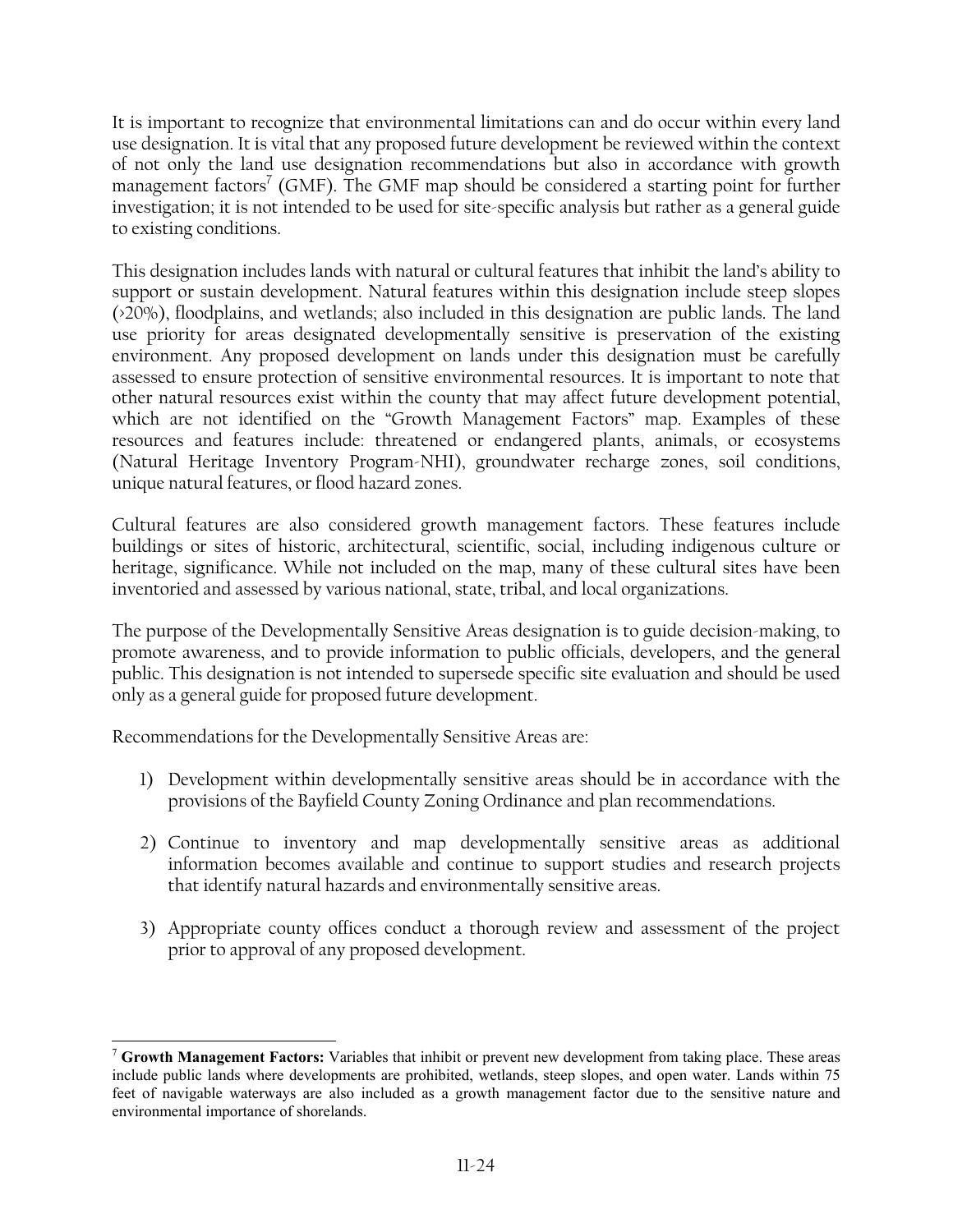- 4) Protect the health, safety, and welfare of the public by ensuring that areas susceptible to geological and hydrological hazards are not developed in a manner which would result in injury, loss of life, property damage, or financial losses due to flooding, erosion, or steep slope failures.
- 5) Development of zoning and land use ordinances that would limit the effect of development on scenic corridors or vistas. The development of zoning codes, which limit building height, based on their proximity to viewshed areas or the creation of overlay viewshed zones should be considered.
- 6) Support the formation of lake associations and work with all interest groups to define lake goals and objectives and to coordinate lake management activities. Support individuals and local interest groups assisting with lake assessments, collection of water quality information, and/or the development of lake management plans.

## **11.12 LOCAL LAND USE PLANS AND BAYFIELD COUNTY LAND USE PLAN**

**Local land use plans have been integrated into the overall countywide plan.** Each municipality listed on page 6 of the Land Use Chapter has had the foresight to take the first steps toward planning for future growth and development. By developing a land use plan map, goals, and objectives and a set of recommendations to help achieve their goals, each individual community will be more capable to plan for growth in the next 20 years. **These local land use plans are intended to serve as a reference for county officials when making decisions that affect local jurisdictions.** 

## **11.13 INDIVIDUAL TOWN LAND USE PLAN SUMMARIES – GOALS AND OBJECTIVES**

Pages 11-26 through 11-49 contain the goal and objective statements from the plans of individual units of government in Bayfield County that have developed land use plans.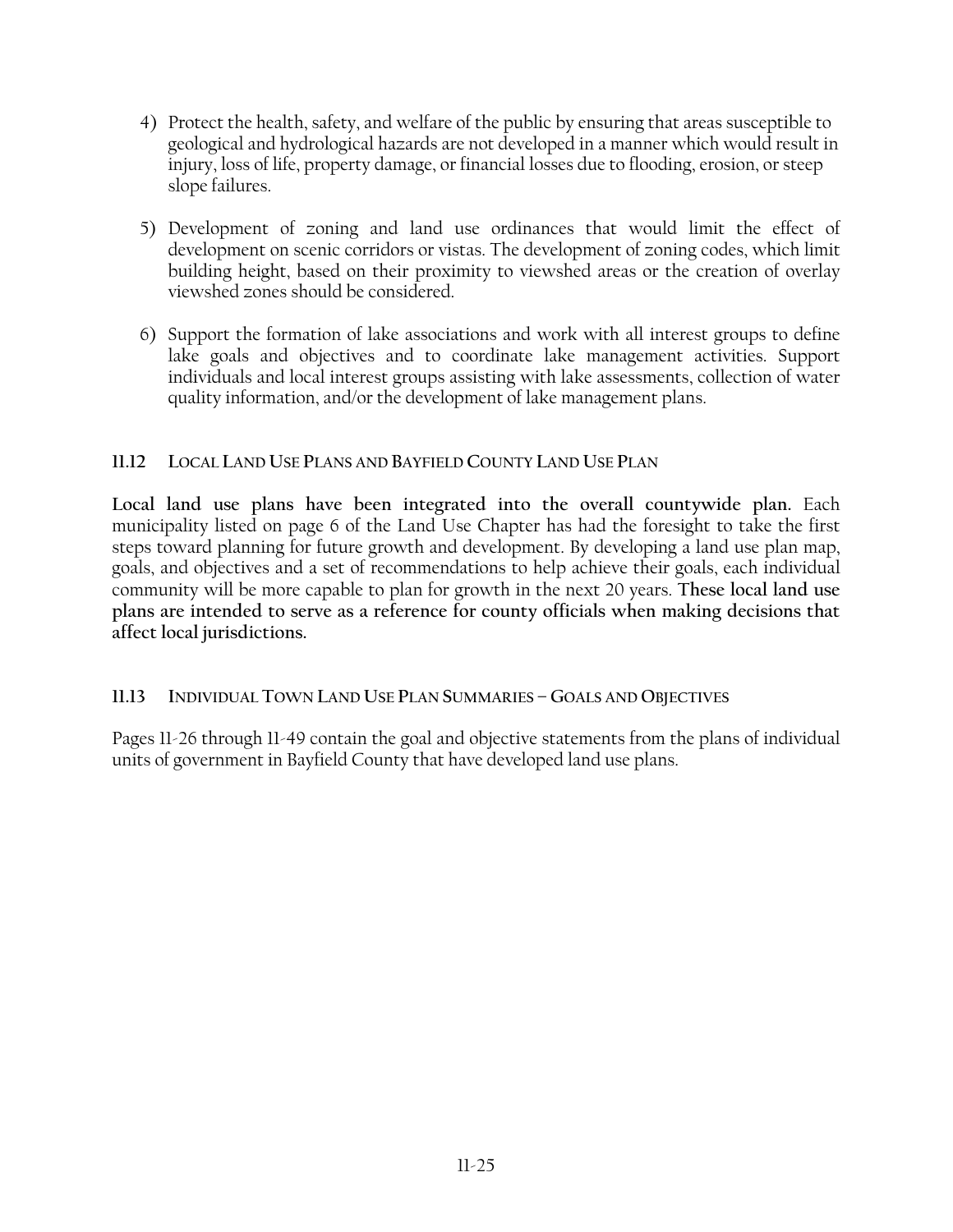### **TOWN OF BARKSDALE**

- **Goal 1 "Disseminate information to the citizens of the town regarding proper land use principals and the impact of land use on other.** 
	- $\checkmark$  Distribution of semi-annual newsletter.
	- $\checkmark$  Informational workshops.
	- $\checkmark$  Distribution of land use plan to all town residents.

## **Goal 2 "Preserve farmland and agricultural activities in the town."**

- $\checkmark$  Encourage town board to draft letter requesting the county to evaluate whether or not exclusive agricultural zoning should be adopted for Bayfield County.
- $\checkmark$  Contact the land conservation department to provide information to farmers regarding Farmland Preservation Program, soil and water conservation, and helping to reduce farmland property taxes.
- $\checkmark$  Explore feasibility of transfer or purchase of development rights.
- $\checkmark$  The town board should request that permitting agencies notify board of any land use permit applications.
- $\checkmark$  Support preservation of farmland areas identified in the 1982 Farmland Preservation Plan.

## **Goal 3 "Maintain the rural atmosphere of the town."**

- $\checkmark$  Utilize county zoning ordinance to protect rural atmosphere.
- $\checkmark$  Encourage tree and vegetative "screen plantings" by town residents.
- $\checkmark$  Request that county zoning utilize performance zoning.
- $\checkmark$  Request the county develop outdoor lighting standards.

## **Goal 4 "Maintain the aesthetic character, safety, and efficiency of the town transportation system."**

- $\checkmark$  Petition WiDOT and county to assess, set, and post speed limits to reflect residents safety concerns.
- $\checkmark$  Send approved land use plan to WiDOT and request coordination between town planning and transportation planning.
- $\checkmark$  Encourage native tree and vegetative "screen" plantings along all state right-of-ways.
- $\checkmark$  Encourage town to join Highway 13 Corridor Protection Committee.
- $\checkmark$  Explore interest in developing recreational trails and other recreational opportunities in the town.

## **Goal 5 "The town shall adopt the land use plan to use as a guide in making land use decisions."**

- $\checkmark$  The town board should become knowledgeable about the approved plan as it reflects community wishes.
- $\checkmark$  The town board should consult the plan when making land use decisions.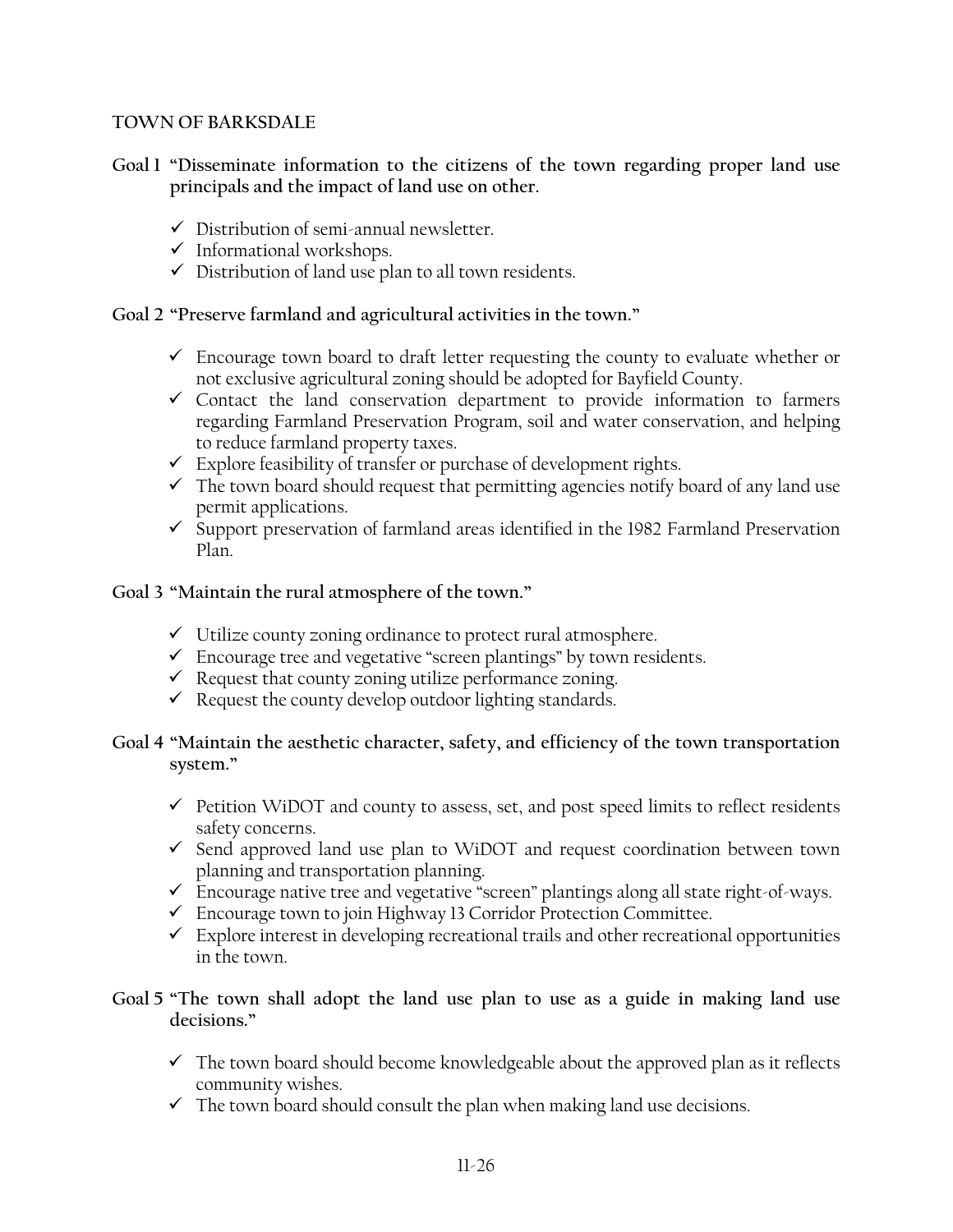- $\checkmark$  Submit plan to county zoning committee and county board to be used for reference in making land use decisions that affect the Town of Barksdale.
- $\checkmark$  In order to better transfer information from town board to citizens, the town should consider an annual newsletter.

### **Goal 6 "Protect natural resources, shorelines, and Lake Superior in the town."**

- $\checkmark$  Utilize town and county ordinances, county zoning, and state and federal requirements to protect resources from the effects of certain activities.
- $\checkmark$  Request the county adopt a construction site erosion control ordinance.
- $\checkmark$  Promote the protection of sensitive areas in the town.
- $\checkmark$  Strongly consider the impacts of development on natural resources prior to supporting issuance of zoning permits.
- $\checkmark$  The town board should require approval before any private landfills are allowed.

## **Goal 7 "Provide for orderly growth to protect the quality of the town's citizens."**

- $\checkmark$  Evaluate the effects large developments have on adjacent and local taxpayers.
- $\checkmark$  Estimate future growth in order to evaluate town's ability to provide services.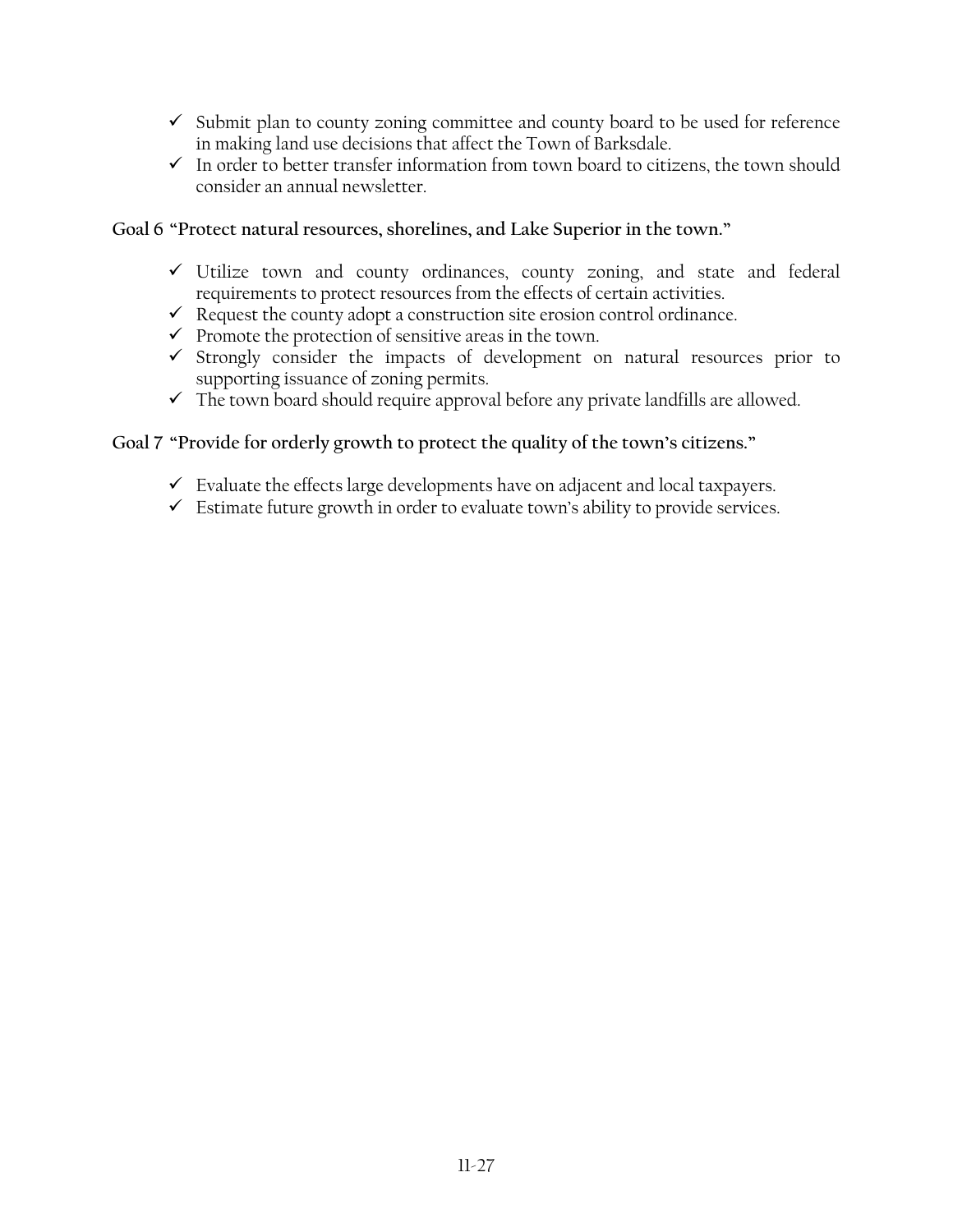### **TOWN OF BAYFIELD**

- **Goal 1 "Preserve productive and potentially productive agricultural land (with special emphasis given to microclimate fruit industry) and to maintain agriculture as a major economic activity and way of life."** 
	- $\checkmark$  Help farmers stay viable by encouraging and supporting diverse agricultural endeavors.
	- $\checkmark$  Discourage residential development of potentially productive agricultural land
	- $\checkmark$  Consider characteristics of the land and soil when determining allowable development.
	- $\checkmark$  Identify and clearly designate the town's prime farmland areas.
- **Goal 2 "Preserve and protect the unique characteristics and natural resources of the town, including: forests, wetlands, streams, lakeshores, open spaces, and historic sites."** 
	- $\checkmark$  Encourage more sensitive forestry practices, especially near scenic corridors and within ¼ mile of wetlands, streams, and lakeshores.
	- $\checkmark$  Minimize soil erosion through the use of sound soil conservation practices.
	- $\checkmark$  All mineral resource extraction activities must have a reclamation plan.
	- $\checkmark$  Identify and clearly designate wetlands, desirable scenic open spaces, prime forest areas, and historic sites.
	- $\checkmark$  Development in forested areas would ideally be clustered to allow for large tracts of undisturbed forest.

## **Goal 3 "Preserve the existing quality of life and character of the town by insuring that future growth is orderly, sustainable and in harmony with land use goals."**

- $\checkmark$  Minimize scattered development and conflicting land uses without discouraging development.
- $\checkmark$  Discourage scattered residential development, especially on prime farmlands.
- $\checkmark$  Designate areas desirable for development as well as non-desirable areas for development.
- $\checkmark$  New development should not adversely affect the value of property or livability of neighboring properties.
- $\checkmark$  Minimize strip development along Highway 13 and preserve Highway 13 corridor's aesthetic appearance through setbacks, vegetative screenings, and architectural standards.
- $\checkmark$  Adopt a mobile home ordinance for the town.
- $\checkmark$  Provide would-be builders, realtors, and townspeople with a copy of the land use plan, also county zoning committee members and county board members.

## **Goal 4 "Preserve, protect, and enhance the town's lakeshores as an important resource."**

- $\checkmark$  Use architectural standards to limit building heights on lakeshores.
- $\checkmark$  Development along lakeshores should be set back from the shoreline and any removal of natural vegetation should be limited.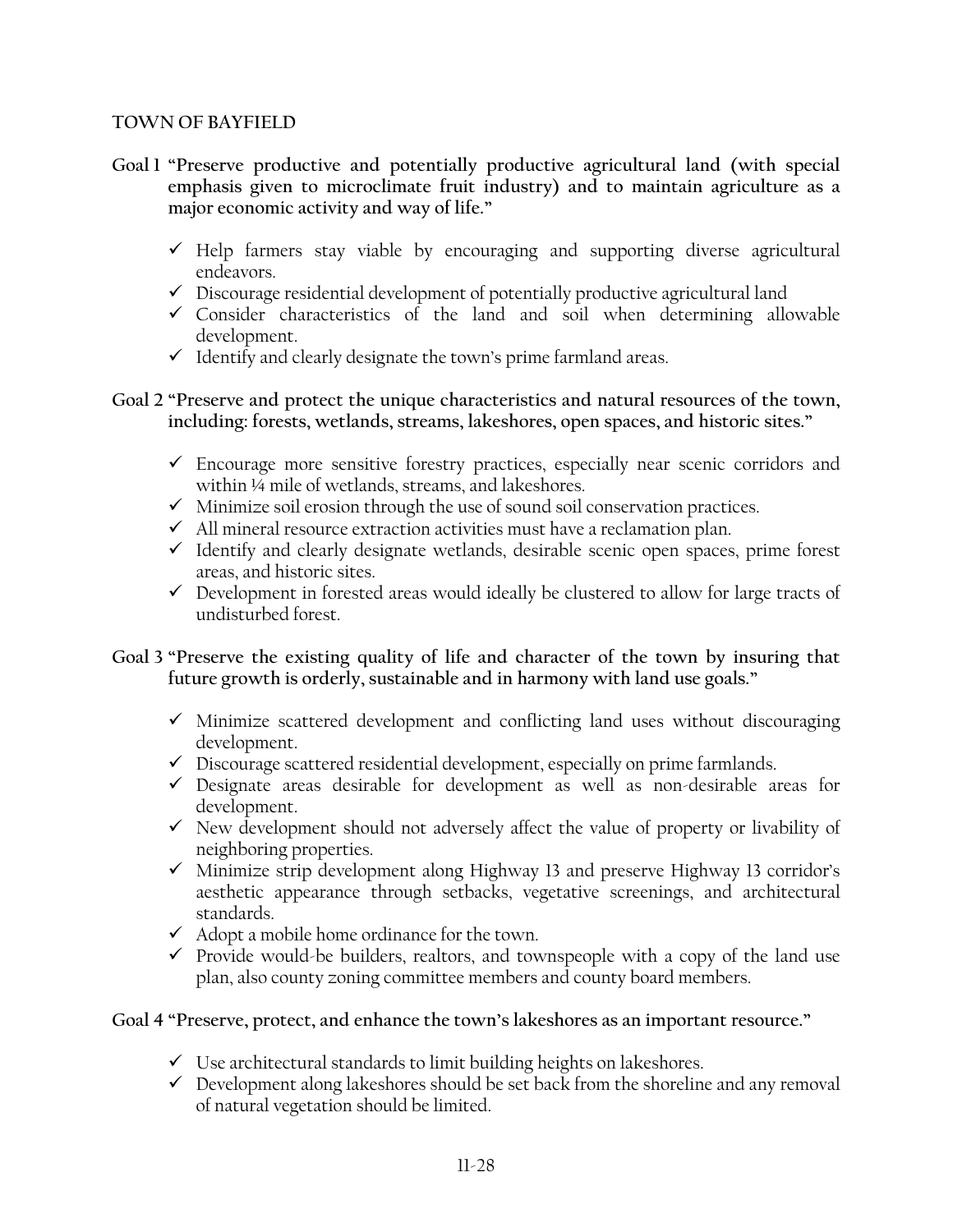- $\checkmark$  The scale of development along lakeshores should be done in a manner consistent with the adjacent land uses.
- $\checkmark$  The Lake Superior shoreline should have an expansive protective buffer zone that is free of commercial development.
- $\checkmark$  The lakeshore should be a natural resource "enjoyment and living area" for people.

## **Goal 5 "Encourage non-polluting industry and business in the town."**

- $\checkmark$  Actively pursuer business development in designated areas of the town.
- $\checkmark$  Encourage cottage industry and home-based business.
- $\checkmark$  Designate areas for business and non-polluting industrial development.
- $\checkmark$  Permit appropriate signage for seasonal and all-season business.

## **Goal 6 "Encourage residential opportunities to allow for a diverse population."**

- $\checkmark$  Encourage a variety of housing opportunities.
- $\checkmark$  Encourage development of senior housing.
- $\checkmark$  Encourage cluster residential development where appropriate.

## **Goal 7 "Promote natural types of recreational development such as trails, parks, boat landings, and scenic overlooks."**

- $\checkmark$  Identify sites for suitable recreational use.
- $\checkmark$  Plan and develop trails, parks, boat landings, scenic overlooks, and historical sites in an orderly fashion.
- $\checkmark$  Provide appropriate signage for designated recreational areas.

## **Implementation Recommendations**

- $\checkmark$  Town board should adopted plan and use as town development guide.
- $\checkmark$  County board, zoning committee, and zoning administrator should be familiar with plan contents and use as a guide when making land use decisions involving town.
- $\checkmark$  County zoning ordinance should be review and revised, if needed, to ensure consistency with town plan.
- $\checkmark$  The Bayfield County Subdivision Control Ordinance should be reviewed for consistency.
- $\checkmark$  The Bayfield County Sanitary and Private Sewage Ordinance.
- $\checkmark$  Approval and location of public improvements that are consistent with the plan.
- $\checkmark$  Use of state and federal grant and aids to acquire lands for parks, trails, open space, etc.
- $\checkmark$  Host education programs on community planning and growth management.
- $\checkmark$  Adopt town ordinances to regulate signs, mobile homes, gravel pits, junkyards, etc.
- $\checkmark$  Encourage citizen awareness of land use plan.
- $\checkmark$  Encourage developers to utilize cluster development and other creative development practices.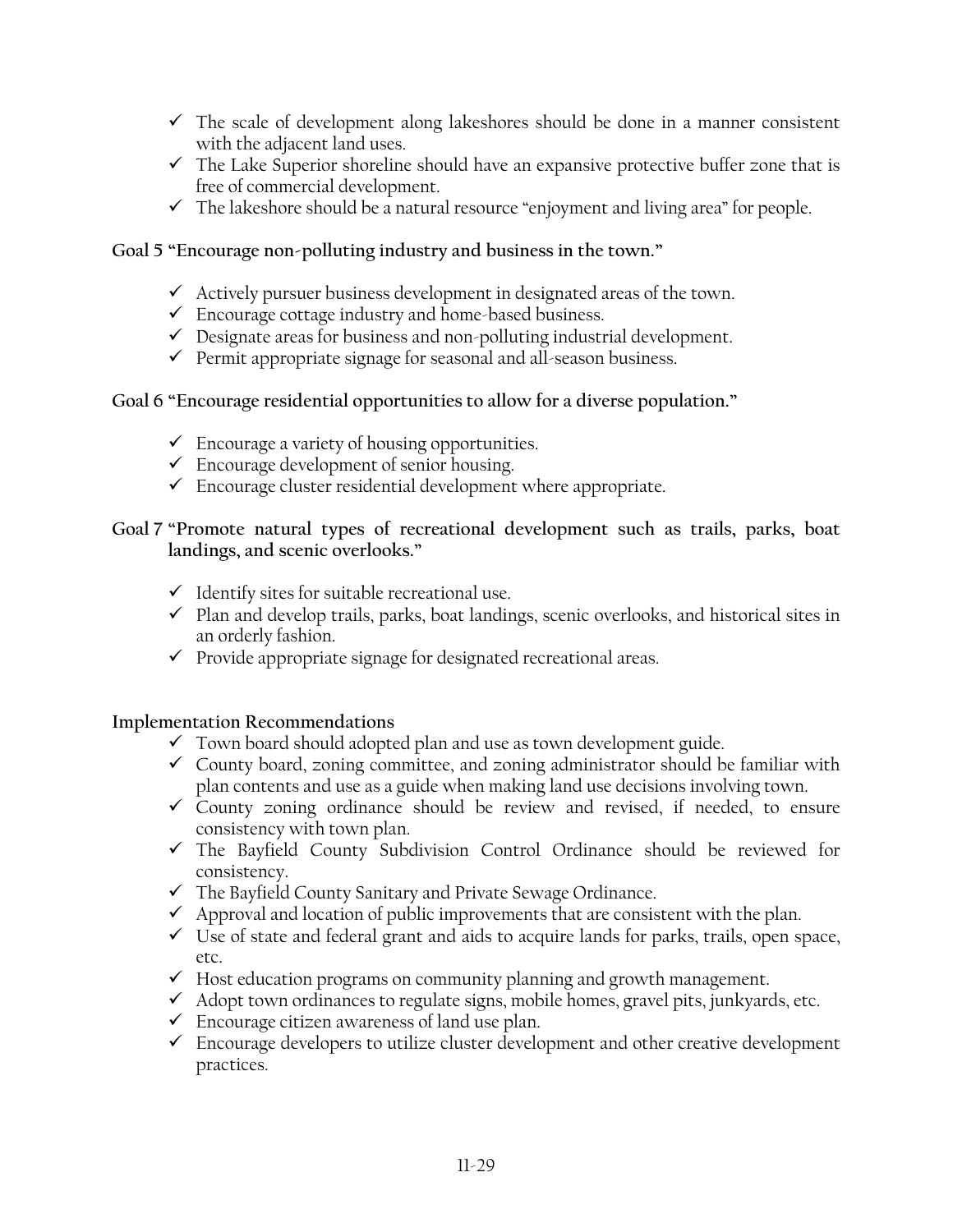### **TOWN OF BAYVIEW**

### **Goal 1 "Maintain present quality of life and sustainable growth."**

- $\checkmark$  Balance land use restrictions with individual property rights.
- $\checkmark$  New development should not negatively affect the value of property or livability of neighboring properties.
- $\checkmark$  Discourage conflicting land uses.
- $\checkmark$  Develop site control standards for commercial and industrial development.
- $\checkmark$  Adopt a mobile homes ordinance for the town.
- $\checkmark$  Adopt exterior lighting and noise standards.
- $\checkmark$  Restrict industrial development to non-polluting light industry.
- $\checkmark$  Maintain scale of development that is consistent with the adjacent land uses.
- $\checkmark$  Recognize, welcome, and condone household occupations (defined by county zoning).
- $\checkmark$  Recognize existing commercially zoned properties and include them on map as commercial areas.

## **Goal 2 "Focus future growth on rural residential development."**

- $\checkmark$  Encourage cluster residential development.
- $\checkmark$  Encourage residential development to occur adjacent to city limits.
- $\checkmark$  Encourage a variety of housing opportunities.
- $\checkmark$  Delineate development standards including units/acre and minimum lot size where appropriate.
- $\checkmark$  Inventory existing residential development to identify areas for infill development.

## **Goal 3 "Protect/preserve unique natural resources, biodiversity, and historic sites."**

- $\checkmark$  Protect and preserve lakeshores and wetlands.
- $\checkmark$  Identify historic sites and buildings and take necessary action to protect.
- $\checkmark$  Preserve Houghton Point and Pike's Quarry as historic scenic sites.
- $\checkmark$  Identify scenic views and take appropriate action to insure protection.
- $\checkmark$  Identify and protect biologically sensitive areas.
- $\checkmark$  Encourage town communication with DNR and county forestry department regarding planning and plan implementation for the Sioux and Onion Rivers and county forest.
- $\checkmark$  Promote conservation easements as a protection tool.
- $\checkmark$  Encourage enforcement of uniform setbacks from waterways for logging operations on public and private lands.
- $\checkmark$  Maintain scale of development along lakeshores that is consistent with the adjacent land uses.

## **Goal 4 "Protect farmland and scenic open space."**

- $\checkmark$  Identify farmland and scenic open areas.
- $\checkmark$  Promote erosion control through soil conservation practices.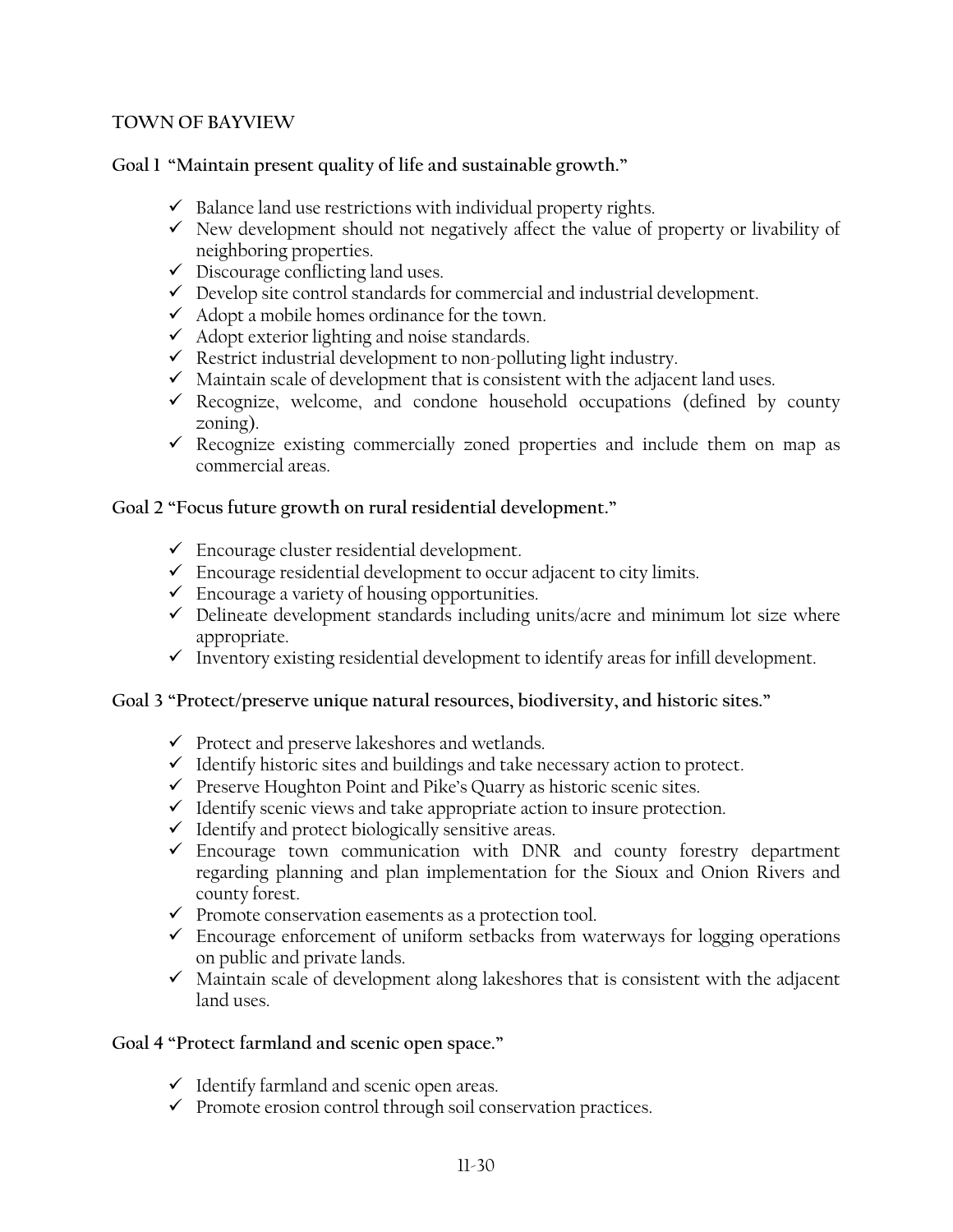- $\checkmark$  Encourage residential development that does not diminish agricultural lands and scenic open space.
- $\checkmark$  Encourage and support diverse agricultural activities.
- $\checkmark$  Support publishing a soil survey.
- $\checkmark$  Encourage town to investigate exclusive agricultural zoning.

## **Goal 5 "Establish and maintain adequate public recreational opportunities."**

- $\checkmark$  Establish and maintain adequate access to public recreational opportunities.
- $\checkmark$  Maintain Bayview Park as a permanent recreation area.
- $\checkmark$  Request town to investigate acquisition of Houghton Point.
- $\checkmark$  Identify active and passive recreational opportunity sites.
- $\checkmark$  Re-evaluate location of motorized recreational vehicle trails.
- $\checkmark$  Encourage county, state, and federal governments to retain existing park or recreational access facilities in the Town of Bayview.
- $\checkmark$  Prohibit motorized vehicles on town beaches

## **Goal 6 "Retain woodland and agricultural character of Highway 13 corridor."**

- $\checkmark$  Designate areas appropriate for commercial development along Highway 13 corridor and elsewhere.
- $\checkmark$  Encourage commercial development to stay within incorporated cities or designated areas within the town.
- $\checkmark$  Minimize strip development along Highway 13 and preserve Highway 13 corridor's aesthetic appearance through setbacks, vegetative screening and architectural standards for commercial development.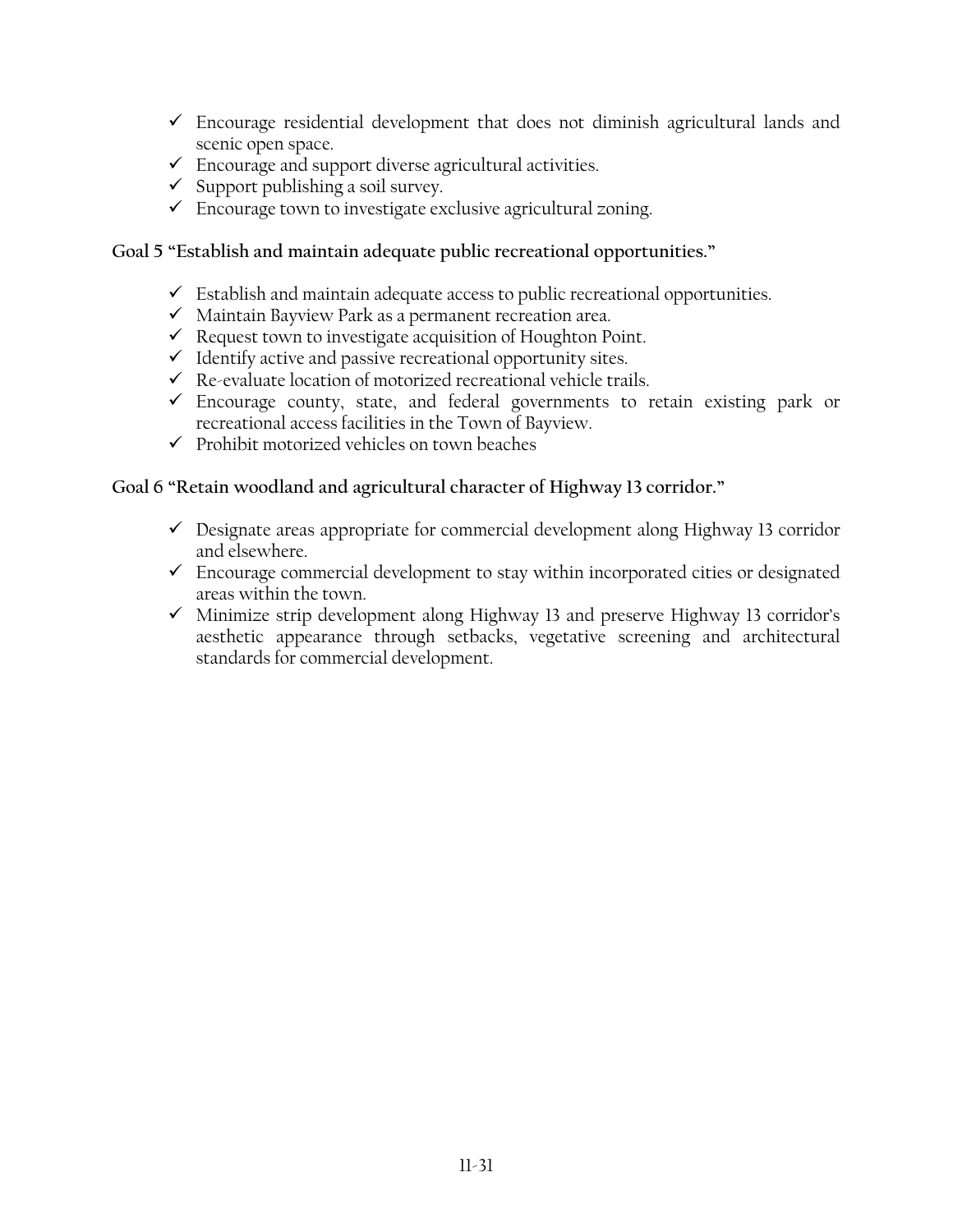#### **TOWN OF BELL**

- **Goal 1 "Preserve and protect the natural scenic beauty of the area, the natural resources, including forests, wetlands, streams, lakeshores, historic buildings, and open spaces."** 
	- $\checkmark$  Sound zoning procedures should be practiced which ensure conformity with the wishes of property owners and which are consistent with the provisions of this land use plan.
	- $\checkmark$  Sensititve forestry practices should be encouraged, especially near scenic corridors. The forestry practices should provide for a buffer where clear cutting is done or a screen shielding commercial development from view where that is aesthetically desirable. Standards for cutting in ravines should be established to protect fragile areas from erosion.
	- $\checkmark$  Soil erosion should be minimized through the use of sound soil conservation practices.
	- $\checkmark$  The town should identify and clearly designate wetlands, scenic open spaces, and prime forest areas. It should assure that no applications would be approved which are incompatible with the preservation of the sanctity of those areas.
	- $\checkmark$  The Town of Bell sign ordinance should be enforced.
- **Goal 2 "Preserve the existing quality of life and rural character of the town by ensuring that future growth of the town is orderly, sustainable, and in harmony with landuse goals."** 
	- $\checkmark$  The wishes of adjoining and other affected landowners shall be the foremost consideration when the town board is considering an application for a conditional or special permit or any zoning change.
	- $\checkmark$  The town should encourage rural property owners to retain a buffer zone of naturally occurring vegetation to preserve a natural look as viewed from public roads.
	- $\checkmark$  The scale of any development should be consistent with adjacent land uses.
	- $\checkmark$  Commercial development will be limited to localized, defined areas. It will not be unreasonably restricted but must take place in an environmentally sound way and must be acceptable aesthetically to its immediate neighbors and to the community as a whole.
	- $\checkmark$  The town will implement a scenic roads and trails program that establishes standards and requirements for natural vegetation setbacks and limitations on cutting.
	- $\checkmark$  The town will acquire property or easements wherever possible to preserve and protect the natural resources and rural character of the Town of Bell.

## **Goal 3 "Encourage types of residential development which will meet future housing needs in the town."**

 $\checkmark$  Town board approval shall be required for all special and conditional use permits. Prior to approval of special and conditional use permits, the board may negotiate in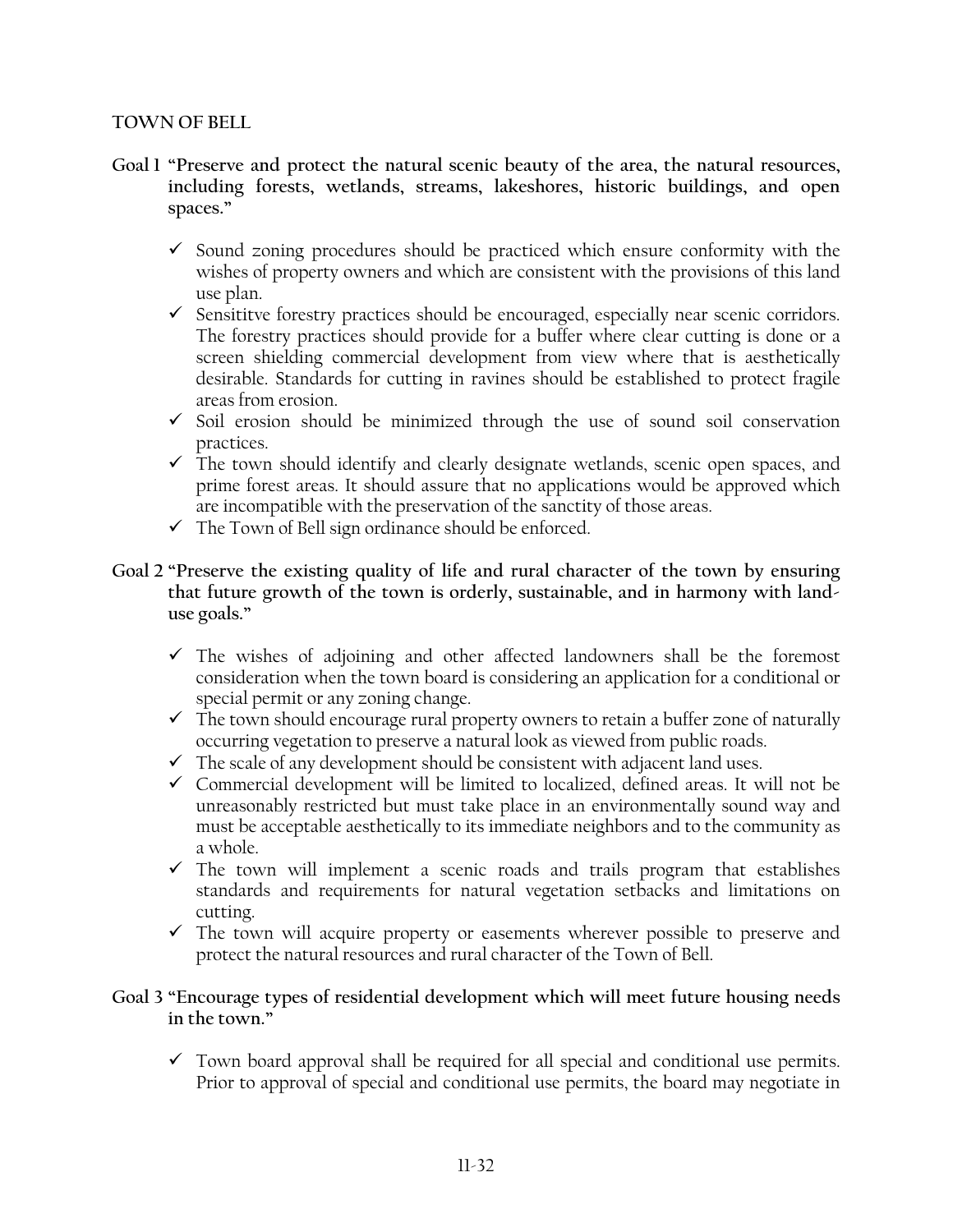return for approval, specific requirements such as impact fees, if applicable, and any other stipulation in order to ensure conformity with the town land use plan.

- $\checkmark$  Zoning shall reflect the desires of the community as a whole. Existing area zoning and minimum site dimensional requirements should be reviewed and rewritten whenever necessary to preserve the characteristics of rural living.
- $\checkmark$  Minimum lot dimensions should be studied and changed from RRB and R-1 to R-2 or R-3 whenever appropriate and with the consent of affected property owner(s).
- $\checkmark$  A mobile home ordinance should be enacted, including the restriction of permits for additional mobile homes in the town. Existing mobile home sites will be grandfathered.
- $\checkmark$  Shoreline, highway, and planned unit development setbacks should be held firm as stated in the present zoning ordinance as a minimum.
- $\checkmark$  Senior housing should be examined as a future possibility.

## **Goal 4 "Encourage non-polluting business and small industry in the town."**

- $\checkmark$  Specific areas should be designated as locales for expansion of commercial business. The community's probable growth will be in residential housing. Therefore, commercial areas will be sited in order not to detract from residential development.
- $\checkmark$  Signage as stated in the Town of Bell sign ordinance will be permitted.
- $\checkmark$  The establishment of businesses that cause noise, odor, excess traffic, light pollution, or other problems that interfere with the quiet enjoyment of the property of our citizens will be strongly discouraged.
- $\checkmark$  Light manufacturing businesses or others, which do not require public visibility from any thouroughfare, would be required to have a screen of trees and shrubbery and setbacks which would shield them from public view.
- **Goal 5 "Preserve and enhance the recreational aspects of our natural resources through effective use of our parks, lakeshore, and trails."** 
	- $\checkmark$  The town should acquire properties whenever necessary to maintain green spaces and safeguard scenic and environmentally fragile areas.
	- $\checkmark$  The town should act to preserve the acreage surrounding Lost Creek Falls and, in every possible way, safeguard it against logging, future development, and overuse.
	- $\checkmark$  Future planning should take into account that, although tourism is desirable, it should not be at the expense of our local citizens enjoyment of our natural resources.
	- $\checkmark$  A selective cutting buffer should be established along all snowmobile, ATV, and walking trails.
	- $\checkmark$  Town-owned land should be studied and included in the land use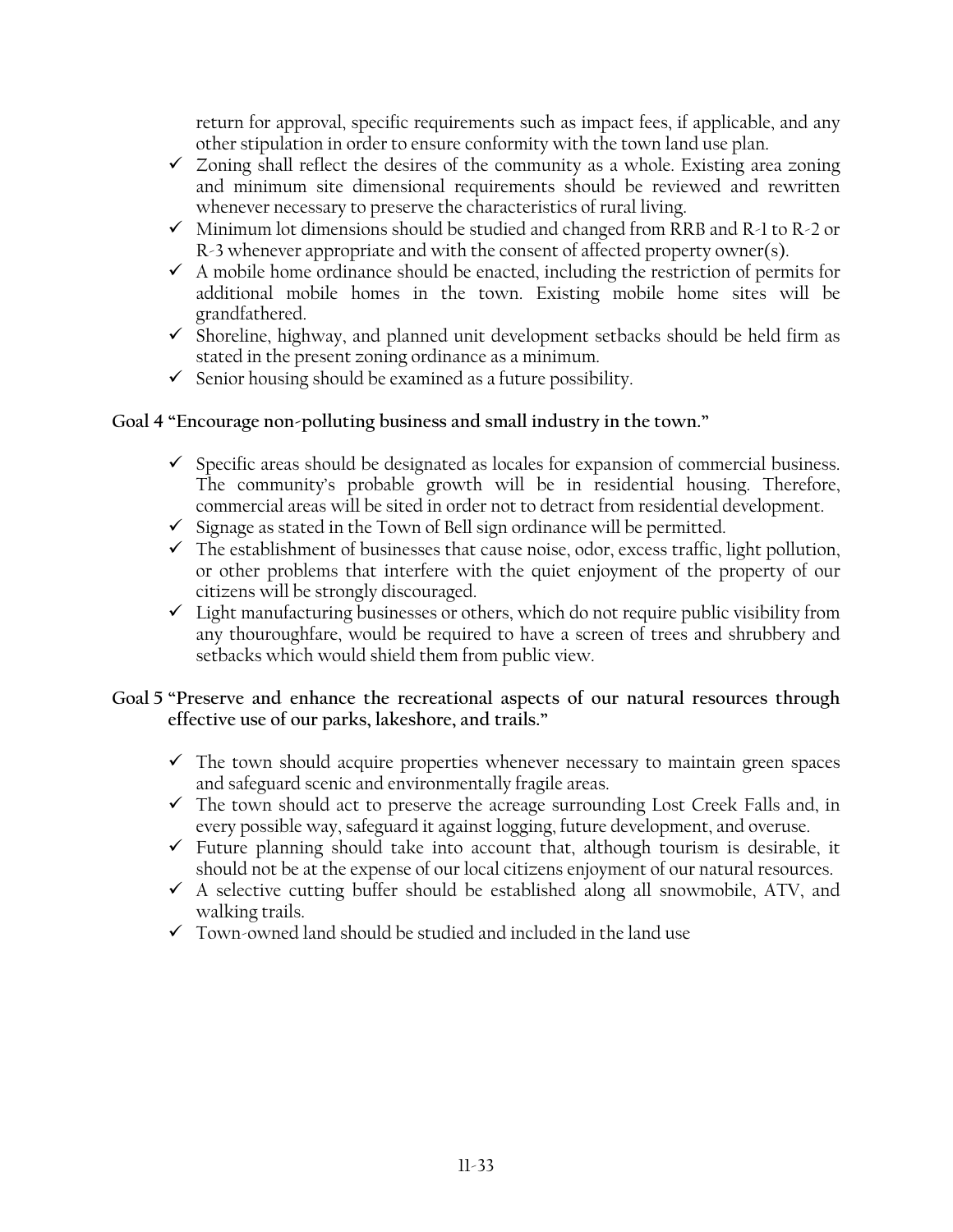## **TOWN OF CABLE**

## **Goal 1 "Minimize land use conflicts within the Town of Cable."**

*Objective: Guide residential, commercial, business/technology, and other development into appropriate areas of the town.* 

- $\checkmark$  Encourage and promote new commercial developments to locate in or near the existing downtown Cable retail core to create a distinct community rather than conventional strip highway development.
- $\checkmark$  Encourage infill of new residential development into the proposed sanitary district service area.
- $\checkmark$  Encourage infill of residential development into existing large-scale subdivisions such as Wilde River and Telemark.

### **Goal 2 "Protect and maintain the environmental quality and scenic beauty of the Town of Cable."**

*Objective: Balance the needs of environmental protection and stewardship with reasonable and appropriate use of private property.* 

- $\checkmark$  Address lakeshore development issues with an emphasis on preventing overcrowding which could diminish property values and the environmental quality of the town's surface water resources and to promote the highest possible protection to sensitive lakeshore, river, and wetland areas.
- $\checkmark$  Protect the town's surface water quality by working to restrict the siting of commercial and residential developments in areas that would adversely affect the water resources.
- $\checkmark$  Encourage periodic checks of septic systems within the town to minimize adverse impacts on the town's water quality and reduce potential contamination.

#### **Goal 3 "Provide better public communication on Town of Cable issues."**

 $\checkmark$  Develop an informational pamphlet to inform property owners about town resources, services, and best use practices for maintaining the Town of Cable's character.

#### **Goal 4 "Maintain and improve the visual aesthetics and rural "northwoods" character of the Town of Cable."**

*Objective: Work to avoid the visual discord that results from poor design, management, and maintenance of buildings, structures, and other developments in the town.* 

- $\checkmark$  Establish a set of recommended design standards for commercial signage, lighting and building developments that fit the desired aesthetic goals of the town.
- $\checkmark$  Encourage the use of landscaping and screening to reduce the visual impacts of conflicting land uses in proximity to one another.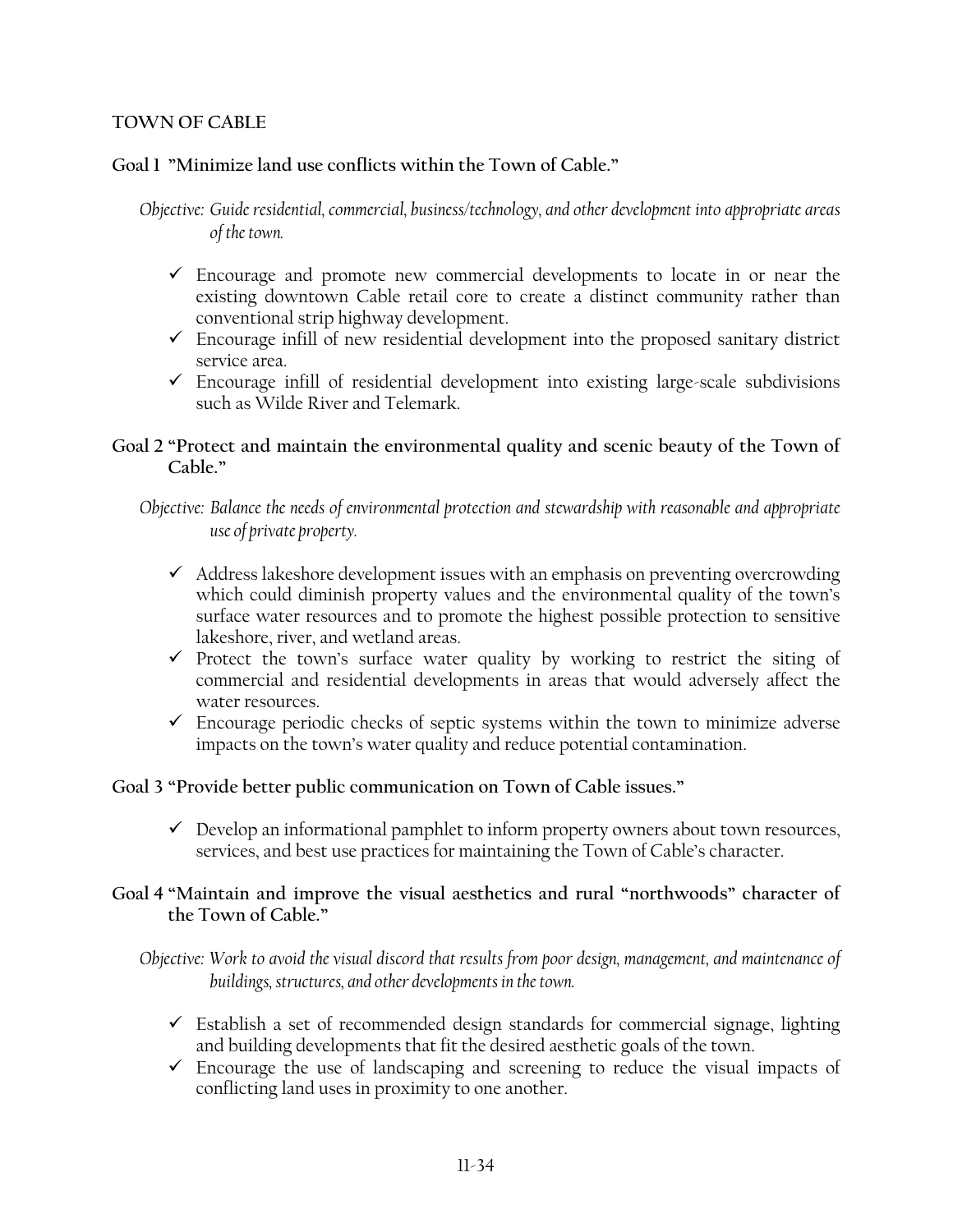- $\checkmark$  Establish guidelines for planned unit developments, subdivisions, condominiums, clustered developments, and apartments so that demand for housing can be met without diminishing the quality and character of the town.
- $\checkmark$  Establish rules for siting of trailers and mobile home parks in the town and establish design standards for such development.
- $\checkmark$  Assess the need to establish a larger minimum lot size in rural areas of the town in an effort to control development density.

## **Goal 5 "Promote interaction and cooperation with adjoining and concurrent governmental jurisdictions for short-term and long-term planning."**

- $\checkmark$  Coordinate with Bayfield County Zoning for enforcement of local and county regulations within the town and participate in conditional use permit review to ensure the town's goals are adhered to.
- $\checkmark$  Increase cooperation in planning for facilities, services, and land use policies with adjoining towns for maximum efficiency, cost reduction, and regional development consistency.
- $\checkmark$  Encourage increased communication with the Bayfield County Forestry Department, WI Department of Natural Resources, and National Park Service for land management and recreational use policies.
- $\checkmark$  Participate with Bayfield County in development and review of the county land sse plan.

## **Goal 6 "Provide a variety of recreational opportunities and amenities to residents and visitors."**

*Objective: Promote appropriate and balanced usage of the town's recreational resources.* 

- $\checkmark$  Assess the need for or revision of a town ordinance for the use of motorized recreational use (personal watercraft, ATVs, snowmobiles, water skiing) to reduce conflicts with non-motorized and other recreational uses.
- $\checkmark$  Continue development of town recreation facilities based on the demand for new facilities.

## **Goal 7 "Ensure an effective and continued public-input based land use planning process."**

- $\checkmark$  Encourage public participation in land use planning and decision making in the Town of Cable.
- $\checkmark$  Provide informational public input sessions on land use planning and land use decisions so decisions reflect the best interest and will of the public.
- $\checkmark$  Provide continual public review and public-based amendatory process to the land use plan.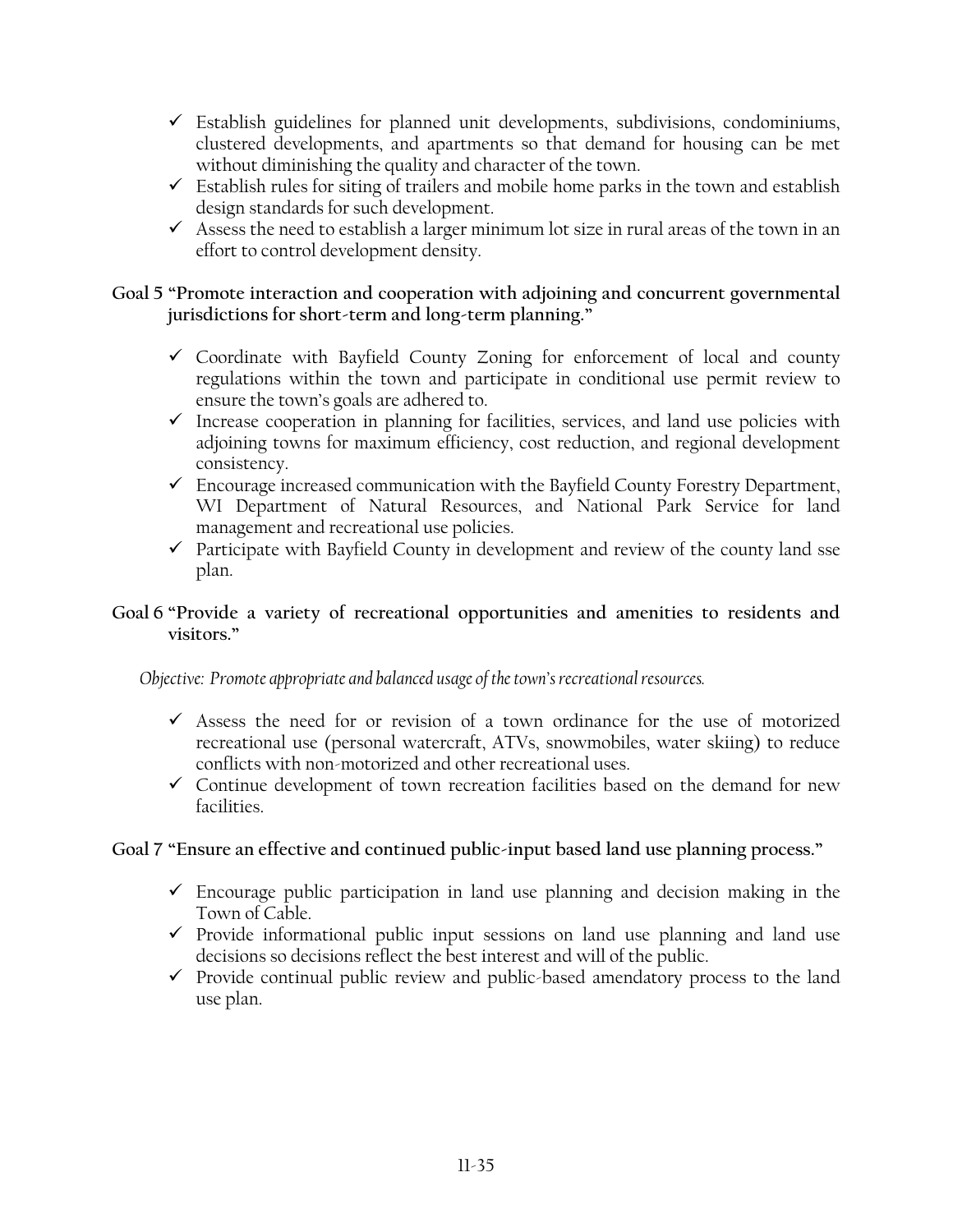### **TOWN OF DRUMMOND**

## **Goal 1 "Minimize land use conflicts with the Town of Drummond"**

*Objective: Guide residential, commercial, industrial and other development into appropriate areas of the town.* 

- $\checkmark$  Keep new commercial developments centralized in or near existing retail core to create a distinct community rather than conventional strip development.
- $\checkmark$  Encourage clustered developments to conserve land and efficiently provide public services and accessibility.
- $\checkmark$  Guide residential development into existing sanitary district service area.

## **Goal 2 "Protect and maintain the environmental quality and scenic beauty of the Town of Drummond"**

*Objective: Balance the needs of the environmental protection and stewardship with reasonable and appropriate use of private property.* 

- $\checkmark$  Address lakeshore development issues with an emphasis on preventing overcrowding which could diminish property values and the environmental quality of the town's surface water resources to afford the highest possible protection to sensitive lakeshore, river, and wetlands areas.
- $\checkmark$  Protect the town's surface water quality by working to restrict the siting of commercial and residential developments in areas which would adversely affect the water resources, contribute to nutrient loading, damage spawning grounds and nesting areas, or diminish natural shoreline cover.
- $\checkmark$  Encourage periodic checks of septic systems within the town to minimize adverse impacts on the town's water quality and reduce potential contamination.

## **Goal 3 "Provide better public communication on town issues."**

- $\checkmark$  Develop an informational pamphlet to inform property owners about town resources, services and best use practices for maintaining the Town of Drummond's character.
- $\checkmark$  Establish a liaison person to coordinate with the managers of utilities, Forest Service, Drummond schools and Aspen Lumber to provide information on concerning town issues.

## **Goal 4 "Maintain and improve the visual aesthetics and rural "northwoods" character of the Town of Drummond."**

*Objective: Work to avoid the visual discord that results from poor design, management, and maintenance of buildings, structures, and other developments in the town.* 

 $\checkmark$  Establish a set of recommended design standards for commercial signage, lighting, and building developments that fit the desired aesthetic goals of the town.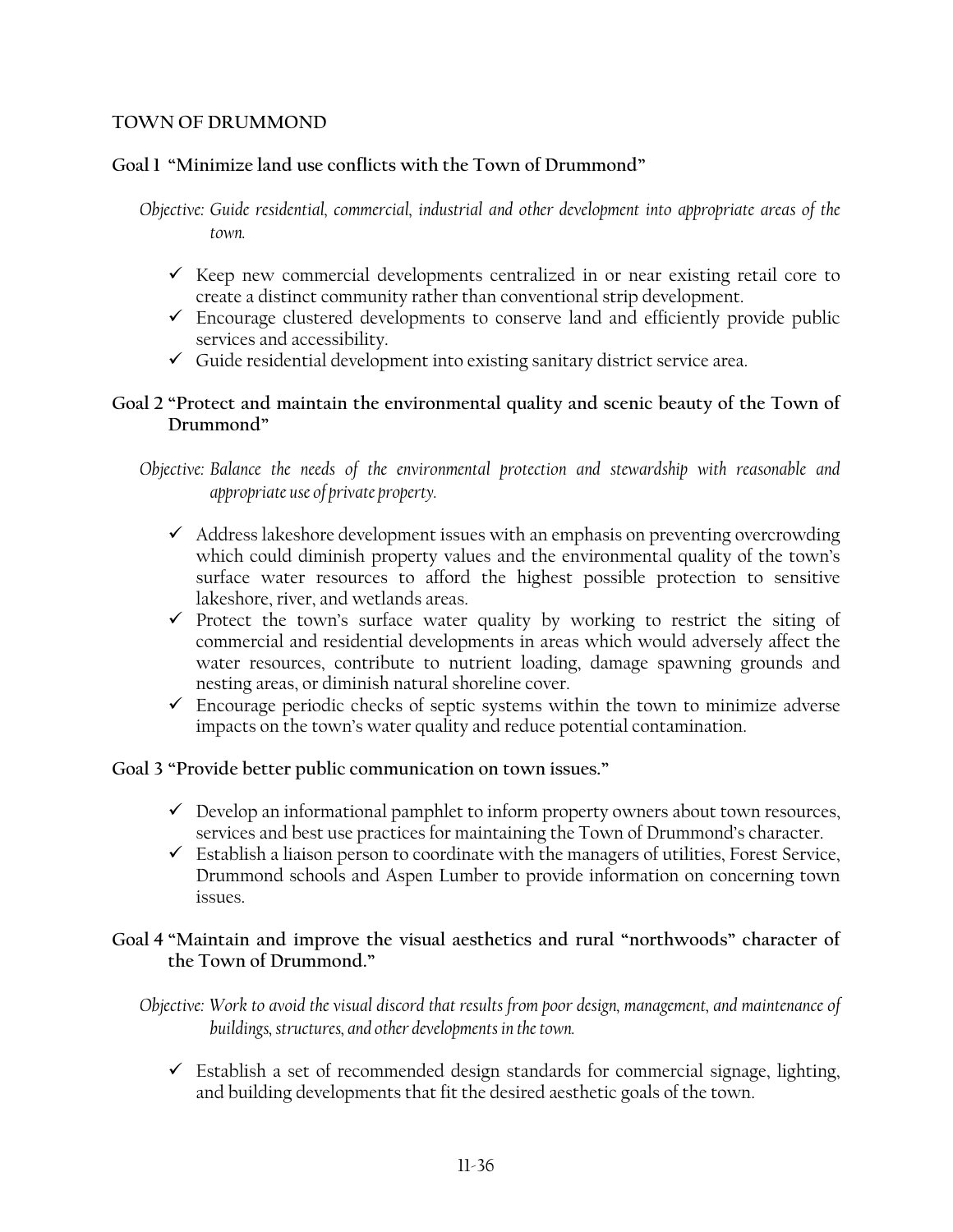- $\checkmark$  Encourage the use of landscaping and screening to reduce the visual impacts of conflicting land uses in proximity to one another
- $\checkmark$  Establish regulations and guidelines for planned unit developments, subdivisions, condominiums, clustered developments, and apartments so that demand for housing can be met without diminishing the quality and character of the town.
- $\checkmark$  Assess the need to designate for or potentially restrict the siting of mobile homes, trailers, and mobile home parks in the town and assess design standards.
- $\checkmark$  Assess the need to establish a larger minimum lot size in rural areas in an effort to control development density.

## **Goal 5 "Promote interaction and cooperation with adjoining and concurrent governmental jurisdictions for short-term and long-term planning."**

- $\checkmark$  Coordinate with Bayfield County Zoning for enforcement of local and county regulations within the town and participate in conditional use permit review to ensure the town's goals are adhered to.
- $\checkmark$  Increase cooperation in planning for facilities, services, and land use policies with adjoining towns for maximum efficiency, cost reduction, and regional development consistency.
- $\checkmark$  Encourage increased communication with the National Forest Service for land management and recreational use policies.
- $\checkmark$  Explore opportunity for expanding private lands for future residential, commercial, or industrial in or adjacent to the existing town site.
- $\checkmark$  Encourage development and expansion of community organizations for beautification and community-based projects.

## **Goal 6 "Provide a variety of recreational opportunities and amenities to residents and visitors.**

*Objective Promote appropriate and balanced usage of the town's recreational resources.* 

 $\checkmark$  Assess the need for a town ordinance for the use of motorized recreational use (personal watercraft, ATVs, snowmobiles) to reduce conflicts with non-motorized recreational use and other uses.

## **Goal 7 "Ensure an effective and continued public-input based land use planning process."**

- $\checkmark$  Encourage public participation in land use planning and decision making in the Town of Drummond.
- $\checkmark$  Provide public forums, input sessions, and informational sessions on land use planning and land use decisions so decisions reflect the best interest and will of the public.
- $\checkmark$  Provide continual public review and public-based amendatory process to the land use plan.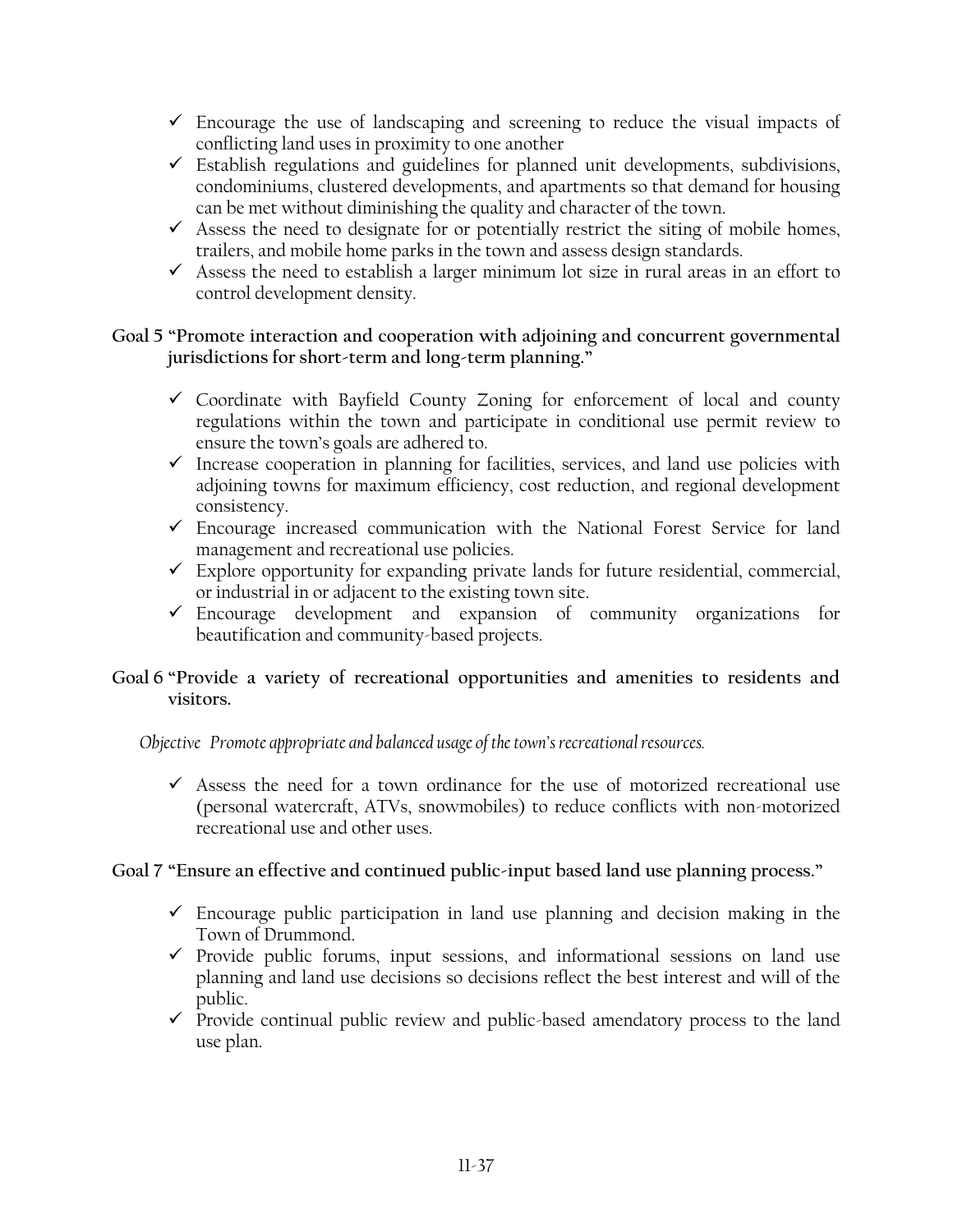#### **TOWN OF EILEEN**

**Goal "Provide for orderly, planned development within the Town of Eileen that promotes a safe and pleasant living environment and makes efficient use of the town's land, public services, and public financial resources."** 

*Objective 1 Guide land use and land use decisions in recognition of resource limitations and town goals and objectives.* 

- $\checkmark$  The Town of Eileen will maintain a current, long-range development plan, which will serve as a guide for future land use and zoning decisions. New developments will be based upon consideration of this plan as well as other applicable plans and ordinances.
- $\checkmark$  Management of public lands should recognize adjacent land practices and should not interfere with continued use consistent with best management practices.

*Objective2 Provide the town with a unified vision of growth.* 

*Objective 3 Conserve the town's rural character and atmosphere.* 

- $\checkmark$  Landscaping and land use buffers will be used to lessen the impacts of conflicting land uses in proximity to one another.
- $\checkmark$  Maximize the quality of life by providing open space, trails and trail access, parks and recreational opportunities, and facilities, which are managed in ways that afford maximum benefit to the community.
- $\checkmark$  Encourage landowners to retain the aspects of their property, which contribute to the character of the town, including the retention of barns, farmland, wood lots, and water resources.

*Objective 4 Guide developments into defined areas in an orderly fashion.* 

- $\checkmark$  New developments will be kept from areas deemed unsafe or unsuitable due to natural hazards, contamination, access, or problems of incompatibility.
- $\checkmark$  Encourage development that assures the conservation of land and the efficient provision of public services.
- $\checkmark$  Help promote the provision of public services and facilities when both sufficient need and revenue base to support them exists.
- *Objective 5 Provide a continuing level of planning effort, review, and amendatory process to ensure longterm compatibility of the plan with the needs of the town.*
- *Objective 6 Coordinate with the Wisconsin Department of Natural Resources to ensure that future land use projects and goals of the town can be achieved and maximized.*
- *Objective 7 Provide uniform and effective enforcement of town land use regulations.*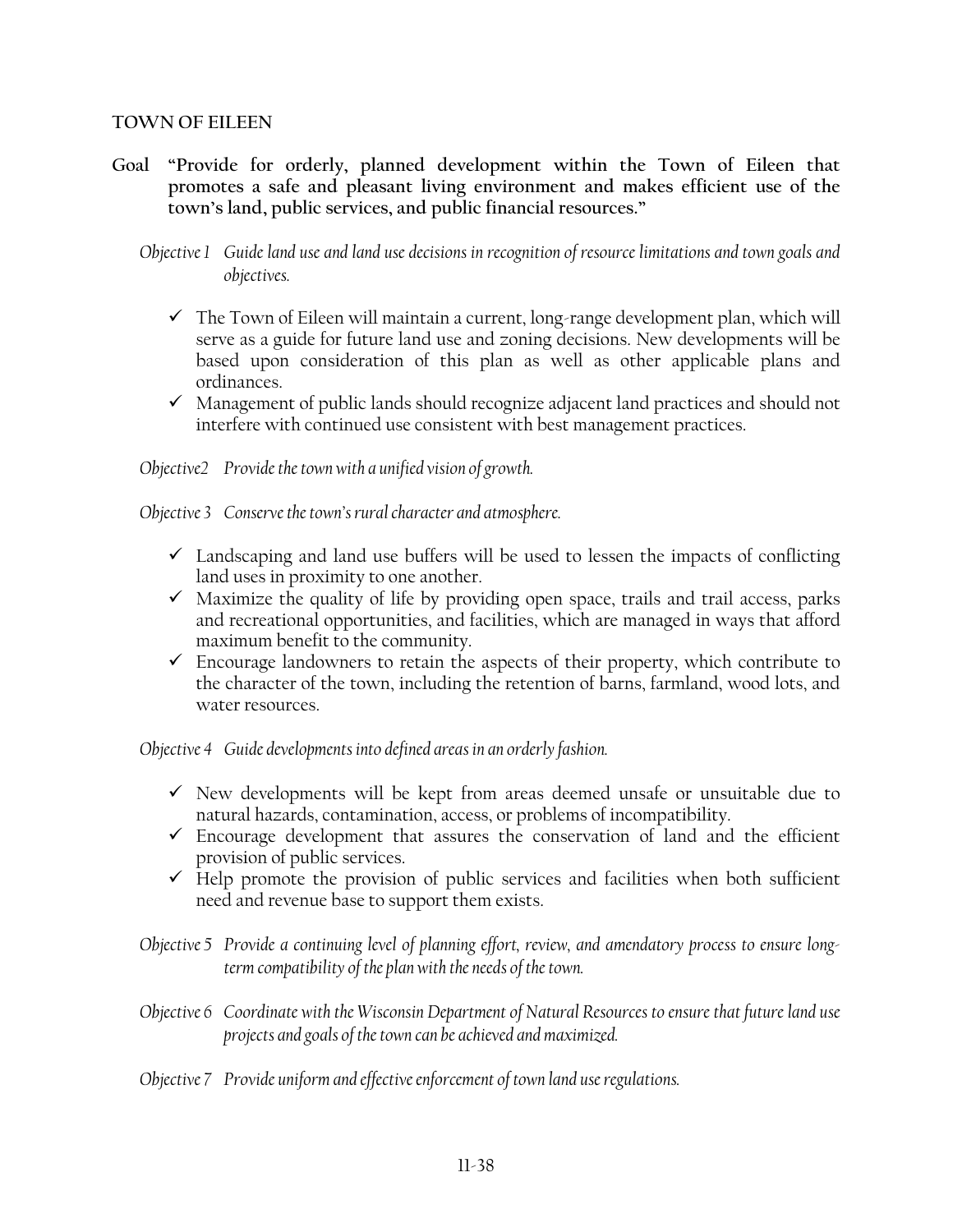*Objective 8: Provide continuing education to the public, through county and other resources that will lead to a more complete understanding of planning and land use issues facing the Town of Eileen.* 

# **LAND USE IMPLEMENTATION ACTIONS**

**Implementation Action 1:** Encourage a minimum parcel division size and the policy of a singleone-time "carve-out" of this designated acreage in the area identified as prime agricultural land to maintain an overall low density of housing and keep large blocks of agricultural land together to ensure the continued feasibility of agricultural activities in the town. Methods and examples on how this is achieved are illustrated in the **Implementation Element** of the plan.

**Implementation Action 2:** *Develop a* **Town of Eileen Subdivision Permit** *that enables the town board, town planning committee, and citizens to comment on its development and insure that it is reviewed before being constructed. The intent such is permit is not intended to halt the development of additional residential land but rather to ensure that developments are properly suited both in aesthetics and in their siting to the character of the town and do not damage the town's environmental resources.* 

**Implementation Action 3:** *Work collaboratively with the Bayfield County Zoning Office for notification to town officials about county zoning ordinance changes and issues of enforcement.* 

**Implementation Action 4:** *Host periodic sessions about land use issues and decision-making in the Town of Eileen in conjunction with town's annual meeting or other town gatherings. At these meetings, invite members of the professional planning community (NWRPC, Bayfield County Zoning Office, UW-Extension personnel, etc.) to speak, make presentations, and answer questions of the residents on land use and development issues.* 

**Implementation Action 5:** *Develop a* **conservation subdivision** *ordinance. The ordinance would*  establish language and a functional framework for developing conservation subdivisions in areas of the Town of *Eileen that have been identified as expecting residential growth over the coming 20- year period. Methods on how conservation subdivisions are created are illustrated in the* **Implementation Element** *of the plan.* 

**Implementation Action 6:** *Develop and update a list of landowners in areas identified for potential residential development and determine at what time they may be interested (either by estimating or asking them) in selling or subdividing land for development so as to gauge when and where developments will take place.*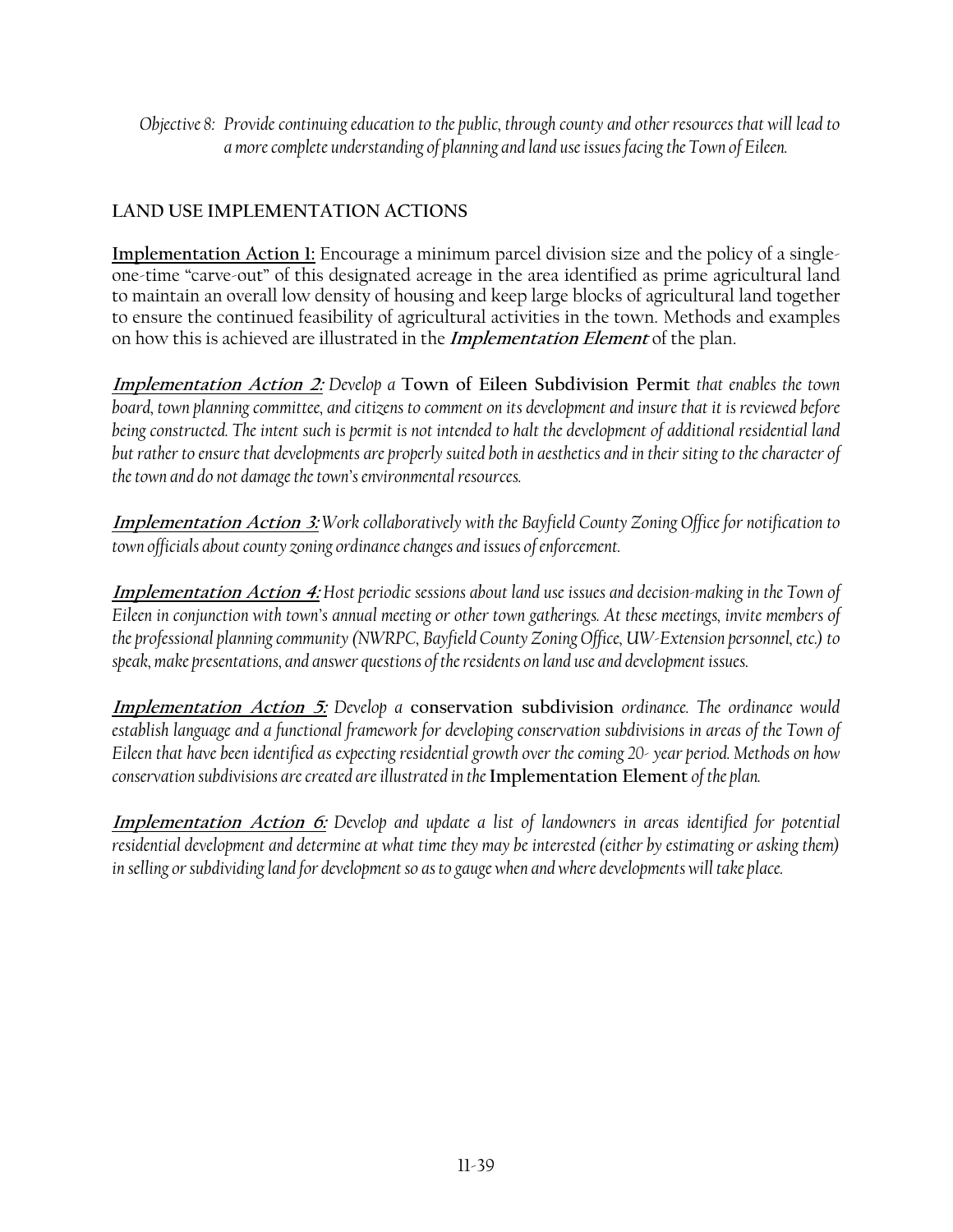#### **TOWN OF GRAND VIEW**

## **Goal 1 "Minimize land use conflicts within the Town of Grand View."**

- *Objective Guide residential, commercial, industrial and other development into appropriate areas of the town.* 
	- $\checkmark$  Keep new commercial developments centralized in or near the existing retail core or adjacent to other existing commercial nodes to create a distinct community rather than conventional strip highway development.
	- $\checkmark$  Encourage infill of new residential development into existing sanitary district service area.

## **Goal 2 "Protect and maintain the environmental quality and scenic beauty of the Town of Grand View."**

*Objective: Balance the needs of environmental protection and stewardship with reasonable and appropriate use of private property.* 

- $\checkmark$  Address lakeshore development issues with an emphasis on preventing overcrowding which could diminish property values and the environmental quality of the town's surface water resources to afford the highest possible protection to sensitive lakeshore, river, and wetland areas.
- $\checkmark$  Protect the town's surface water quality by working to restrict the siting of commercial and residential developments in areas that would adversely affect the water resources.
- $\checkmark$  Encourage periodic checks of septic systems within the town to minimize adverse impacts on the town's water quality and reduce potential contamination.

## **Goal 3 "Provide better public communication on the Town of Grand View issues."**

 $\checkmark$  Develop an informational pamphlet to inform property owners about town resources, services and best use practices for maintaining the Town of Grand View's character.

## **Goal 4 "Maintain and improve the visual aesthetics and rural "northwoods" character of the Town of Grand View.**

*Objective: Work to avoid the visual discord that results from poor design, management, and maintenance of buildings, structures, and other developments in the town.* 

- $\checkmark$  Establish a set of recommended design standards for commercial signage, lighting, and building developments that fit the desired aesthetic goals of the town.
- $\checkmark$  Encourage the use of landscaping and screening to reduce the visual impacts of conflicting land uses in proximity to one another.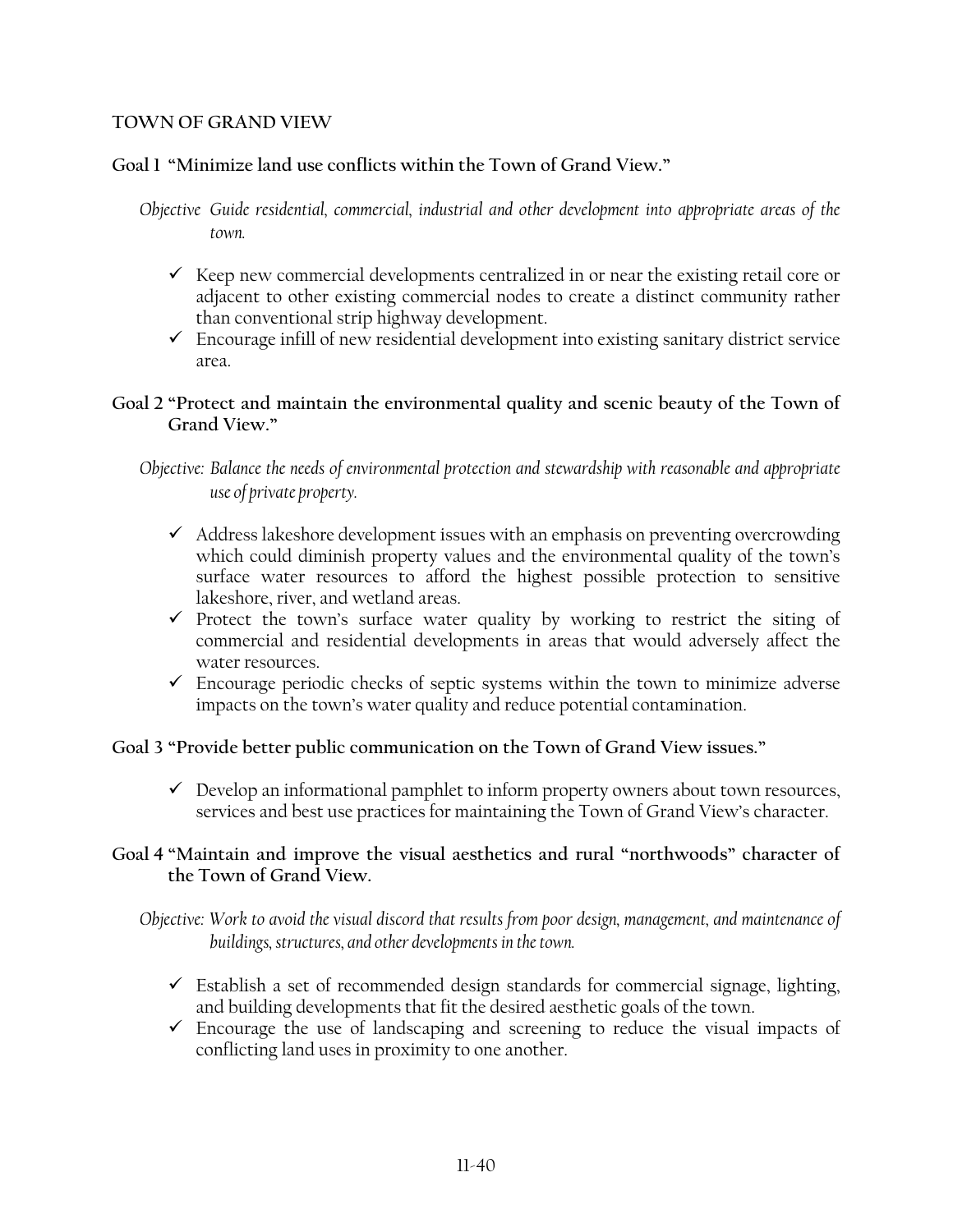- $\checkmark$  Establish regulations and guidelines for planned unit developments, subdivisions, condominiums, clustered developments, and apartments so that demand for housing can be met without diminishing the quality and character of the town.
- $\checkmark$  Assess the need to designate for or potentially restrict the siting of mobile homes, trailers, and mobile home parks in the town and assess design standards.
- $\checkmark$  Assess the need to establish a larger minimum lot size in rural areas in an effort to control development density.

## **Goal 5 "Promote interaction and cooperation with adjoining and concurrent governmental jurisdictions for short-term and long-term planning."**

- $\checkmark$  Coordinate with Bayfield County Zoning for enforcement of local and county regulations within the town and participate in conditional use permit review to ensure the town's goals are adhered to.
- $\checkmark$  Increase cooperation in planning for facilities, services, and land use policies with adjoining towns for maximum efficiency, cost reduction, and regional development consistency.
- $\checkmark$  Encourage increased communication with the National Forest Service, WI Department of Natural Resources, and Bayfield County for land management and recreational use policies.
- $\checkmark$  Explore opportunity for expanding private lands for future residential, commercial, or industrial in or adjacent to the existing town site.

## **Goal 6 "Provide a variety of recreational opportunities and amenities to residents and visitors."**

*Objective: Promote appropriate and balanced usage of the town's recreational resources.* 

- $\checkmark$  Assess the need for or revision of a town ordinance for the use of motorized recreational use (personal watercraft, ATVs, snowmobiles) to reduce conflicts with non-motorized recreational use and other uses.
- $\checkmark$  Continue to assess the need for upgrading or expanding town recreation facilities.

## **Goal 7 "Ensure an effective and continued public-input based land use planning process."**

- $\checkmark$  Encourage public participation in land use planning and decision making in the Town of Grand View.
- $\checkmark$  Provide public forums, input sessions, and informational sessions on land use planning and land use decisions so decisions reflect the best interest and will of the public.
- $\checkmark$  Provide continual public review and public-based amendatory process to the land use plan.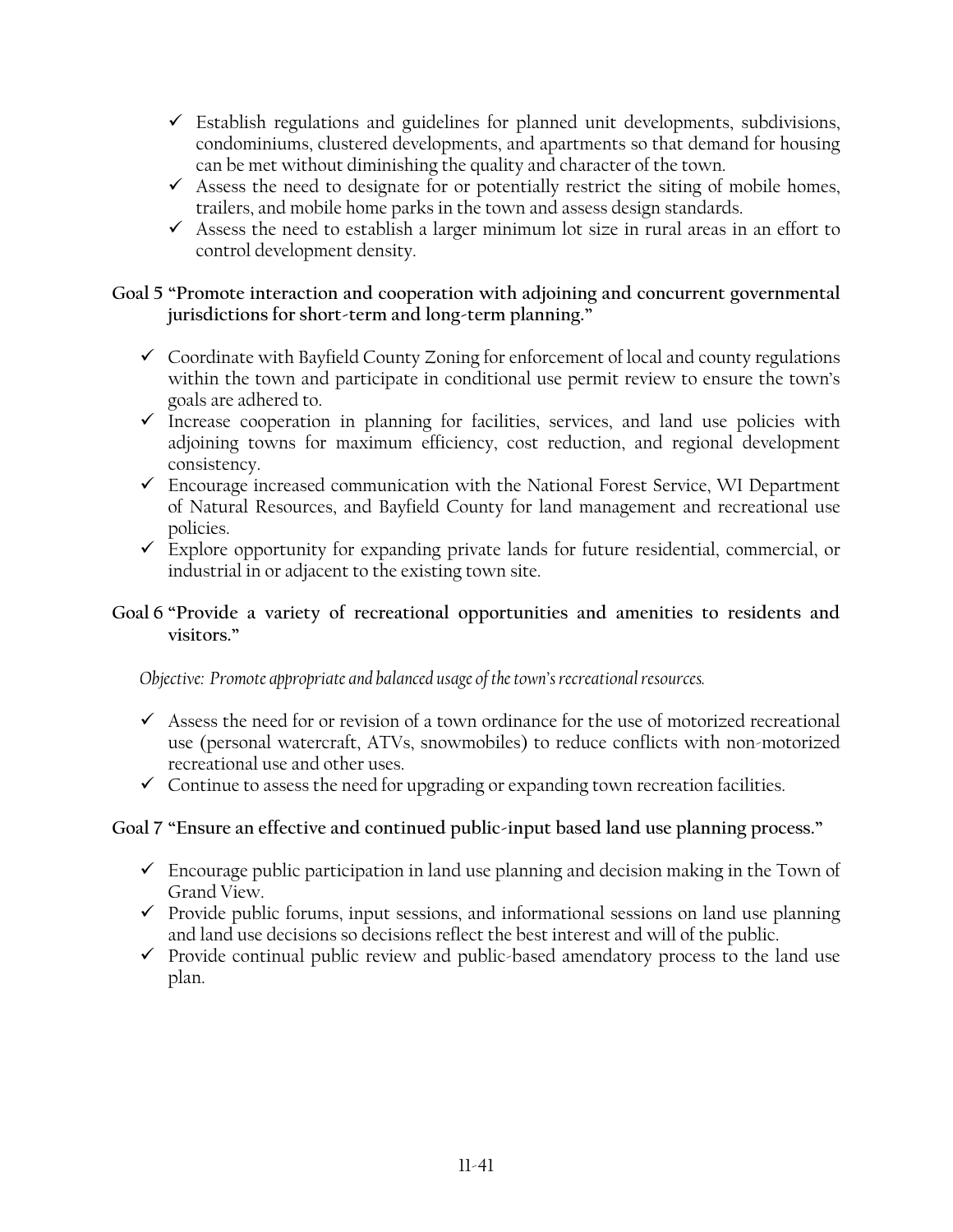## **TOWN OF KELLY**

## **Goal 1 "Preserve the productive farmland in the Town of Kelly."**

- $\checkmark$  Identify the productive agricultural land.
- $\checkmark$  Support traditional farming practices throughout the town.
- $\checkmark$  Encourage the development of truck farming, hobby farms, alternative agriculture, and fruit farms.
- $\checkmark$  Discourage the development of large scale/factory farms.
- $\checkmark$  Promote erosion control through soil conservation practices.
- $\checkmark$  Encourage residential development that does not encroach on our agricultural land.

## **Goal 2 "Protect the natural resources and scenic beauty of the Town of Kelly."**

- $\checkmark$  Adopt an ordinance for signs and billboards.
- $\checkmark$  Encourage the use of forest buffers along roadways.
- $\checkmark$  Support the Bayfield County structure setback requirements in order to preserve scenic roadways.
- $\checkmark$  Support the Wisconsin Department of Natural Resources structure setback requirements along our pristine waterways.
- $\checkmark$  Support sound conservation practices along waterways to prevent erosion.
- $\checkmark$  Encourage forest management that will promote healthy woodlands.
- $\checkmark$  Encourage practices that protect the drinking water quality of the town.
- $\checkmark$  Discourage development along the town's scenic waterways.

## **Goal 3 "Encourage non-polluting industry and business in the town."**

- $\checkmark$  Support home-based business.
- $\checkmark$  Allow development of light, non-polluting industry in appropriate areas of the town.
- $\checkmark$  Discourage heavy industry in the town.
- $\checkmark$  Discourage commercial landfills in the town.

## **Goal 4 "Encourage residential development that is compatible with the rural character of the community."**

- $\checkmark$  Discourage the development of trailer home parks, condominiums, and multi-family residential structures.
- $\checkmark$  Encourage single-family residences.
- $\checkmark$  Maintain a minimum of five acres for home lot sizes.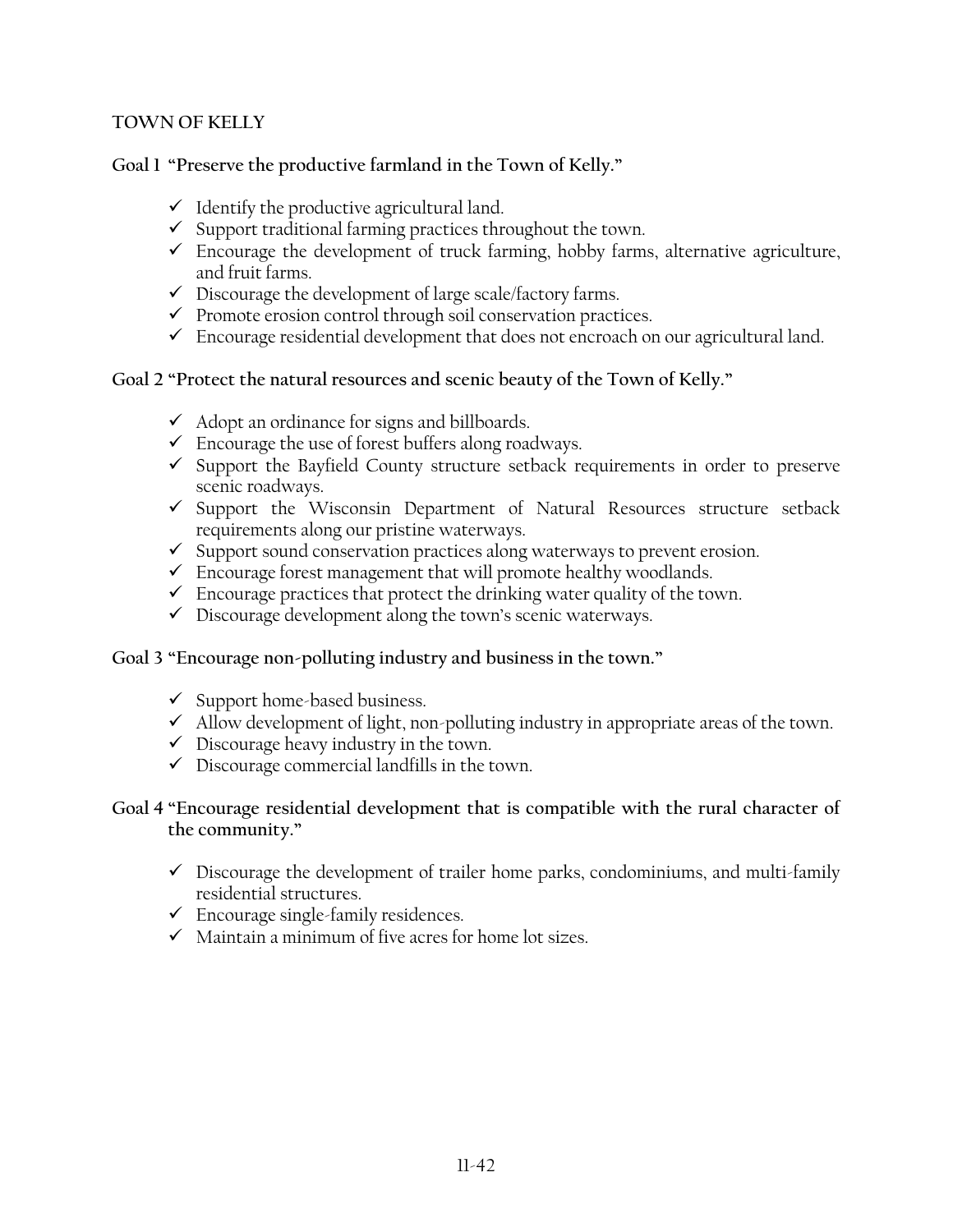### **TOWN OF KEYSTONE**

### **Goal 1 "Preserve the existing quality of life in the town by ensuring that future growth is orderly and sustainable."**

- $\checkmark$  Discourage scattered development and conflicting land uses.
- $\checkmark$  Provide would-be builders, realtors, and townspeople with a copy of the plan.
- $\checkmark$  Adopt a town mobile home ordinance.
- $\checkmark$  Promote effective zoning.
- $\checkmark$  Develop a town sign ordinance.
- $\checkmark$  Minimize strip development along Highway 2.
- $\checkmark$  Coordinate the town's land use plan with adjacent towns' land use plans and Bayfield County's land use plan and zoning ordinance.

#### **Goal 2 "Encourage light, non-polluting industry in the town."**

- $\checkmark$  Explore financing for manufacturing enterprises.
- $\checkmark$  Encourage industries to locate in designated areas of the town.
- $\checkmark$  Encourage cottage industries in the town.

## **Goal 3 "Preserve and protect the town's unique natural resources and rural characteristics."**

- $\checkmark$  Explore ways to help landowners preserve woodlands, stream banks, wetlands, and lakeshores.
- $\checkmark$  Promote forest crop management practices to conserve forest areas and avoid problems from clear cutting practices.
- $\checkmark$  Encourage use of snowmobiles and ATV's that is compatible with preserving natural resources.
- $\checkmark$  Require all mineral resource extraction activities to have a reclamation plan.
- $\checkmark$  Identify and clearly designate wetlands and scenic open spaces.
- $\checkmark$  Encourage cluster residential development where appropriate.
- $\checkmark$  Encourage adopt-a-roadways program in the town.
- $\checkmark$  Explore strategies to preserve highway and road corridors' rural appearance through setbacks and vegetative screening.
- $\checkmark$  Encourage use of conservation easements for environmentally sensitive areas along streams and creeks.

## **Goal 4 "Preserve the productive agricultural land in the town."**

- $\checkmark$  Identify and clearly designate the town's prime farmland areas.
- $\checkmark$  Discourage residential development of productive agricultural land.
- $\checkmark$  Encourage and support diverse agricultural endeavors.
- $\checkmark$  Promote participation in the Farmland Preservation Program.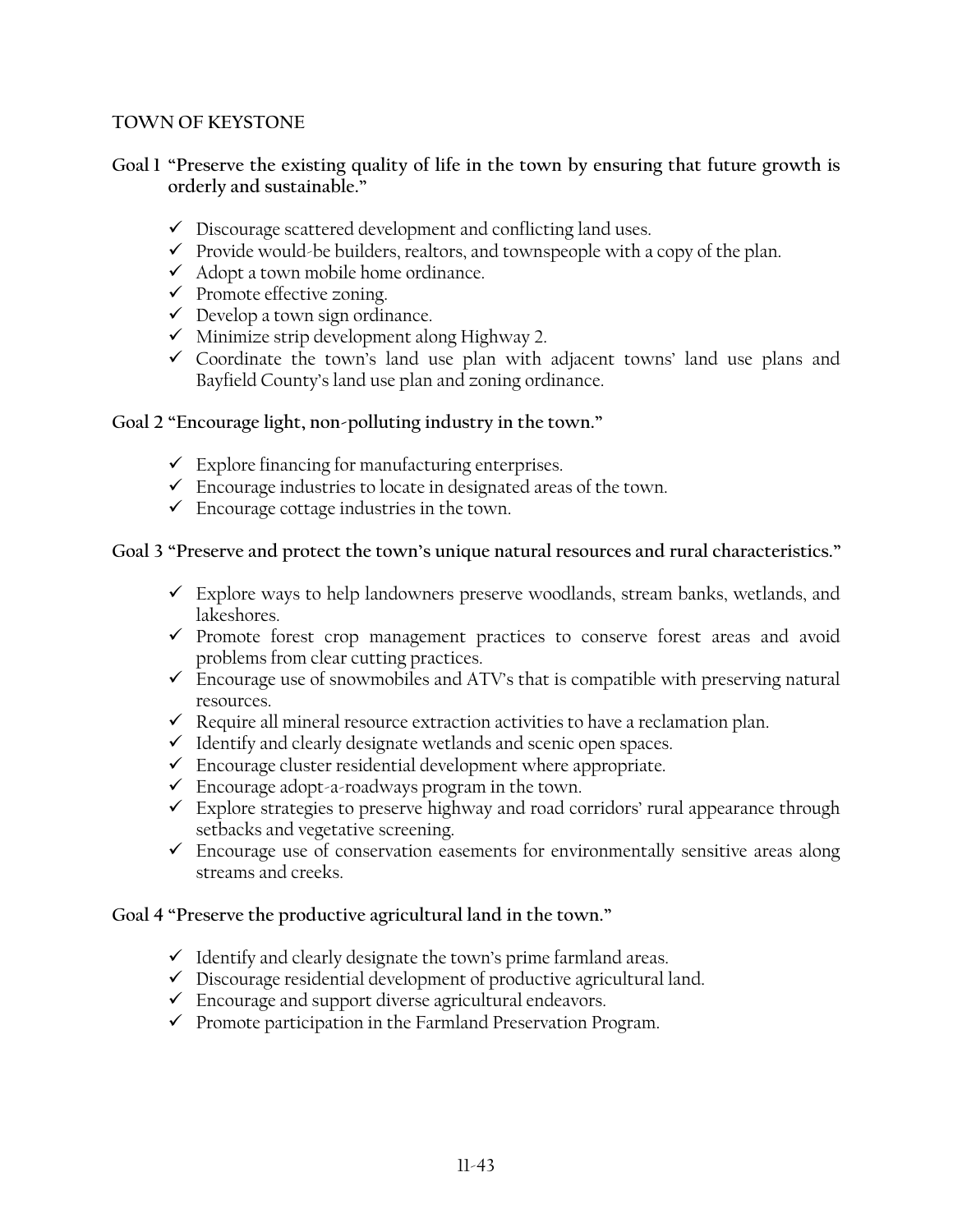### **TOWN OF NAMAKAGON**

## **Goal 1 "Minimize land use conflicts within the Town of Namakagon."**

*Objective: Guide residential, commercial, and other developments into appropriate areas of the town.* 

- $\checkmark$  Keep commercial developments centralized to encourage a distinct community rather than conventional strip development.
- $\checkmark$  Encourage clustered developments to conserve land and efficiently provide public services and accessibility.

## **Goal 2 "Protect and maintain the environmental quality and scenic beauty of the Town of Namakagon."**

*Objective: Balance the needs of environmental protection and stewardship with reasonable and appropriate use of private property.* 

- $\checkmark$  Address the need for aesthetic requirements, controls, and town ordinances on boathouses, boatlifts, and use of houseboats.
- $\checkmark$  Address lakeshore development issues with an emphasis on preventing overcrowding which could diminish property values and the environmental quality of the town's lake resources.
- $\checkmark$  Afford the highest possible protection to sensitive lakeshore, river, and wetland areas.
- $\checkmark$  Protect the town's surface water quality by working to guide the siting of commercial and residential growth into appropriate areas, which would otherwise adversely affect the water resources, contribute to nutrient loading, damage spawning grounds, nesting areas or other habitats, or diminish natural shoreline cover.
- $\checkmark$  Develop an informational pamphlet to inform property owners about town resources, services and best use practices for maintaining the Town of Namakagon's character.

## **Goal 3 "Provide a variety of recreational uses and amenities to residents and visitors to the town within the town's capacity to do so."**

*Objective: Promote appropriate and balanced usage of the town's recreational resources.*

 $\checkmark$  Assess the need for a town ordinance for the use of motorized recreational use (personal watercraft, ATVs, snowmobiles) to reduce conflicts with non-motorized recreational use and other uses.

## **Goal 4 "Maintain and improve the visual aesthetics and rural "northwoods" character of the Town of Namakagon."**

*Objective Work to avoid the visual discord that results from poor design, management, and maintenance of buildings, structures, and other developments in the town.*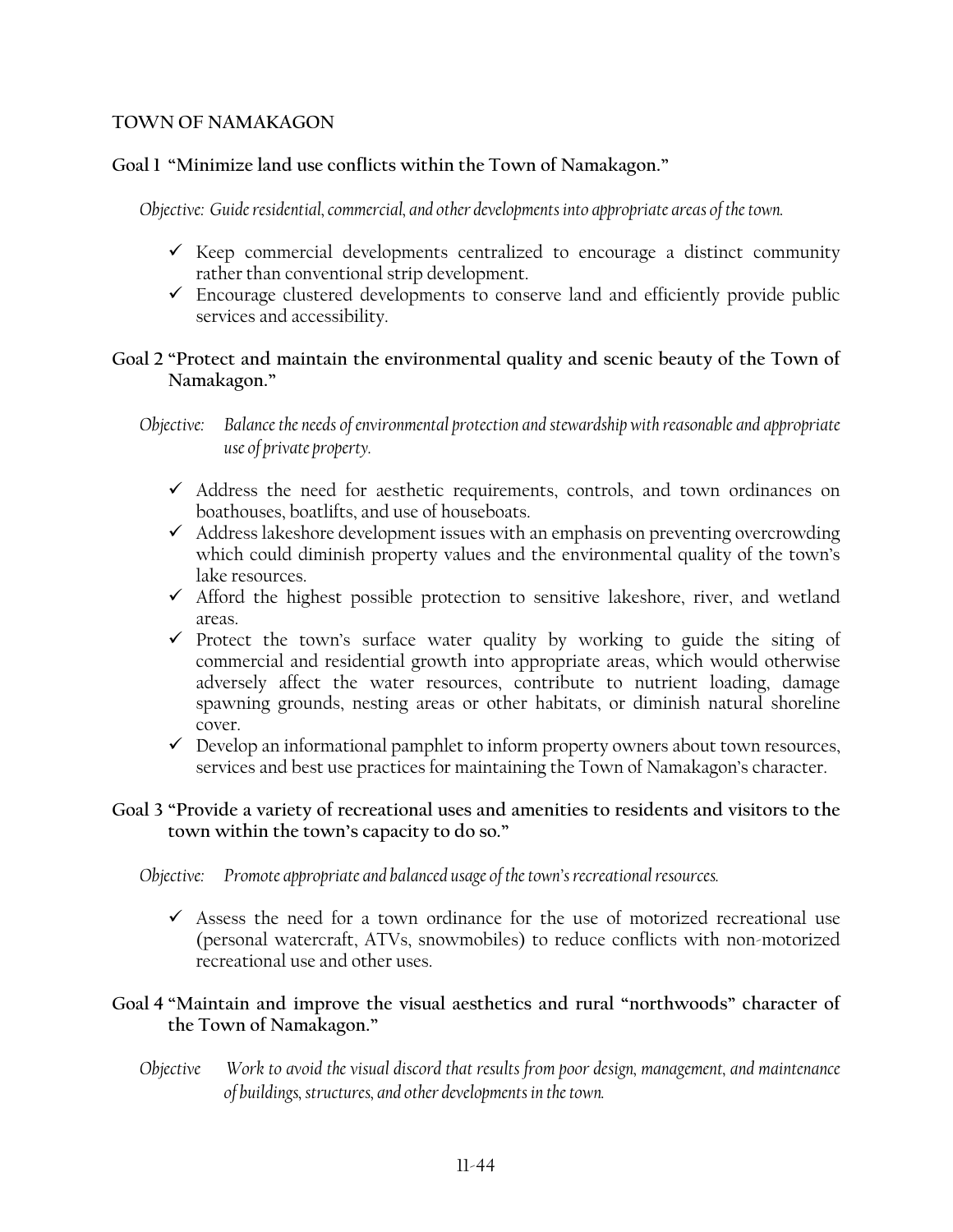- $\checkmark$  Establish a set of recommended design standards for commercial signage, lighting, and building developments that fit the desired aesthetic goals of the town.
- $\checkmark$  Encourage the use of landscaping and screening to reduce the visual impacts of conflicting land uses in proximity to one another.
- $\checkmark$  Establish regulations and guidelines for subdivisions, condominiums, clustered developments, and apartments so that demand for housing can be met without diminishing the quality and character of the town.
- $\checkmark$  Assess the need to designate for or potentially restrict the siting of mobile homes, trailers, and mobile home parks in the town and work to develop and adopt design standards for mobile homes.

## **Goal 5 "Promote interaction and cooperation with adjoining and concurrent governmental jurisdictions for short-term and long-term planning."**

- $\checkmark$  Coordinate with Bayfield County Zoning for enforcement of local and county regulations within the town and participate in conditional use permit review to ensure the town's goals are adhered to.
- $\checkmark$  Promote cooperation in planning for facilities and services with neighboring units of government for maximum efficiency and cost reduction.
- $\checkmark$  Encourage increased communication with the National Forest Service for land management.
- $\checkmark$  Encourage periodic checks of septic systems within the town to minimize adverse impacts on the town's water quality and reduce potential contamination.

## **Goal 6 "Ensure an effective and continued public-input based land use planning process."**

- $\checkmark$  Encourage public participation in land use planning and decision making in the Town of Namakagon.
- $\checkmark$  Provide public forums, input sessions, and informational sessions on land use planning and land use decisions so decisions reflect the best interest and will of the public.
- $\checkmark$  Provide continual public review and public-based amendatory process to the land use plan.
- $\checkmark$  Have the town government make records and minutes of meetings available on the Internet for the benefit of all property owners.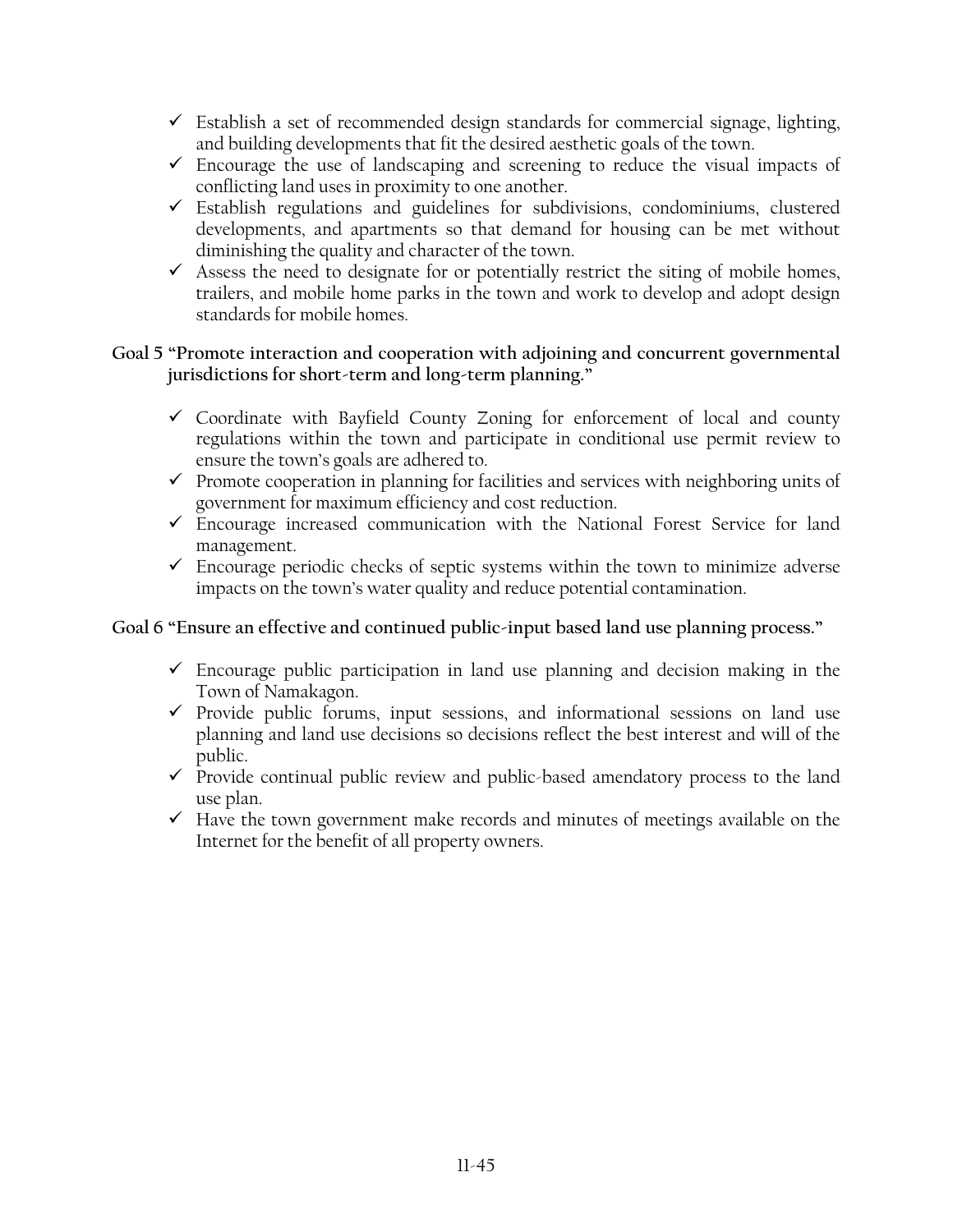### **TOWN OF RUSSELL**

## **Goal 1 "Preserve the rural character of the Town of Russell."**

- $\checkmark$  Minimize scattered development and conflicting land uses without discouraging development.
- $\checkmark$  Designate areas desirable for development as well as non-desirable areas for development.
- $\checkmark$  New development should not adversely affect the value of property or livability of neighboring properties.
- $\checkmark$  Minimize development along Highway 13 and old CTH K. Preserve these corridors aesthetic appearance through setbacks, vegetative screening, and architectural standards.
- $\checkmark$  Develop a signage and exterior lighting/illumination ordinance for the Town of Russell.

## **Goal 2 "Protect the natural resources in the Town of Russell."**

- $\checkmark$  Promote Best Management Practices (BMP's) for town, tribal, county, and private forests, especially near scenic corridors and within ¼ mile of wetlands, streams, and lakeshores.
- $\checkmark$  Use sound soil conservation practices to minimize soil erosion.
- $\checkmark$  Require that mineral resource extraction activities have a reclamation plan.
- $\checkmark$  Identify and clearly designate wetlands, desirable (scenic) open spaces, prime forest areas, and historic sites.
- $\checkmark$  Encourage clustered development where appropriate to allow for large tracts of undisturbed natural areas.
- $\checkmark$  Encourage protection of old growth forest stands through conservation easements, sustainable forestry plans, etc.
- $\checkmark$  Preserve and protect the shoreline in continued partnership with tribal and federal entities.

## **Goal 3 "Provide public recreational opportunities in the Town of Russell."**

- $\checkmark$  Identify sites for public recreational development.
- $\checkmark$  Maintain and continue to upgrade existing public recreational facilities.
- $\checkmark$  Plan and develop new public recreational facilities where appropriate.
- $\checkmark$  Any further recreational development will follow environmental guidelines and should fit the natural surroundings.
- $\checkmark$  Promote collaboration between Red Cliff Tribe, the Town of Russell, Bayfield County, and the National Park Service for future recreational development.

## **Goal 4 "Support business that is compatible with the rural character of the Town of Russell."**

 $\checkmark$  Encourage home-based business and cottage industry.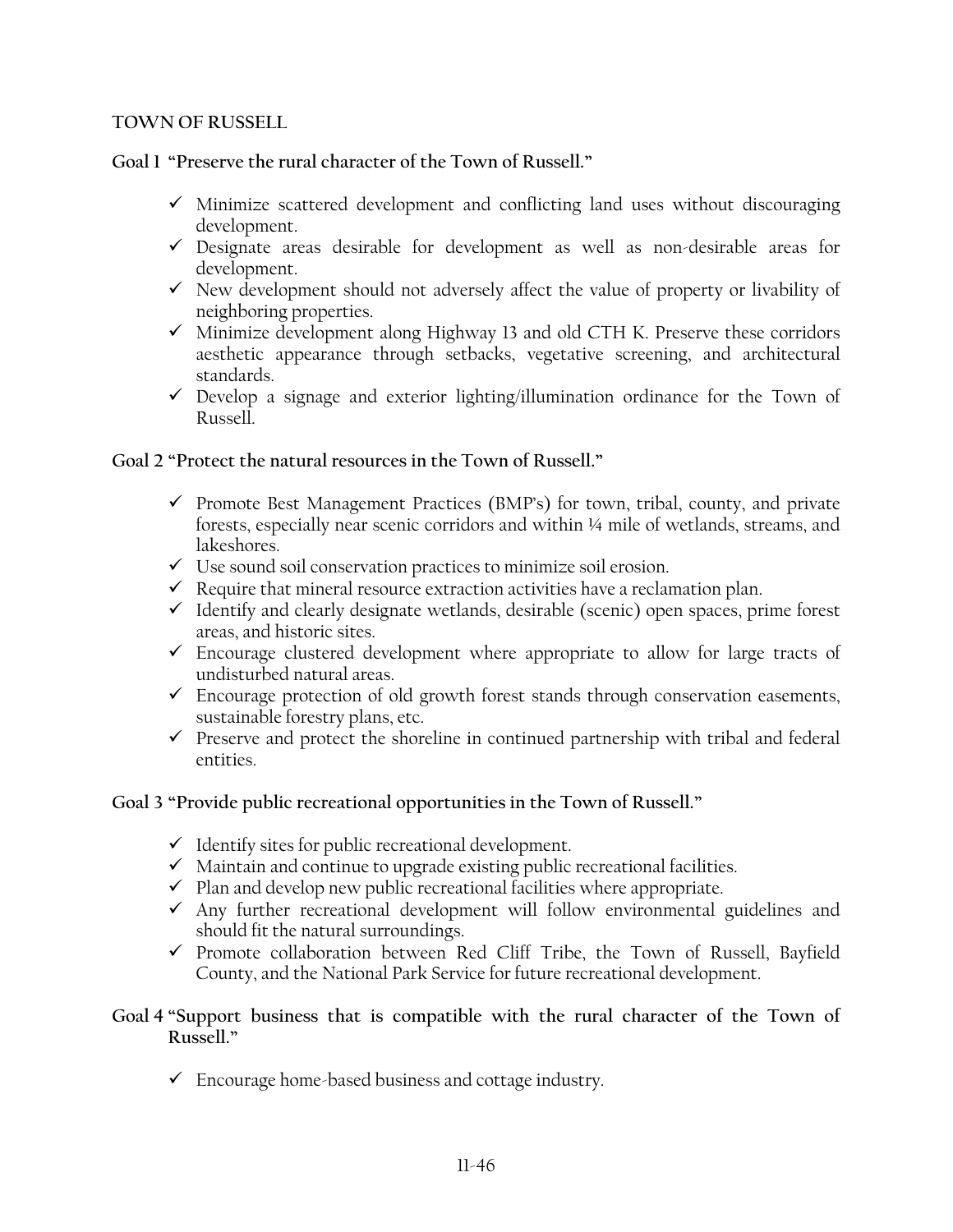- $\checkmark$  Identify appropriate areas for commercial and industrial development such as along Highway 13, Old County K, and Red Cliff.
- $\checkmark$  Signage for commercial and industrial business needs to be compatible with the rural character of the Town of Russell.

## **Goal 5 "Promote managed residential development with the Town of Russell."**

- $\checkmark$  Encourage residential development in areas where utilities are provided.
- $\checkmark$  Residential development should conserve open spaces and scenic views and allow for efficient provision of services.
- $\checkmark$  Encourage the development of single-family residences.
- $\checkmark$  Single-family residential development in low-density areas should provide minimal visual impact from roadways to preserve the rural character of the Town of Russell.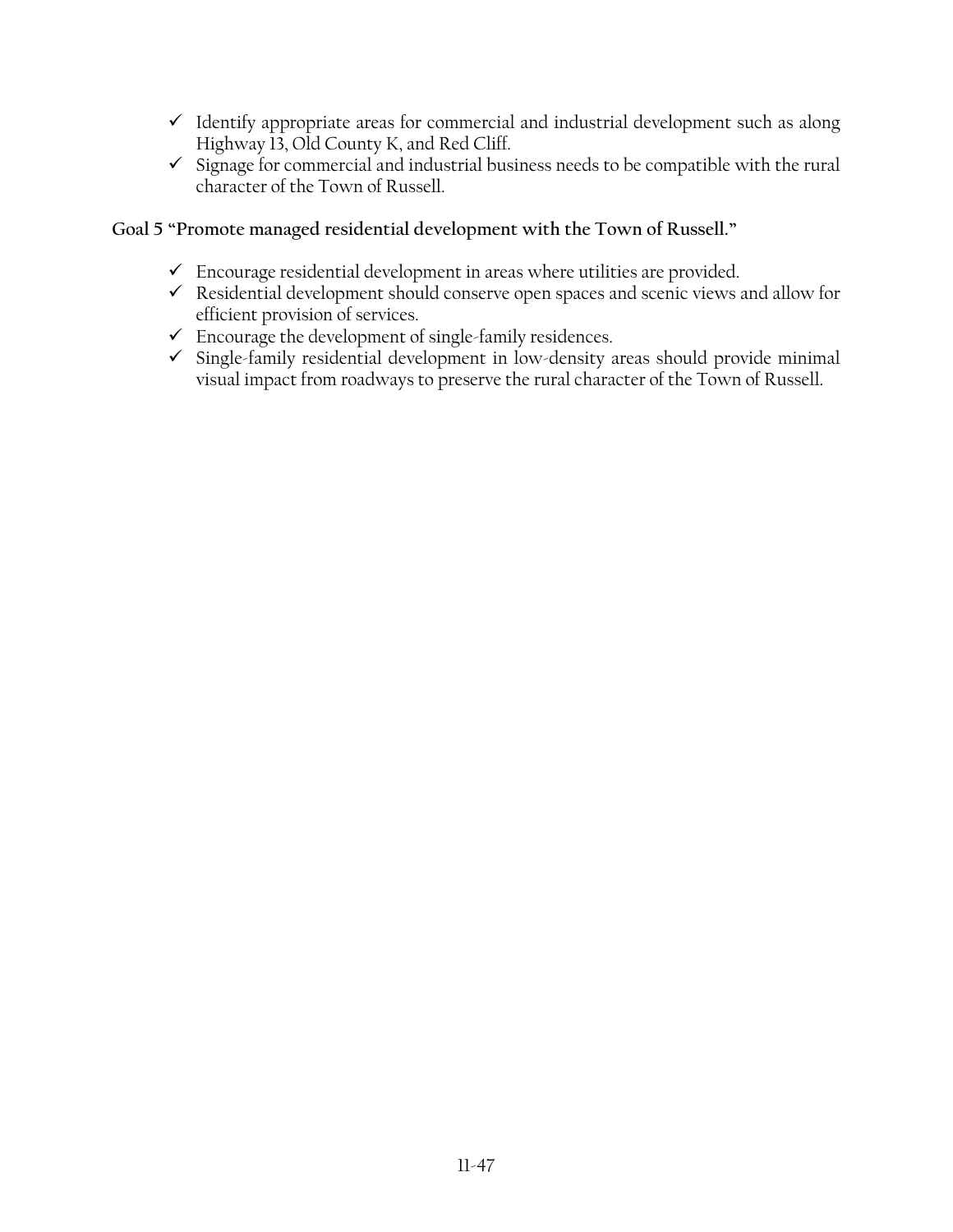### **TOWN OF WASHBURN**

### **Goal 1 "Preserve the rural character of the Town of Washburn."**

- $\checkmark$  Maintain and enhance the town's cultural heritage inventory, including historic sites, buildings, etc.
- $\checkmark$  Minimize the visual impact of existing communication towers and discourage additional communication towers.
- $\checkmark$  Promote pride in community by providing opportunities at public meetings to give talks on the history and heritage of the town, and by having town picnics and other community events.
- $\checkmark$  Educate townspeople on the following concepts: conservation easements, forest and agriculture stewardship programs, purchase of development rights, etc.
- $\checkmark$  Support single-family, low-density residential development that maintains the rural character of the town.
- $\checkmark$  Encourage setback of residences from roads.

## **Goal 2 "Provide for the protection of existing agricultural land in the town."**

- $\checkmark$  Encourage the support of local agricultural business.
- $\checkmark$  Encourage utilization of idle farmland for agricultural purposes.
- $\checkmark$  Identify and clearly designate the town's prime farmland areas.
- $\checkmark$  Discourage conversion of prime farmland to nonagricultural use.
- $\checkmark$  Encourage participation in Farmland Preservation Program.
- $\checkmark$  Encourage sound soil and water conservation practices.

## **Goal 3 "Preserve and protect the diverse natural resource and wildlife habitats, including the quality of air, waterways and groundwater, in the Town of Washburn."**

- $\checkmark$  Maintain and enhance the town's natural heritage inventory, including old growth timber stands, etc.
- $\checkmark$  Engage in activities to prevent water pollution.
- $\checkmark$  Maintain forest buffer strip along lakes, rivers, and trails.
- $\checkmark$  Educate townspeople about watersheds, sensitive soil areas, and importance of large prime undisturbed forest tracts for wildlife habitat.
- $\checkmark$  Encourage use of Wisconsin's forestry Best Management Practices for water quality protection.
- $\checkmark$  Require proper practices and reclamation plan for all resource extraction activities.
- $\checkmark$  Minimize soil erosion by using sound soil conservation practices.

## **Goal 4 "Encourage sustainable forest management practices on private and public lands in the Town of Washburn."**

- $\checkmark$  Maintain an aesthetic buffer strip along roadways.
- $\checkmark$  Develop a forest restoration plan for the town.
- $\checkmark$  Educate and make available information on proper forest management practices from county, state, and federal agencies and private organizations.